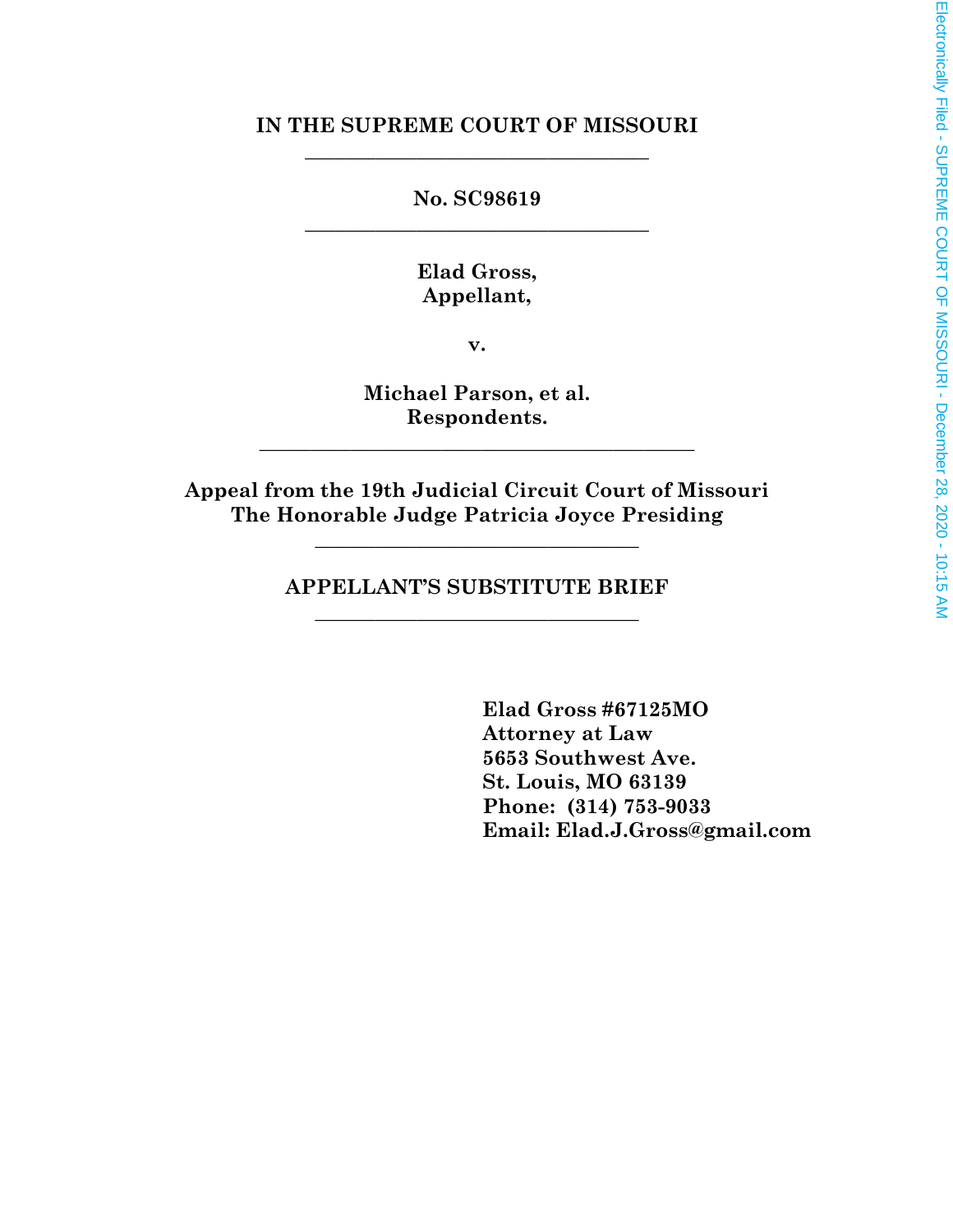# **TABLE OF CONTENTS**

| I. The trial court erred in dismissing Appellant's case because of<br>RSMo. Chapter 610 and Missouri case law in that Missouri law<br>provides that Respondents impermissibly charged Appellant<br>attorney's fees as a requirement to access public records requested                                                                                                   |
|--------------------------------------------------------------------------------------------------------------------------------------------------------------------------------------------------------------------------------------------------------------------------------------------------------------------------------------------------------------------------|
| The trial court erred in dismissing Appellant's case because<br>II. –<br>of RSMo. Chapter 610 and Missouri case law in that Missouri law<br>provides that Respondents violated the law when they failed to<br>provide Appellant with the earliest time the records requested in<br>his first Sunshine Requested would be available25                                     |
| The trial court erred in dismissing Appellant's case because<br>III.<br>of RSMo. Chapter 610 in that Missouri law provides that<br>Respondents violated the law when they failed to provide<br>Appellant with a detailed explanation of why Respondents<br>required at least 120 business days to produce documents<br>requested by Appellant's first Sunshine Request26 |
| The trial court erred in dismissing Appellant's case because<br>IV.<br>of RSMo. Chapter 610 in that Missouri law provides that Appellant<br>properly pled that Respondents violated the law when they<br>redacted records requested in Appellant's second Sunshine<br>Request without explanation and without closing any records28                                      |
| V. The trial court erred in dismissing Appellant's case because of<br>RSMo. Chapter 610 in that Missouri law provides that Respondents<br>have the burden to demonstrate compliance with the Sunshine<br>Law when redacting public records requested by Appellant in his                                                                                                 |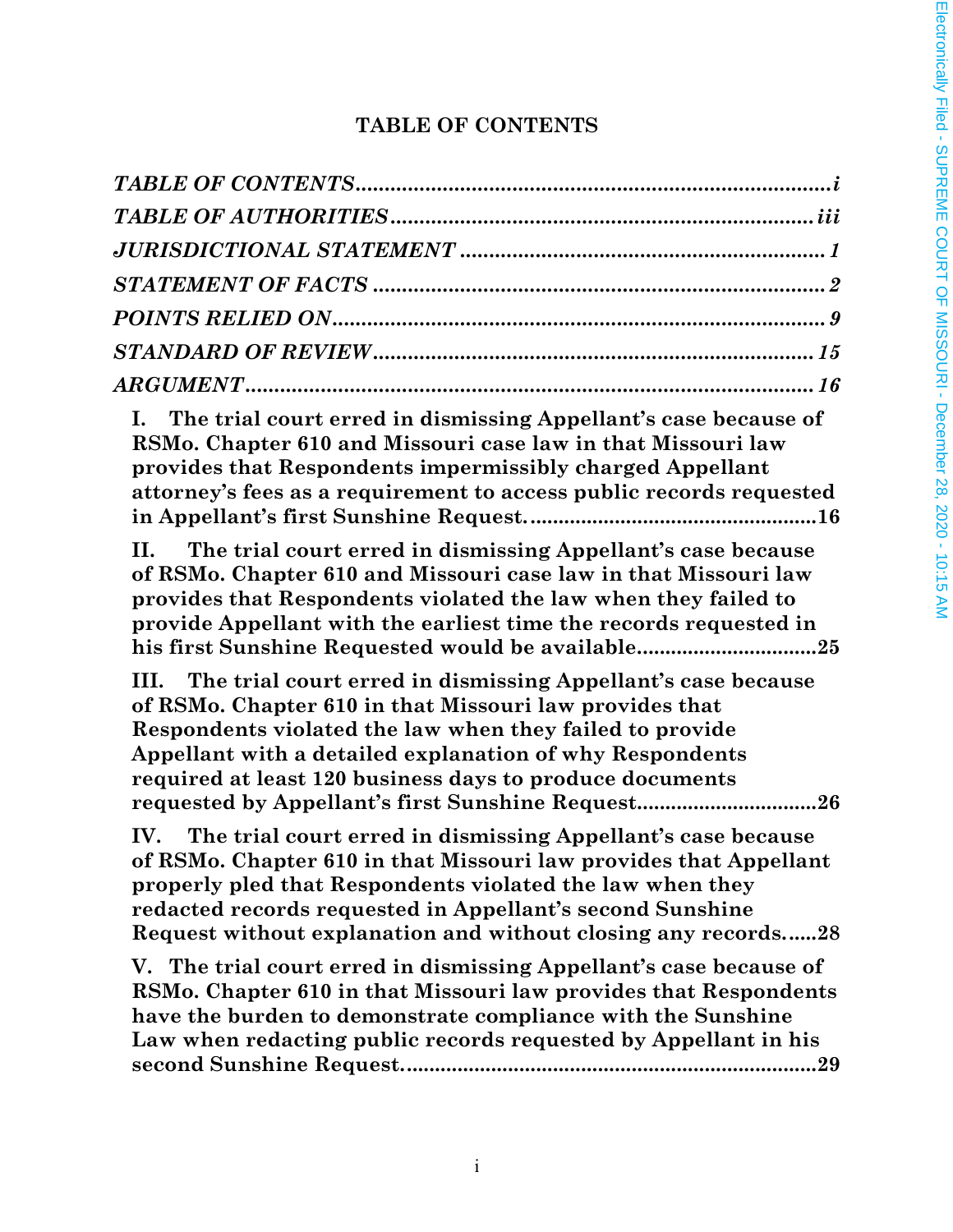**VI. The trial court erred in dismissing Appellant's case because of RSMo. Chapter 610 in that Missouri law provides that Respondents knowingly violated the law when improperly responding to Appellant's first Sunshine Request because Appellant made Respondents aware of the requirements of the law. …………………………………………………………………………………31 VII. The trial court erred in dismissing Appellant's case because of RSMo. Chapter 610 in that Missouri law provides that Respondents knowingly violated the law when improperly responding to Appellant's second Sunshine Request because Appellant made Respondents aware of the requirements of the law. …………………………………………………………………………………32 VIII. The trial court erred in dismissing Appellant's case because of RSMo. Chapter 610 in that Missouri law provides that Respondents purposely violated the law when improperly responding to Appellant's first Sunshine Request because Appellant made Respondents aware of the requirements of the law, Respondents treated Appellant differently than previous requesters, and Respondents had a motive to keep the requested records hidden from the public. ..............................................................33 IX. The trial court erred in dismissing Appellant's case because of RSMo. Chapter 610 in that Missouri law provides that Respondents purposely violated the law when improperly responding to Appellant's second Sunshine Request because Appellant made Respondents aware of the requirements of the law, Respondents treated Appellant differently than previous requesters, and Respondents had a motive to keep the requested records hidden from the public. ..............................................................35 X. The trial court erred in dismissing Appellant's case because of RSMo. Chapter 610 in that Missouri statutory and case law, the Missouri Constitution, and the United States Constitution provide that Respondents abused their discretion by acting arbitrarily and capriciously in denying Appellant's request for Respondents to waive or reduce fees associated with his first Sunshine Request...37** *CONCLUSION ..............................................................................................41 CERTIFICATE OF COMPLIANCE AND SERVICE.................................42 CERTIFICATE OF ORIGINAL SIGNATURE...........................................43*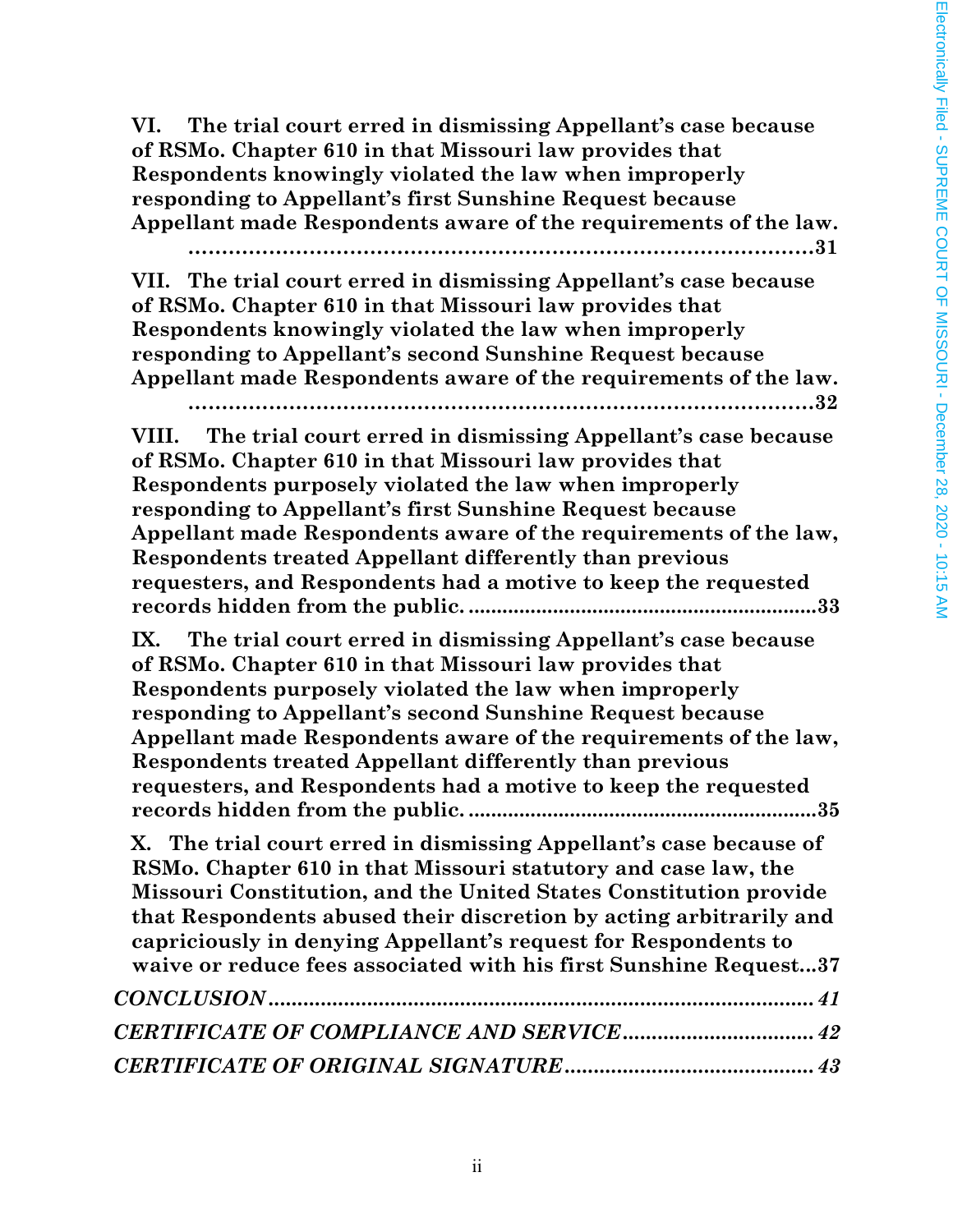# **TABLE OF AUTHORITIES**

# **Cases**

| Armstrong v. Cape Girardeau Physician Assocs., 49 S.W.3d 821 (Mo. Ct. App.    |
|-------------------------------------------------------------------------------|
|                                                                               |
| City of Dardenne Prairie v. Adams Concrete & Masonry, LLC, 529 S.W.3d 12      |
|                                                                               |
|                                                                               |
|                                                                               |
|                                                                               |
| Great Rivers Envtl. Law Ctr. v. City of St. Peters, 290 S.W.3d 732 (Mo. Ct.)  |
|                                                                               |
|                                                                               |
|                                                                               |
|                                                                               |
| Missouri Nat. Educ. Ass'n v. Missouri State Bd. of Educ., 34 S.W.3d 266 (Mo.  |
|                                                                               |
|                                                                               |
| Scroggins v. Missouri Dept. of Social Services, Children's Division, 227      |
|                                                                               |
|                                                                               |
| Spradlin v. City of Fulton, Nos. WD 53104 and 53140, 1998 WL 37620 (Mo.       |
|                                                                               |
| State ex rel. Missouri Local Gov't Ret. Sys. v. Bill, 935 S.W.2d 659 (Mo. Ct. |
|                                                                               |
|                                                                               |
| Strake v. Robinwood W. Cmty. Improvement Dist., 473 S.W.3d 642 (Mo. 2015)     |
|                                                                               |
| Swaine v. McCulloch, No. 15SL-CC03842 (St. Louis County Circuit Court,        |
|                                                                               |
| Tuft v. City of St. Louis, 936 S.W.2d 113, 118-19 (Mo. Ct. App. 1996)29       |
| Tunstill v. Eagle Sheet Metal Works, 870 S.W.2d 264 (Mo. Ct. App. 1994)38     |
|                                                                               |
| <i>Wyrick v. Henry</i> , 2019 WL 5874668 (Mo. Ct. App. Nov. 12, 2019)  passim |
| <b>Statutes</b>                                                               |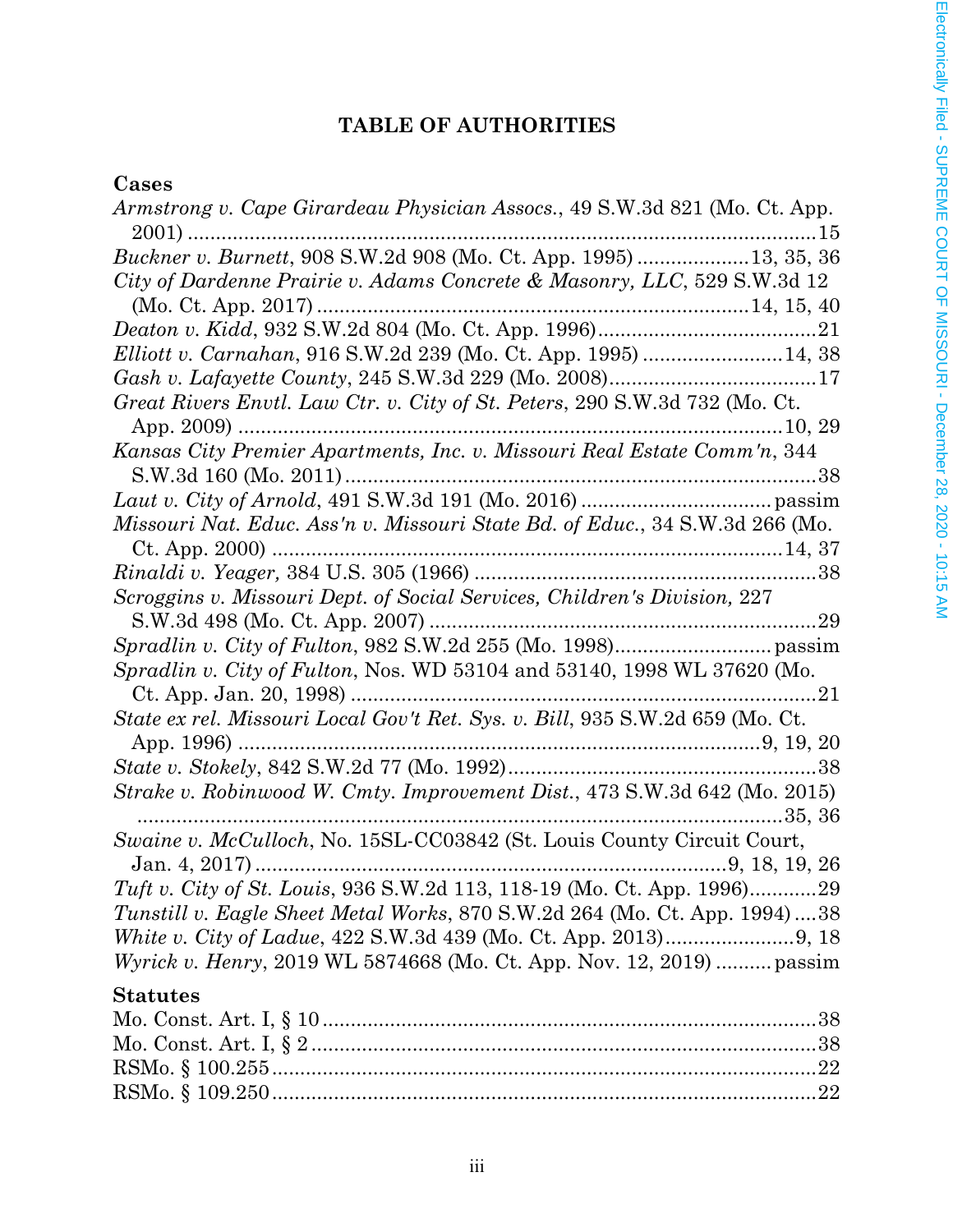| <b>Other Authorities</b>                                               |  |
|------------------------------------------------------------------------|--|
| House Bill 2725, 100th General Assembly (2020), accessible at          |  |
| https://house.mo.gov/billtracking/bills201/hlrbillspdf/5735H.01I.pdf24 |  |

webster.com/dictionary/research, last accessed Dec. 23, 2020 ....................22

Merriam-Webster, "Research", https://www.merriam-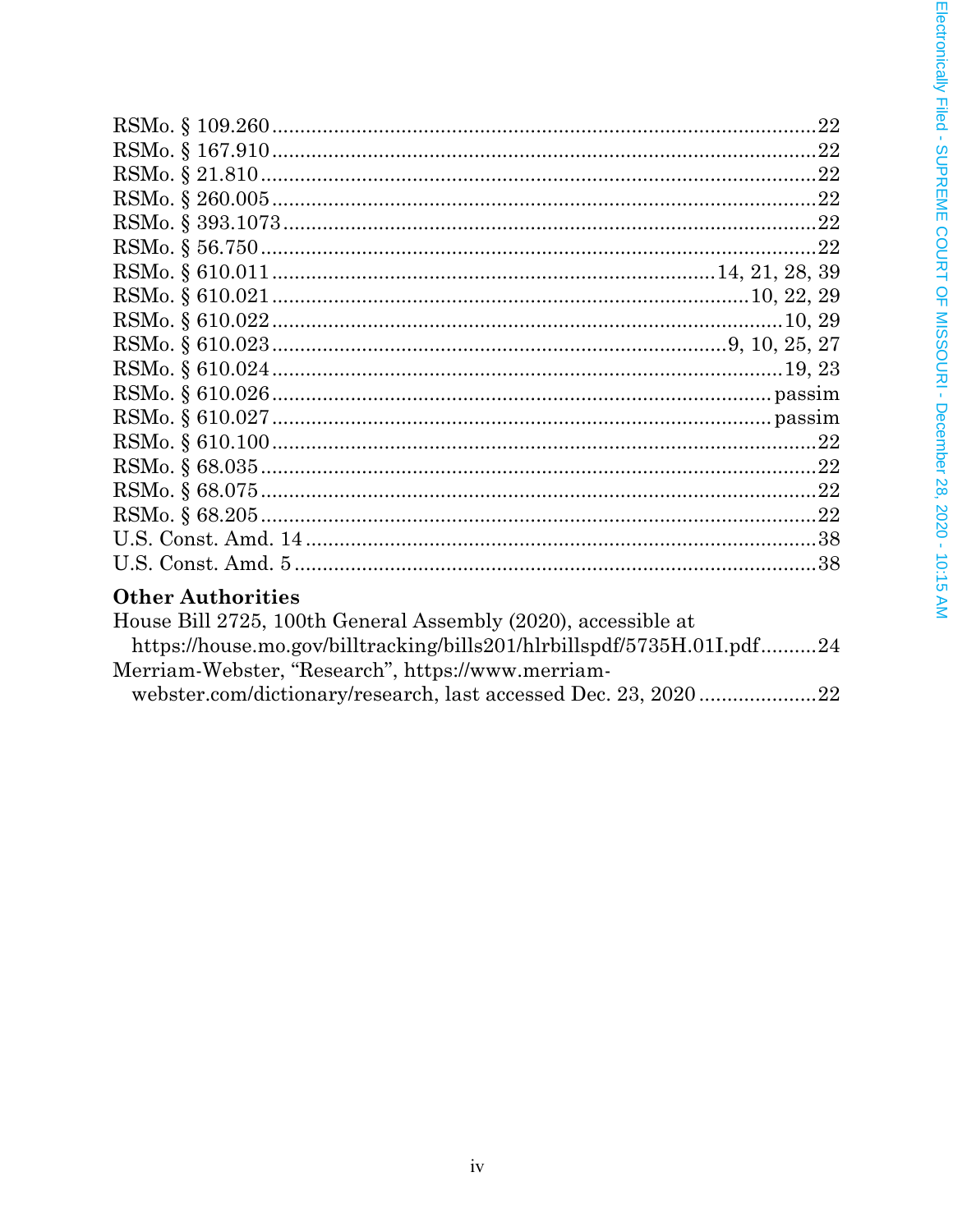#### **JURISDICTIONAL STATEMENT**

On October 16, 2018, Appellant Elad Gross filed his Petition in Cole County Circuit Court, alleging that Respondents Governor Michael Parson and Custodian of Records Michelle Hallford violated Appellant's statutory rights to inspect records pursuant to Missouri's Sunshine Law, codified in Missouri Revised Statutes Chapter 610. (LF 2). On April 11, 2019, Respondents filed their Motion for a Judgment on the Pleadings. (LF 19). On July 8, 2019, the Circuit Court granted Respondents' Motion and dismissed Appellant's Petition. (LF 24-25).

Appellant appealed the Circuit Court's Judgment and Order dismissing his claims to the Western District Court of Appeals on August 8, 2019. On May 26, 2020, the Court of Appeals reversed the Circuit Court's Judgment and remanded this case for further proceedings. On November 3, 2020, this Court granted Respondents' Application to Transfer this case to the Supreme Court of Missouri.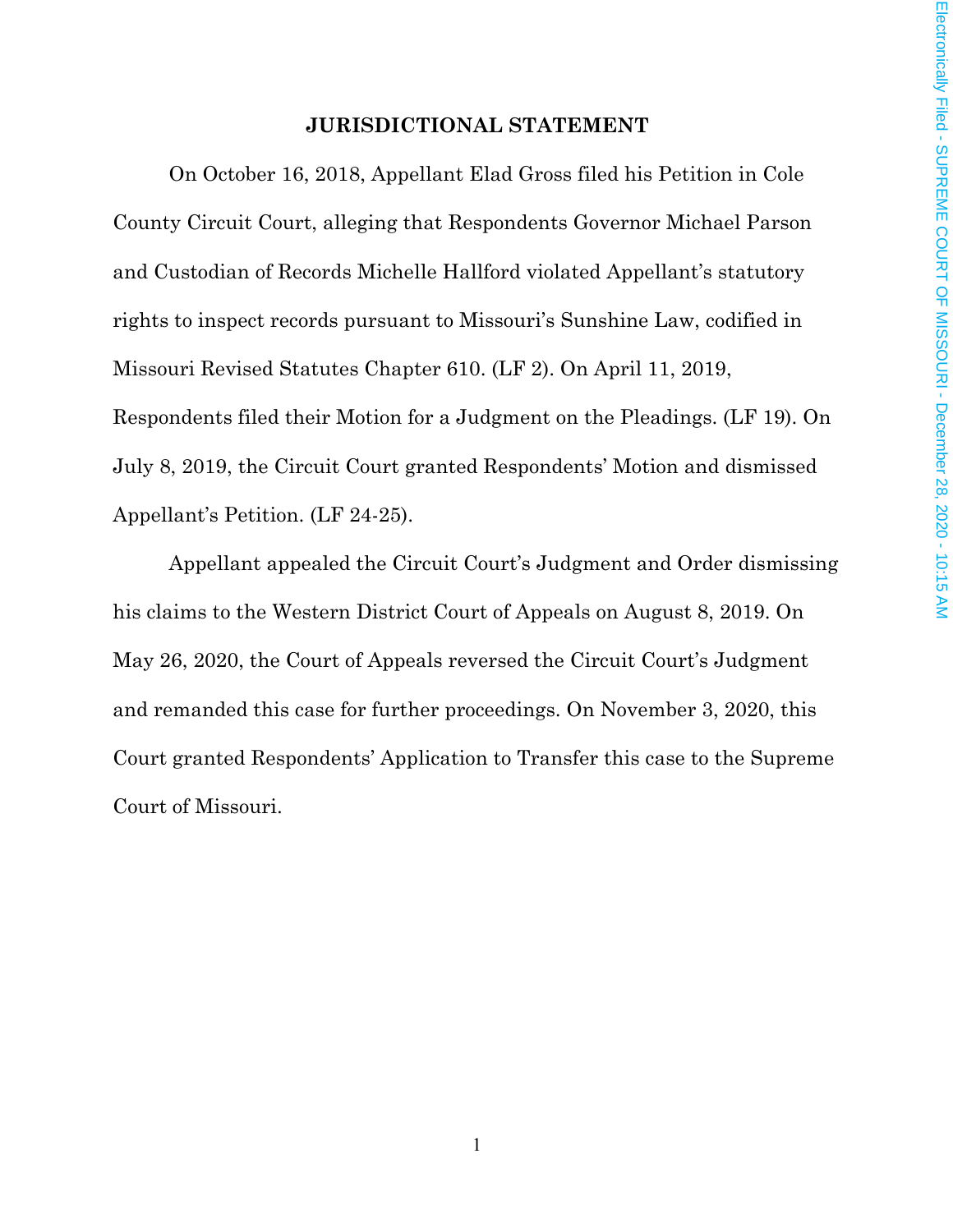#### **STATEMENT OF FACTS**

Appellant is a Missouri citizen seeking records from the Missouri Governor under Missouri's Sunshine Law. (LF 2 at ¶¶ 1, 4, 6; LF 18 at ¶¶ 1, 4, 6). Respondent Michael Parson is the Governor of Missouri, and the Missouri Governor is a public governmental body as defined under RSMo. § 610.010. (LF 2 at ¶¶ 2, 6; LF 18 at ¶¶ 2, 6). Respondent Michelle Hallford is the custodian of records of the Missouri Governor. (LF 2 at ¶ 3; LF 18 at ¶ 3).

On August 18, 2018, Appellant sent Respondent Hallford a Sunshine Request seeking records from Respondent Parson pursuant to Missouri Revised Statutes Chapter 610. (LF 2 at ¶ 10; LF 3; LF 18 at ¶ 10). Appellant sent Respondents his Sunshine Request as part of an investigation into Missouri nonprofit organizations using anonymous political campaign contributions – often referred to as "dark money" – to circumvent Missouri campaign finance laws and influence Missouri government and policy. (LF 2 at ¶ 11; LF 3). In his first Sunshine Request, Appellant asked Respondents to waive all fees for locating and copying the records because his request was made in the public interest "due to its law enforcement purpose and because it will reveal whether specific nonprofit organizations are violating Missouri's consumer protection laws and whether legislation is needed to provide transparency in government for the people of Missouri." (LF 2 at  $\P$  12; LF 3; LF 18 at ¶ 12).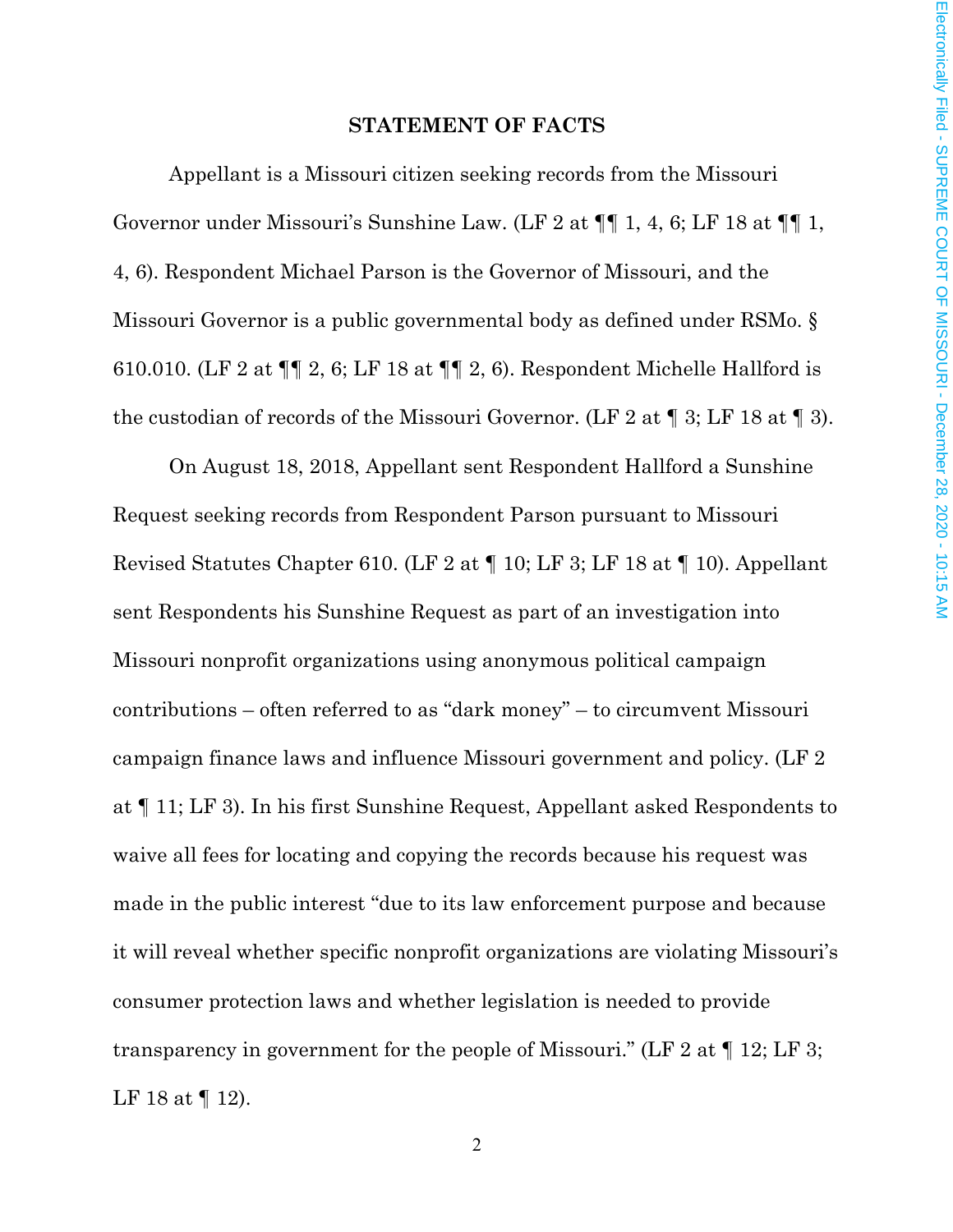After informing Appellant that he would need additional time to respond, Christopher Limbaugh responded to Appellant's first Sunshine Request on September 21, 2018. (LF 2 at ¶¶ 13-14; LF 4; LF 5; LF 18 at ¶¶ 13-14). Mr. Limbaugh wrote that Respondents found 13,659 documents that may be responsive to Appellant's first Sunshine Request. (LF 2 at ¶ 14; LF 5; LF 18 at  $\P$  14). Respondents further estimated costs for providing the records at \$3,618.40. *Id.* Mr. Limbaugh also wrote that providing the documents would take at least 120 business days. *Id.* Mr. Limbaugh attached an invoice to the September 21, 2018 letter. The invoice included one line for charges: "Research/Processing:  $90.46$  hours x \$40.00/hour \$3,618.40". (LF 2 at  $\P$ 15; LF 5; LF 18 at ¶ 15).

On September 24, 2018, Appellant sent Respondent Hallford and Mr. Limbaugh a letter requesting that Respondents reconsider imposing fees for the requested documents, citing the section of Missouri's Sunshine Law— RSMo. § 610.026.1—providing for waiver or reduction of fees when the request is made in the public interest. (LF 2 at  $\P\P$  16, 17; LF 6; LF 18 at  $\P\P$ 16, 17). Appellant stated that he had no commercial interest in the material requested, informed Respondents that he had spent significant time and resources undertaking his own investigation into dark money corruption in Missouri, and listed several public interests central to his request including: "law enforcement, consumer protection, campaign finance laws, government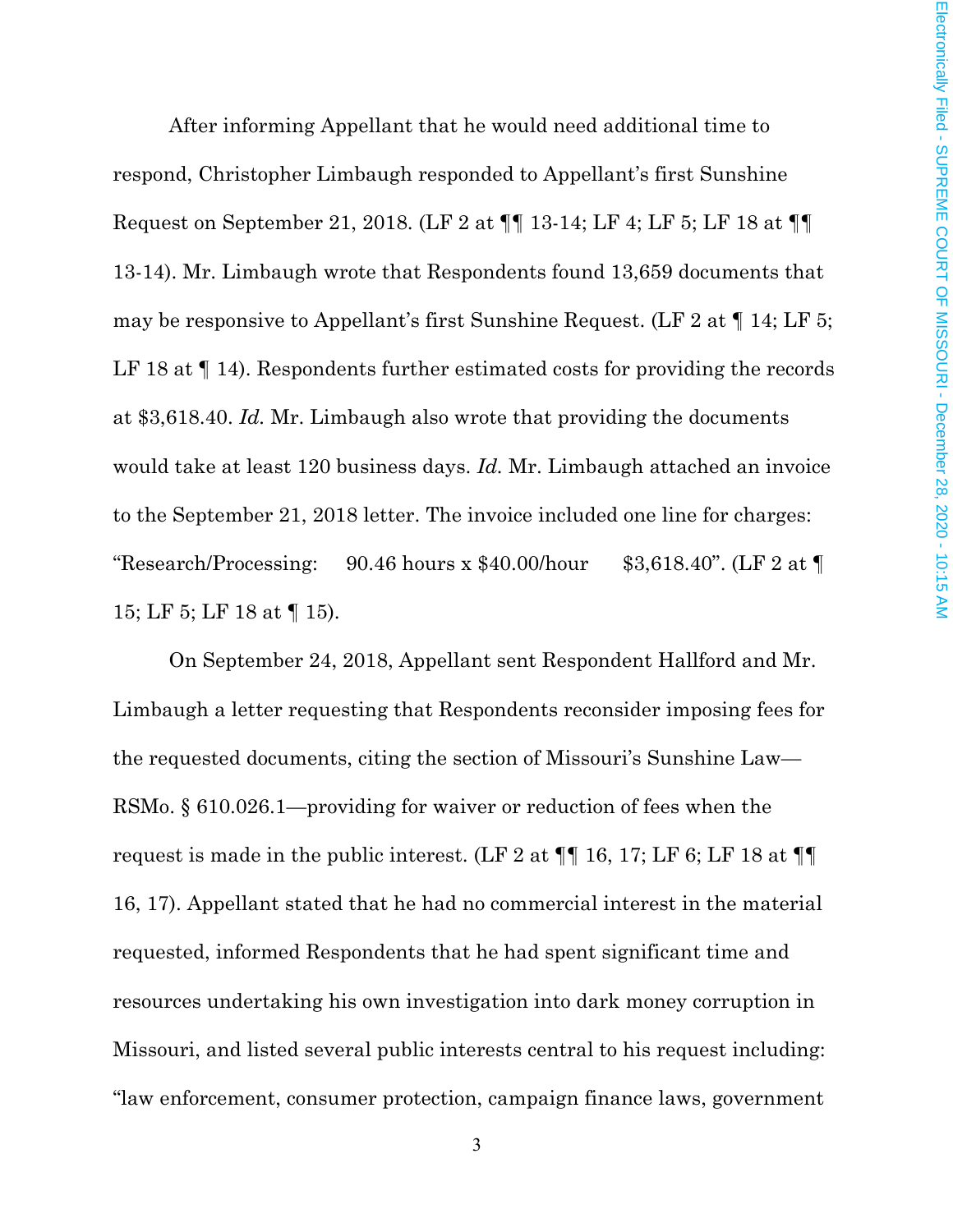transparency, the potential need for legislative reform, and rooting out corruption." (LF 2 at  $\P\P$  18, 19; LF 6; LF 18 at  $\P\P$  18, 19). Appellant asked that, in the alternative to waiving the fee, Respondents explain why Appellant was being charged \$40 per hour when RSMo. § 610.026 calls for record production "using employees of the body that result in the lowest amount of charges for search, research, and duplication time." (LF 2 at ¶ 20; LF 6; LF 18 at  $\P$  20). Appellant also asked Respondents to reconsider taking at least 120 business days—more than half a year—to produce the requested records and comply with RSMo. § 610.023.3 requiring Respondents to "give a detailed explanation of the cause for further delay and the place and earliest time and date that the record will be available for inspection." (LF 2 at  $\P$  22; LF 6; LF 18 at  $\P$  22). Respondents had not provided the requisite detailed explanation for the delay or the earliest time and date the records would be available, instead providing a date by which the records *may* be ready. (LF 2 at  $\P\P$  23, 24; LF 5).

On September 24, 2018, Appellant sent a second Sunshine Request to Respondents requesting all records involving Respondents' answer to Appellant's first Sunshine Request. (LF 2 at ¶ 27; LF 9; LF 18 at ¶ 27). Appellant again requested that the fees be waived pursuant to the Sunshine Law, citing the public interest in campaign finance laws, law enforcement, and transparency in government. (LF 2 at  $\P$  28; LF 9; LF 18 at  $\P$  28). On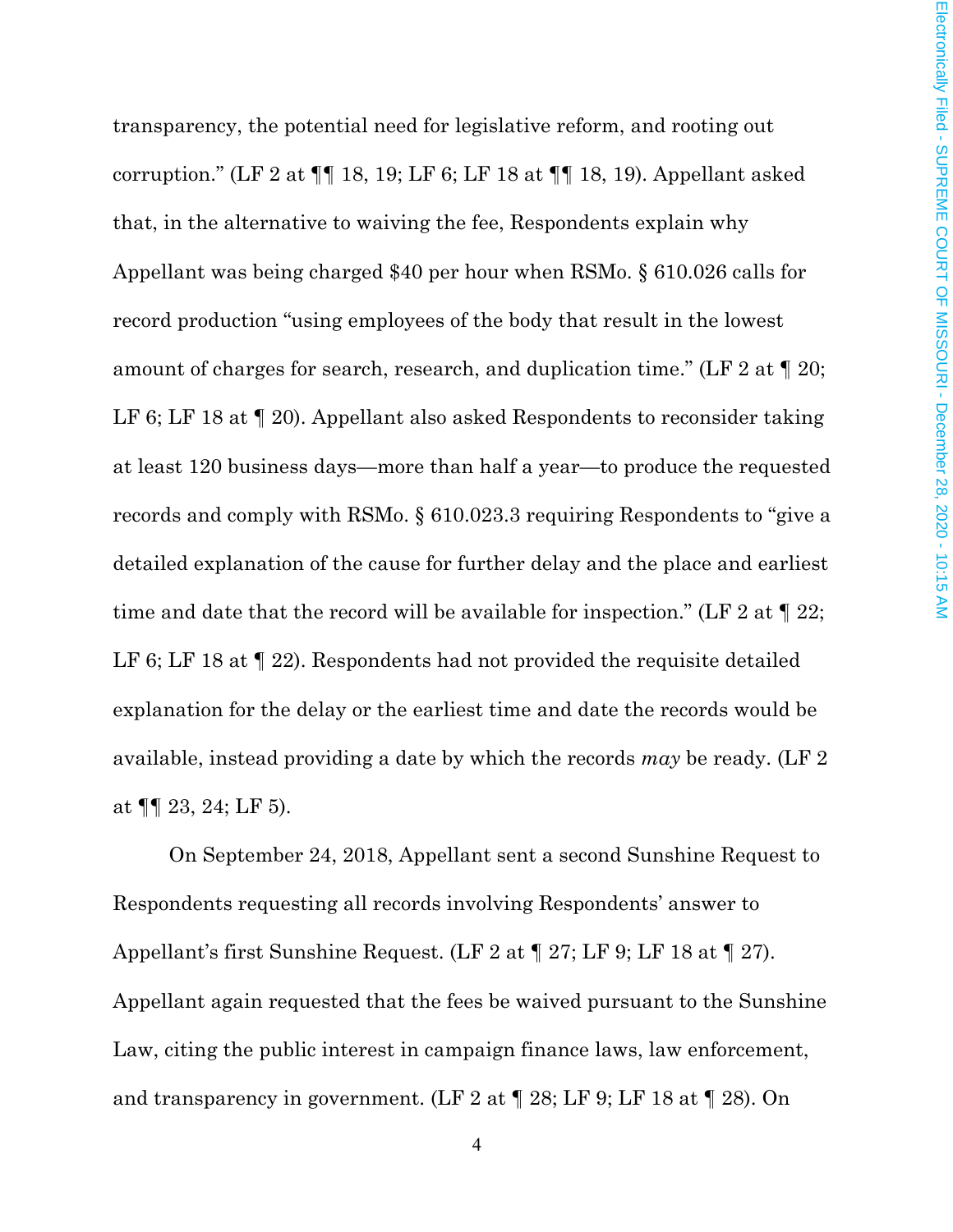October 12, 2018, after receiving no response, Appellant sent Respondent Hallford and Mr. Limbaugh a letter requesting a response to his second Sunshine Request by the close of business on October 12, and Appellant reasserted his request that Respondents reconsider charging Appellant \$3,618.40 and imposing a lengthy waiting time for responsive documents to his first Sunshine Request. (LF 2 at ¶¶ 29-31; LF 11; LF 18 at ¶¶ 29-30). On October 12, 2018, Mr. Limbaugh responded to Appellant's second Sunshine Request, attached responsive records, and explicitly waived fees. (LF 2 at ¶ 32; LF 12; LF 18 at ¶ 32). The responsive records came in two sets: Set "A\_Redacted" consisted of 17 pages and included two pages with partial redactions, and set "B" consisted of 40 pages. (LF 2 at ¶¶ 33, 34; LF 13; LF 14; LF 18 at ¶¶ 33, 34). None of Respondents' responses to any of Appellant's Sunshine Requests indicated that any pertinent records were closed. (LF 2 at ¶ 35; LF 4; LF 5; LF 10; LF 12; LF 18 at ¶ 35).

Set B included a September 6, 2018 email sent at 10:23 AM by Debbie Goeller with the Office of the Governor to "EmailDiscovery" requesting a search authorized by Mr. Limbaugh. (LF 2 at  $\P$  36; LF 14; LF 18 at  $\P$  36). The email included an attachment labelled "DA EMAIL SEARCH REQUEST – Elad Gross.docx". *Id.* The emailed request asked the recipient to "[p]lease have responsive records provided as soon as possible." *Id.* Set B included a second September 6, 2018 email sent at 3:03 PM by "EmailDiscovery" in reply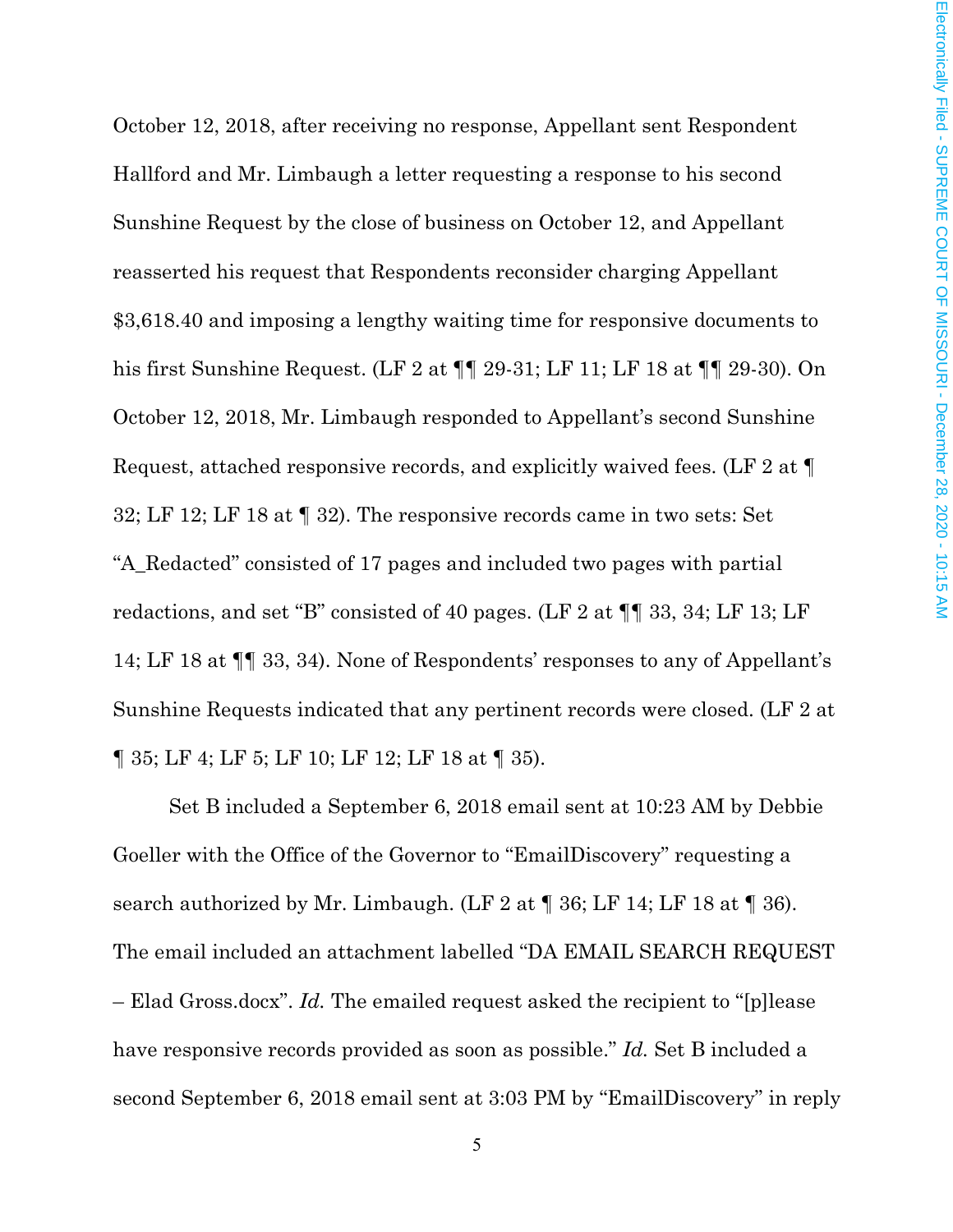to Debbie Goeller stating that "[t]he requested searches have been completed." (LF 2 at ¶ 37; LF 14; LF 18 at ¶ 37).

Set B also included a September 24, 2018 email from Debbie Goeller to Chris Limbaugh and copying Respondent Hallford, forwarding Appellant's September 24, 2018 letter requesting that the Office of the Missouri Governor reconsider charging Appellant \$3,618.40 for records and imposing a waiting period of over half a year or, in the alternative, provide further explanation of the charges. (LF 2 at ¶ 38; LF 14; LF 18 at ¶ 38). In the email, Debbie Goeller asked Chris Limbaugh if she could discuss Appellant's letter with Mr. Limbaugh when Ms. Goeller returned to the office. *Id.* Appellant never received a response to his September 24, 2018 letter. (LF 2 at ¶ 39; LF 14; LF 18 at ¶ 39).

At the time the Petition was filed, only 11 of the 33 employees in the Office of the Missouri Governor received at least \$40.00 per hour in compensation. (LF 2 at ¶ 44; LF 7). Respondent Hallford was paid approximately \$26 per hour and Ms. Goeller, who appears to have directed the search for documents, received approximately \$19 per hour. (LF 2 at  $\P$  46; LF 7). During the time Eric Greitens was Governor of Missouri, the Office of the Missouri Governor charged \$19 per hour for records when the Office imposed a charge. (LF 2 at  $\P$  47; LF 13, p. 6).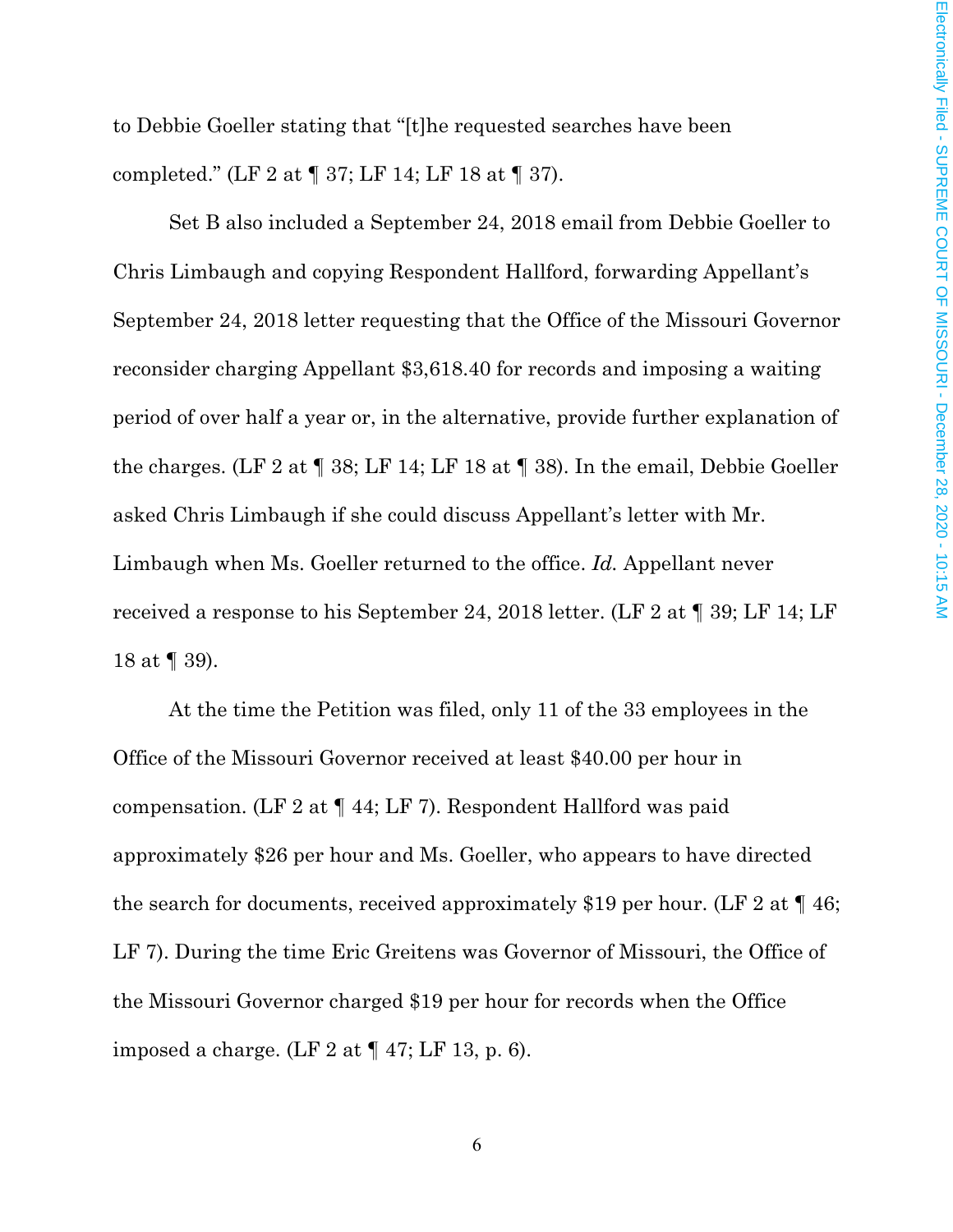During the correspondence with Respondents, Appellant referred the matter to the Missouri Attorney General's Office's Sunshine Complaint Unit. (LF 2 at  $\P$  26; LF 8; LF 18 at  $\P$  26). The Attorney General at the time was now-Senator Josh Hawley. *Id.* Appellant's initial Sunshine Request to Respondents requested communications between the Office of the Governor and 27 individuals and groups associated with dark money in Missouri since January 9, 2017. (LF 2 at ¶ 11; LF 3). Those individuals and groups included supporters of Senator Hawley's campaign for United States Senate. (LF 2 at ¶ 50; LF 15). As Attorney General, Senator Hawley did not investigate dark money operations in Missouri, including many of the organizations and individuals that were listed in Appellant's first Sunshine Request. (LF 2 at ¶ 51). Respondent Parson supported Senator Hawley is his Senate campaign. (LF 2 at ¶ 52; LF 16). Respondents release of the public records requested by Appellant could have shown violations of Missouri's campaign finance laws and affected public perception of the elected officials involved. (LF 2 at ¶¶ 87- 90, 121-22). As a result of Respondents' actions, Appellant has incurred substantial costs. (LF 2 at ¶¶ 53, 75, 82, 92, 101, 108, 115, 123, 132).

Appellant filed his Petition on October 16, 2018. (LF 2). Respondents filed their Motion for a Judgment on the Pleadings on April 11, 2019. (LF 19). Appellant responded on May 20, 2019 (LF 20). The trial court held a hearing on May 21, 2019. Respondents replied on June 14, 2019 (LF 22). The Court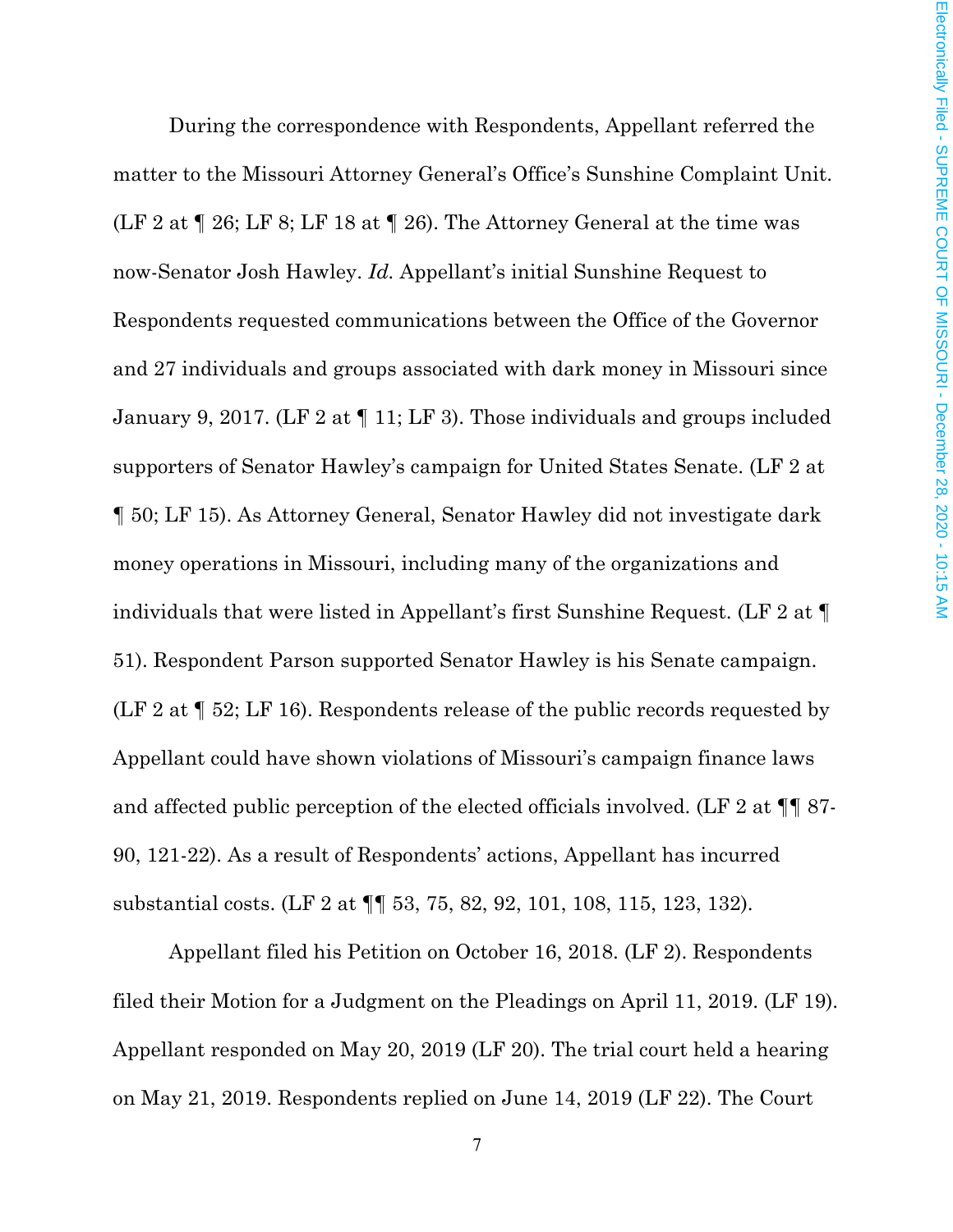granted Respondents' Motion and dismissed Appellant's case on July 8, 2019 (LF 24-25). Appellant filed an appeal on August 7, 2019. (LF 26). On May 26, 2020, the Court of Appeals reversed the Circuit Court's Judgment and remanded this case for further proceedings. On November 3, 2020, this Court granted Respondents' Application to Transfer this case to the Supreme Court of Missouri.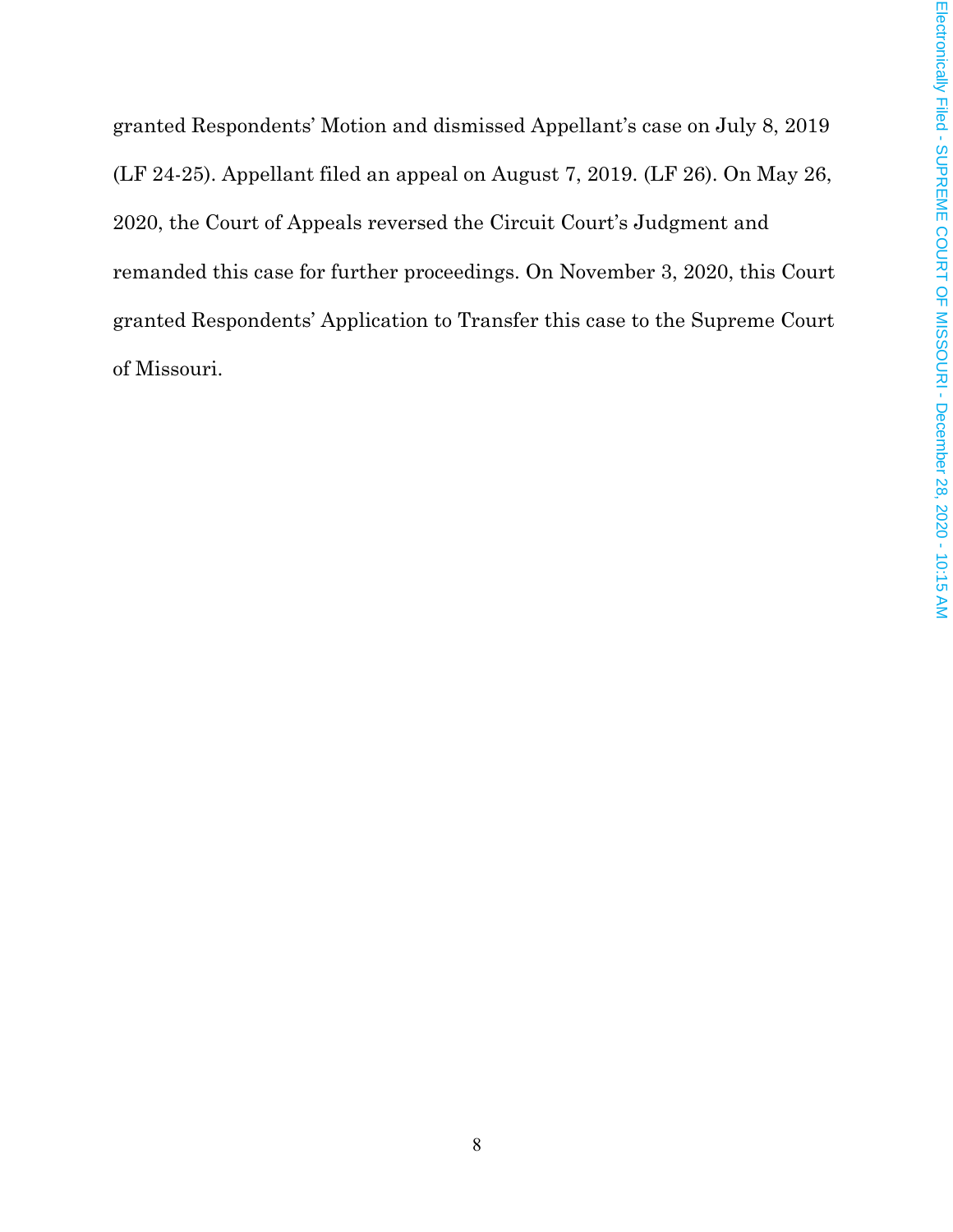### **POINTS RELIED ON**

- **I. The trial court erred in dismissing Appellant's case because of RSMo. Chapter 610 and Missouri case law in that Missouri law provides that Respondents impermissibly charged Appellant attorney's fees as a requirement to access public records requested in Appellant's first Sunshine Request.**
	- *White v. City of Ladue*, 422 S.W.3d 439 (Mo. Ct. App. 2013)
	- *Swaine v. McCulloch*, No. 15SL-CC03842 (St. Louis County Circuit Court, Jan. 4, 2017)
	- *State ex rel. Missouri Local Gov't Ret. Sys. v. Bill*, 935 S.W.2d 659 (Mo. Ct. App. 1996)
	- RSMo. § 610.026
- **II. The trial court erred in dismissing Appellant's case because of RSMo. Chapter 610 in that Missouri law provides that Respondents violated the law when they failed to provide Appellant with the earliest time the records requested in his first Sunshine Requested would be available.**
	- *Swaine v. McCulloch*, No. 15SL-CC03842 (St. Louis County Circuit Court, Jan. 4, 2017)
	- RSMo. § 610.023.3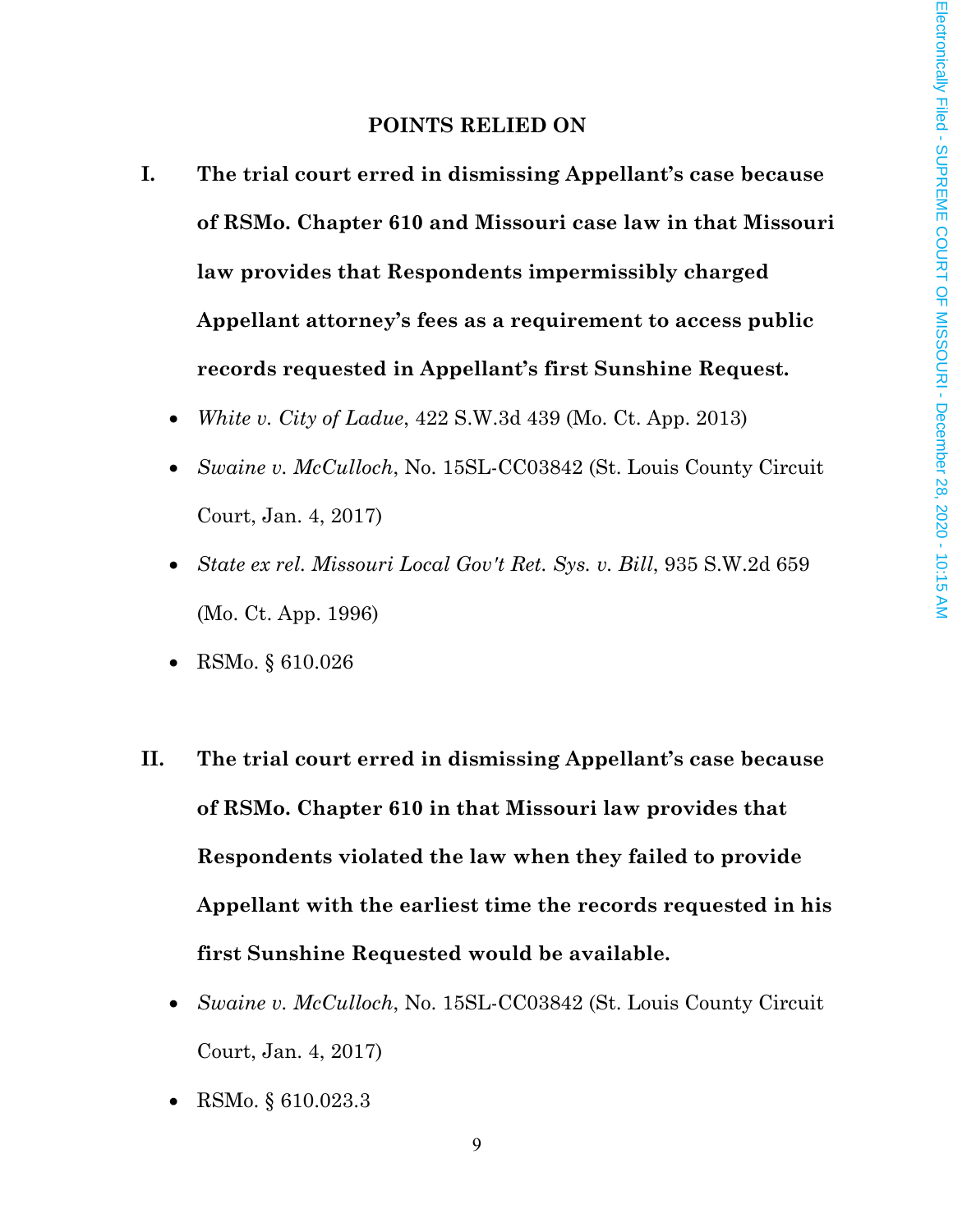- **III. The trial court erred in dismissing Appellant's case because of RSMo. Chapter 610 in that Missouri law provides that Respondents violated the law when they failed to provide Appellant with a detailed explanation of why Respondents required at least 120 business days to produce documents requested by Appellant's first Sunshine Request.**
	- RSMo. § 610.023.3
- **IV. The trial court erred in dismissing Appellant's case because of RSMo. Chapter 610 in that Missouri law provides that Respondents violated the law when they redacted records requested in Appellant's second Sunshine Request without explanation and without closing any records.** 
	- *Great Rivers Envtl. Law Ctr. v. City of St. Peters*, 290 S.W.3d 732 (Mo. Ct. App. 2009)
	- RSMo. § 610.011.1
	- RSMo. § 610.022.5
	- RSMo. § 610.021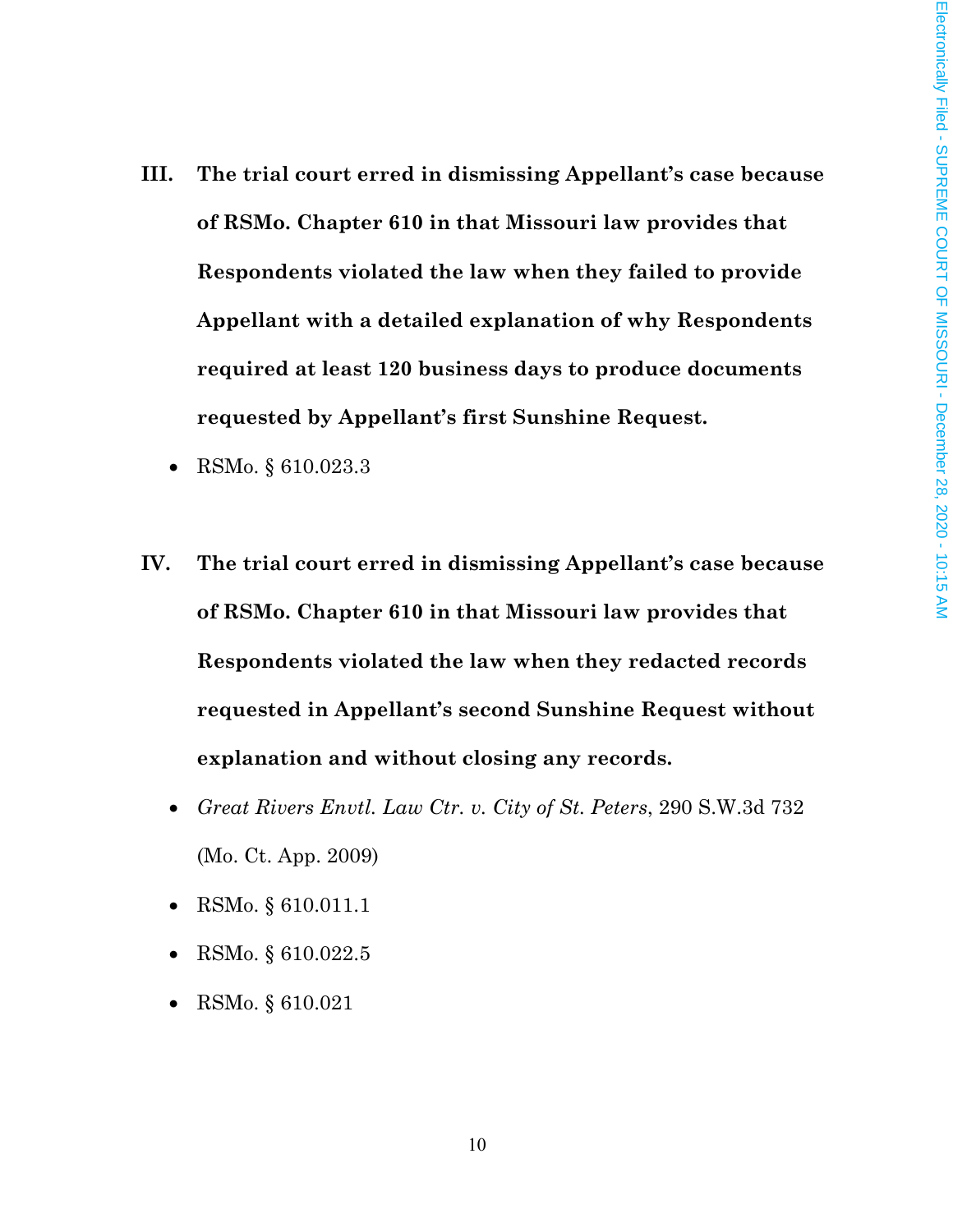- **V. The trial court erred in dismissing Appellant's case because of RSMo. Chapter 610 in that Missouri law provides that Respondents have the burden to demonstrate compliance with the Sunshine Law when redacting public records requested by Appellant in his second Sunshine Request.** 
	- *Wyrick v. Henry*, 2019 WL 5874668 (Mo. Ct. App. Nov. 12, 2019)
	- *Spradlin v. City of Fulton*, 982 S.W.2d 255 (Mo. 1998)
	- RSMo. § 610.027.2
- **VI. The trial court erred in dismissing Appellant's case because of RSMo. Chapter 610 in that Missouri law provides that Respondents knowingly violated the law when improperly responding to Appellant's first Sunshine Request because Appellant made Respondents aware of the requirements of the law.**
	- *Wyrick v. Henry*, 2019 WL 5874668 (Mo. Ct. App. Nov. 12, 2019)
	- *Spradlin v. City of Fulton*, 982 S.W.2d 255 (Mo. 1998)
	- RSMo. § 610.027.2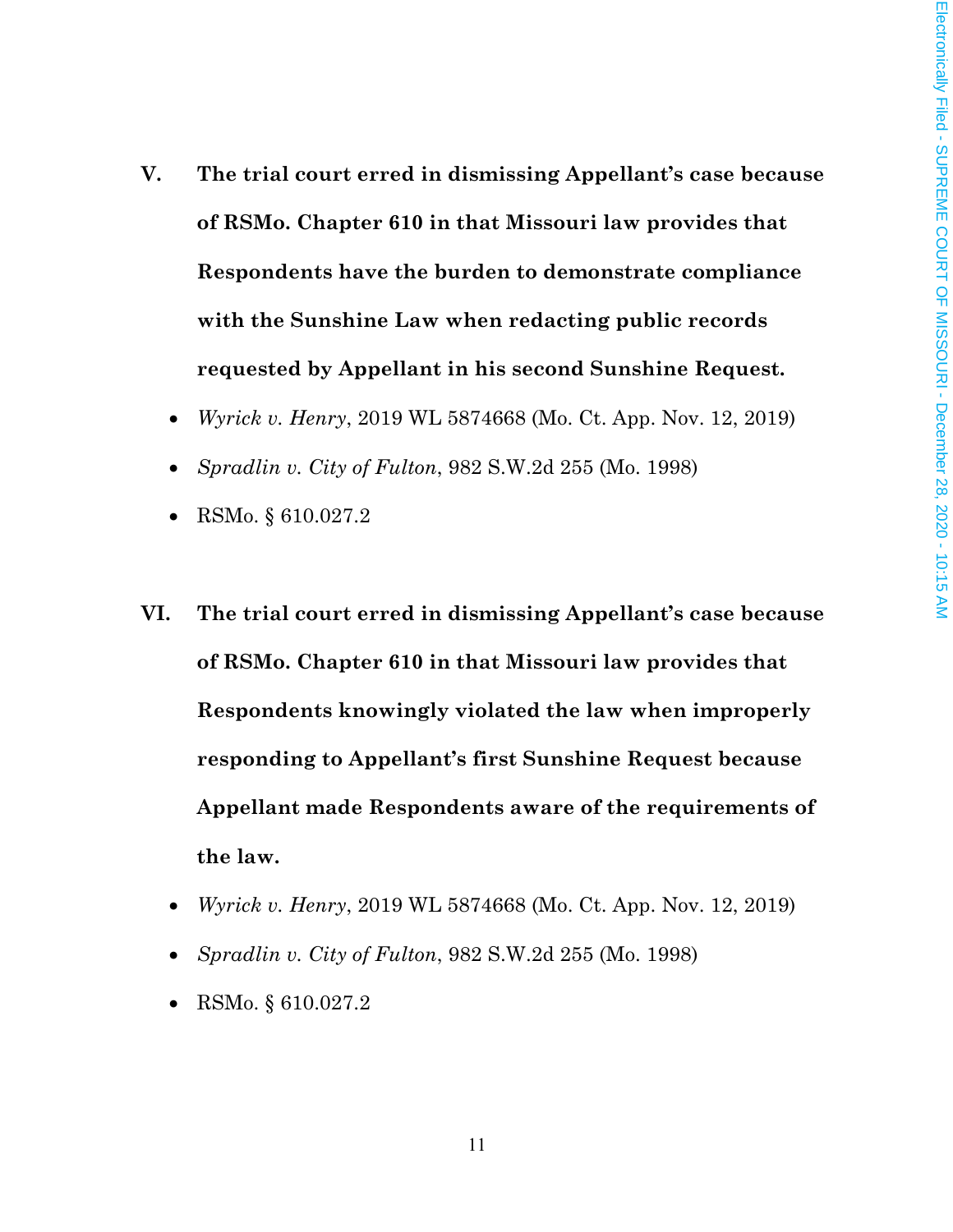- **VII. The trial court erred in dismissing Appellant's case because of RSMo. Chapter 610 in that Missouri law provides that Respondents knowingly violated the law when improperly responding to Appellant's second Sunshine Request because Appellant made Respondents aware of the requirements of the law.**
	- *Wyrick v. Henry*, 2019 WL 5874668 (Mo. Ct. App. Nov. 12, 2019)
	- *Laut v. City of Arnold*, 491 S.W.3d 191 (Mo. 2016)
	- RSMo. § 610.027.3
	- RSMo. § 610.027.6
- **VIII. The trial court erred in dismissing Appellant's case because of RSMo. Chapter 610 in that Missouri law provides that Respondents purposely violated the law when improperly responding to Appellant's first Sunshine Request because Appellant made Respondents aware of the requirements of the law, Respondents treated Appellant differently than previous requesters, and Respondents had a motive to keep**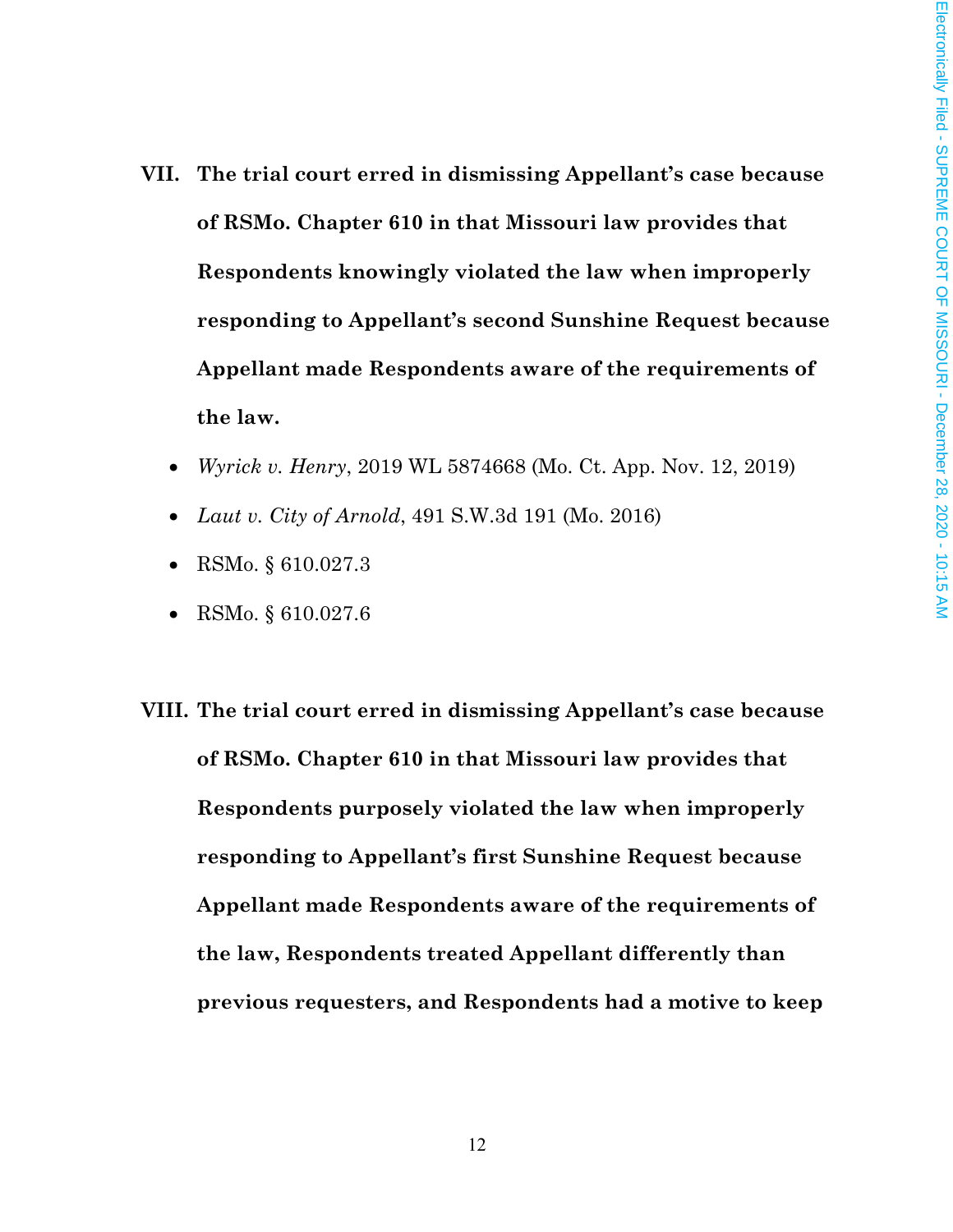## **the requested records hidden from the public.**

- *Wyrick v. Henry*, 2019 WL 5874668 (Mo. Ct. App. Nov. 12, 2019)
- *Laut v. City of Arnold*, 491 S.W.3d 191 (Mo. 2016)
- RSMo. § 610.027.3
- RSMo. § 610.027.6
- **IX. The trial court erred in dismissing Appellant's case because of RSMo. Chapter 610 in that Missouri law provides that Respondents purposely violated the law when improperly responding to Appellant's second Sunshine Request because Appellant made Respondents aware of the requirements of the law, Respondents treated Appellant differently than previous requesters, and Respondents had a motive to keep the requested records hidden from the public.**
	- *Laut v. City of Arnold*, 491 S.W.3d 191 (Mo. 2016)
	- *Spradlin v. City of Fulton*, 982 S.W.2d 255 (Mo. 1998)
	- *Buckner v. Burnett*, 908 S.W.2d 908 (Mo. Ct. App. 1995)
	- *Wyrick v. Henry*, 2019 WL 5874668 (Mo. Ct. App. Nov. 12, 2019)
- **X. The trial court erred in dismissing Appellant's case because of RSMo. Chapter 610 in that Missouri statutory and case**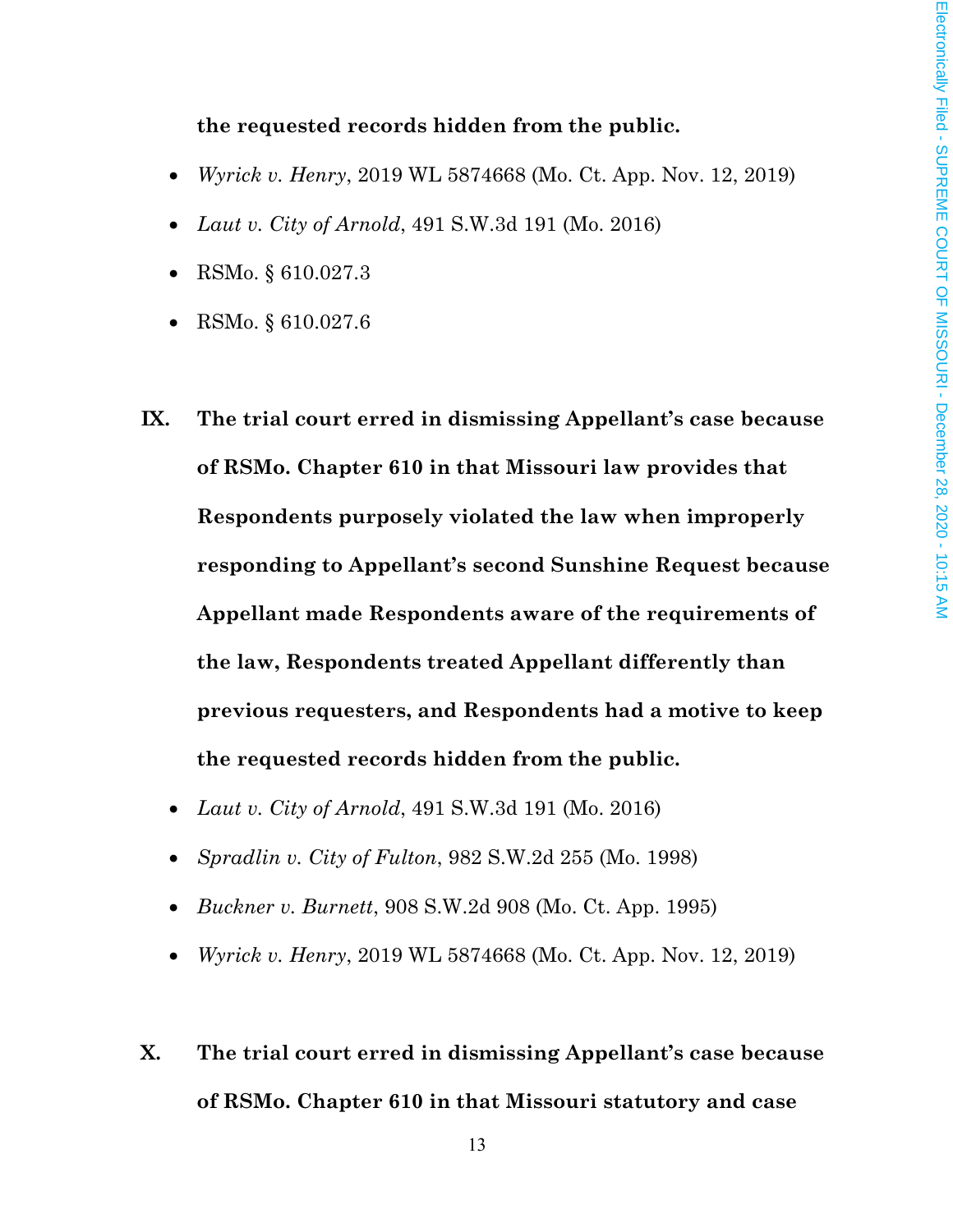**law, the Missouri Constitution, and the United States Constitution provide that Respondents abused their discretion by acting arbitrarily and capriciously in denying Appellant's request for Respondents to waive or reduce fees associated with his first Sunshine Request.**

- *Missouri Nat. Educ. Ass'n v. Missouri State Bd. of Educ.*, 34 S.W.3d 266 (Mo. Ct. App. 2000)
- *Elliott v. Carnahan*, 916 S.W.2d 239 (Mo. Ct. App. 1995)
- *City of Dardenne Prairie v. Adams Concrete & Masonry, LLC*, 529 S.W.3d 12 (Mo. Ct. App. 2017)
- RSMo. § 610.011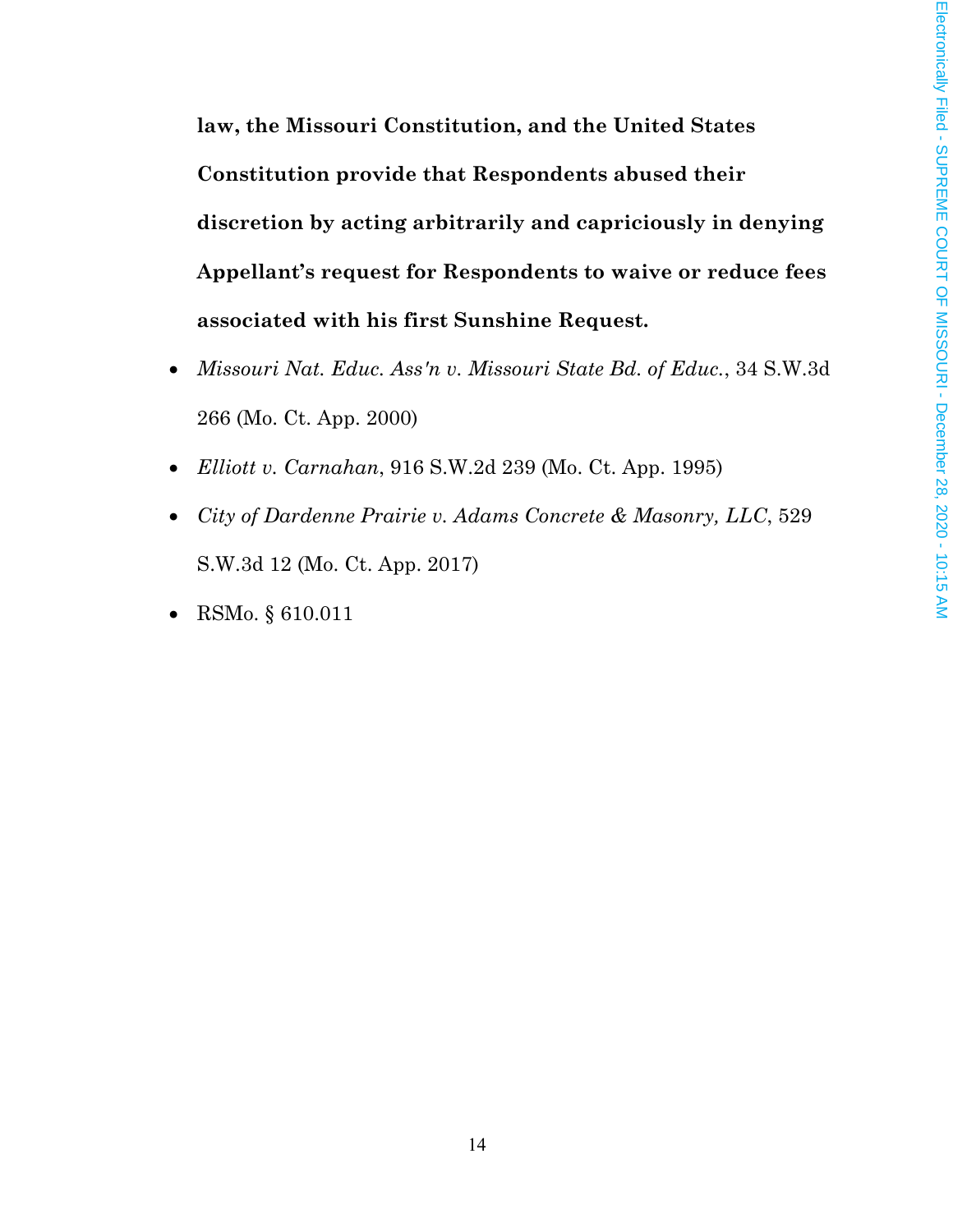### **STANDARD OF REVIEW**

All of the points relied on challenge a judgment on the pleadings and therefore all raise issues of law, which are reviewed by this Court de novo without deference to the trial court's ruling. *City of Dardenne Prairie v. Adams Concrete & Masonry, LLC*, 529 S.W.3d 12, 17 (Mo. Ct. App. 2017). On review, the well-pleaded facts asserted by the non-moving party – in this case, Appellant – must be taken as true. *Id.* This Court may affirm a judgment on the pleadings "only where under the conceded facts, a judgment different from that pronounced could not be rendered notwithstanding any evidence which might be produced." *Id.* (citing *Armstrong v. Cape Girardeau Physician Assocs.*, 49 S.W.3d 821, 824 (Mo. Ct. App. 2001)).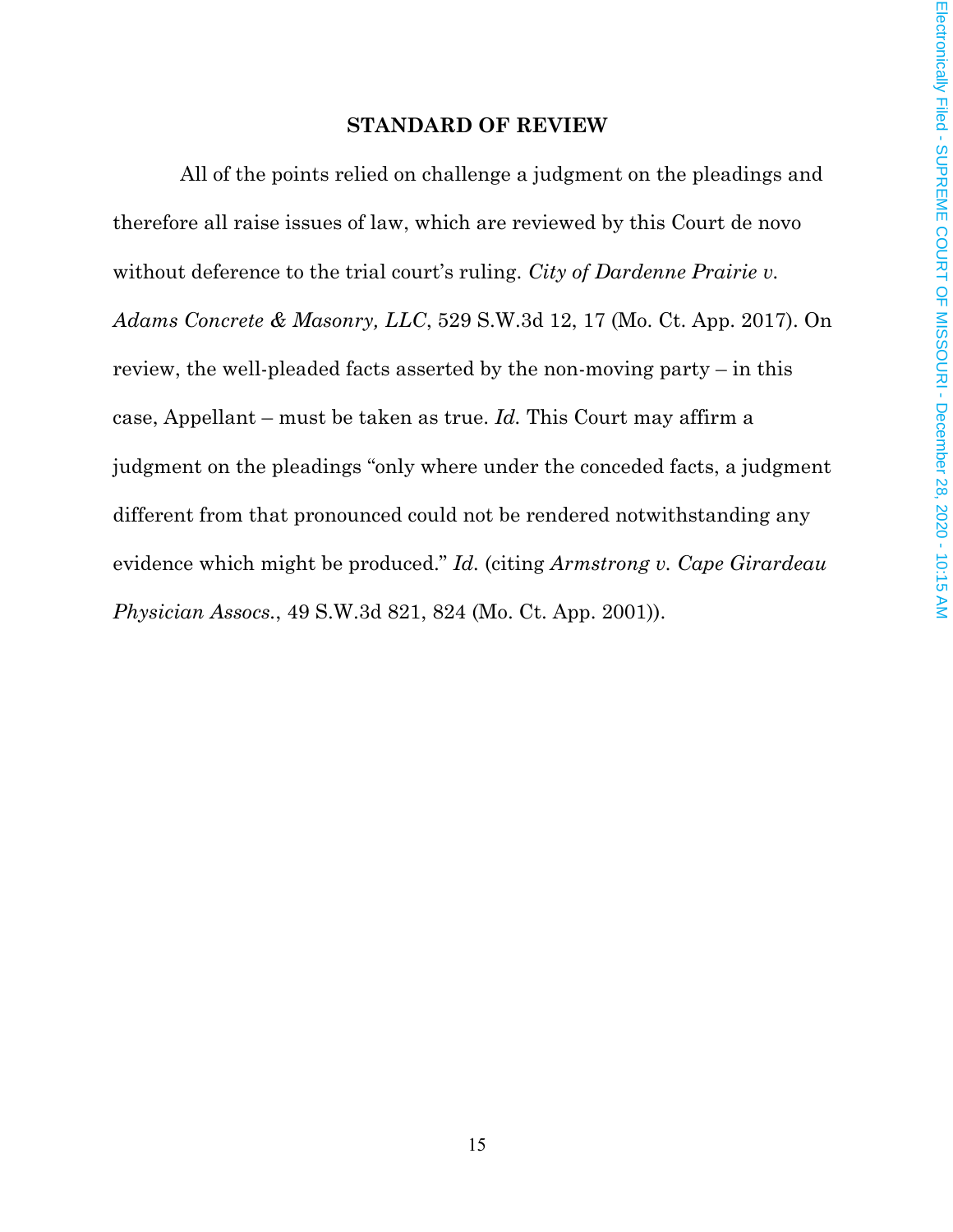#### **ARGUMENT**

**I. The trial court erred in dismissing Appellant's case because of RSMo. Chapter 610 and Missouri case law in that Missouri law provides that Respondents impermissibly charged Appellant attorney's fees as a requirement to access public records requested in Appellant's first Sunshine Request.**

The trial court erred in dismissing Appellant's case because Respondents impermissibly charged Appellant attorney's fees, which are not authorized under Missouri's Sunshine Law.

The Sunshine Law permits government entities to charge "for search, research, and duplication time" when producing copies of public records maintained as paper records on paper not larger than nine by 14 inches. RSMo. § 610.026.1. The Sunshine Law also permits:

Fees for providing access to public records maintained on computer facilities, recording tapes or disks, videotapes or films, pictures, maps, slides, graphics, illustrations or similar audio or visual items or devices, and for paper copies larger than nine by fourteen inches shall include only the cost of copies, staff time, which shall not exceed the average hourly rate of pay for staff of the public governmental body required for making copies and programming, if necessary, and the cost of the disk, tape, or other medium used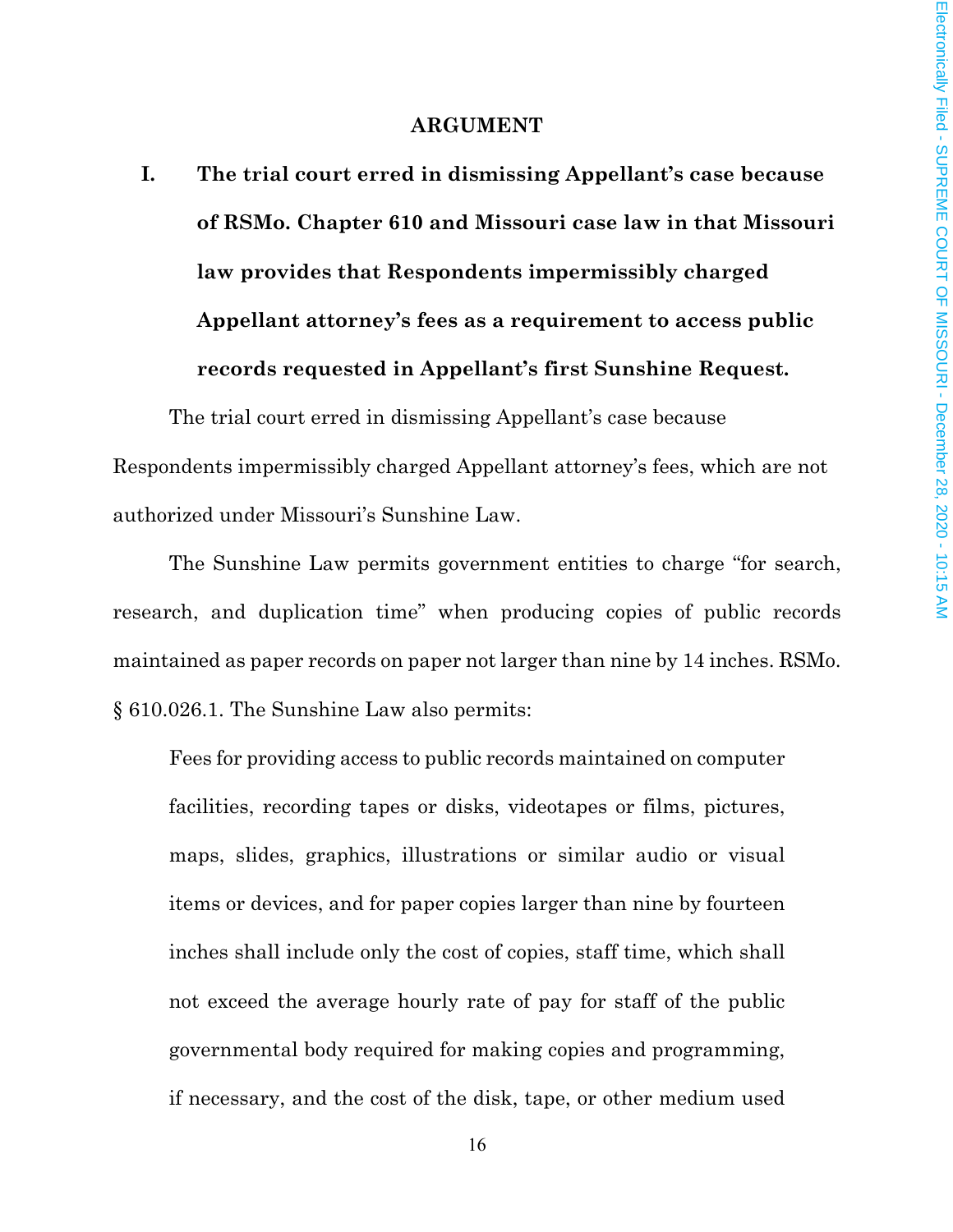for the duplication. Fees for maps, blueprints, or plats that require special expertise to duplicate may include the actual rate of compensation for the trained personnel required to duplicate such maps, blueprints, or plats. If programming is required beyond the customary and usual level to comply with a request for records or information, the fees for compliance may include the actual costs of such programming. *Id.*

Respondents asserted that the \$40 per hour rate charged to Appellant was not for clerical staff, but rather was the rate for an attorney to review the documents in question because Appellant's request implicated attorney-client privilege.

First, the Sunshine Law does not authorize a public body to charge for attorney review time on top of search, research, duplication, and electronic programming time. *Id.* The law is not silent on attorney's fees. They are explicitly mentioned in RSMo. §§ 610.027.3-4 as being authorized for plaintiffs succeeding in their suits against government entities. The plain language of the statute demonstrates that the legislature knew how to and chose not to include attorney's fees in those fees a government entity is authorized to charge members of the public under the Sunshine Law. *See Gash v. Lafayette County*, 245 S.W.3d 229, 232 (Mo. 2008) (finding that courts must look to the plain meaning of the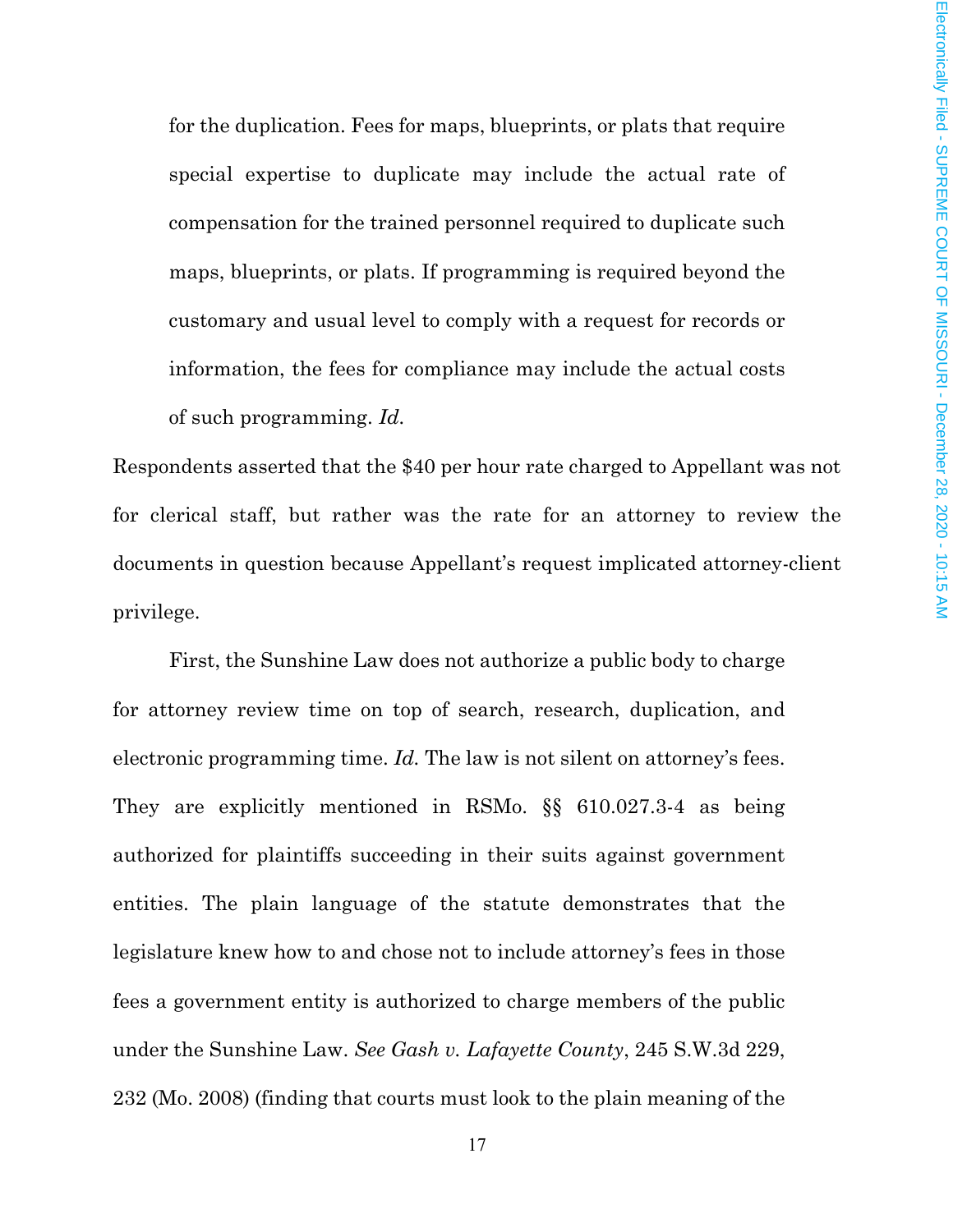statute within the context of the entire act, not just in isolation). Missouri caselaw supports this interpretation: Prior to this case, no Missouri court has ever permitted a governmental entity to charge a requester fees for an attorney to review public documents prior to their release under the Sunshine Law.

In *White v. City of Ladue*, the Court discussed this very issue. 422 S.W.3d 439, 452 n.10 (Mo. Ct. App. 2013). The trial court found that attorney research time cannot be charged. *Id.* at 445. At the appellate level, the Court referenced an amicus brief filed by the St. Louis Post-Dispatch arguing that if government entities were allowed to assess attorney's fees under the Sunshine Law, public bodies could effectively negate the Sunshine Law's goals of transparency by making the process far too expensive. *Id.* at 452 n.10. The Court expressly stated that it could not rule on whether attorney review time could be charged because the parties did not disagree with the trial court's decision that attorney review time cannot be charged to requesters under Missouri's Sunshine Law. *Id.* This was a wholly uncontroversial position until the present case.

The *White* case was recently cited for the principle that government entities cannot charge for attorney review time in *Swaine v. McCulloch*, No. 15SL-CC03842 at p. 11 (St. Louis County Circuit Court, 2017). Like the trial court in *White*, the court in *Swaine* held that the government cannot charge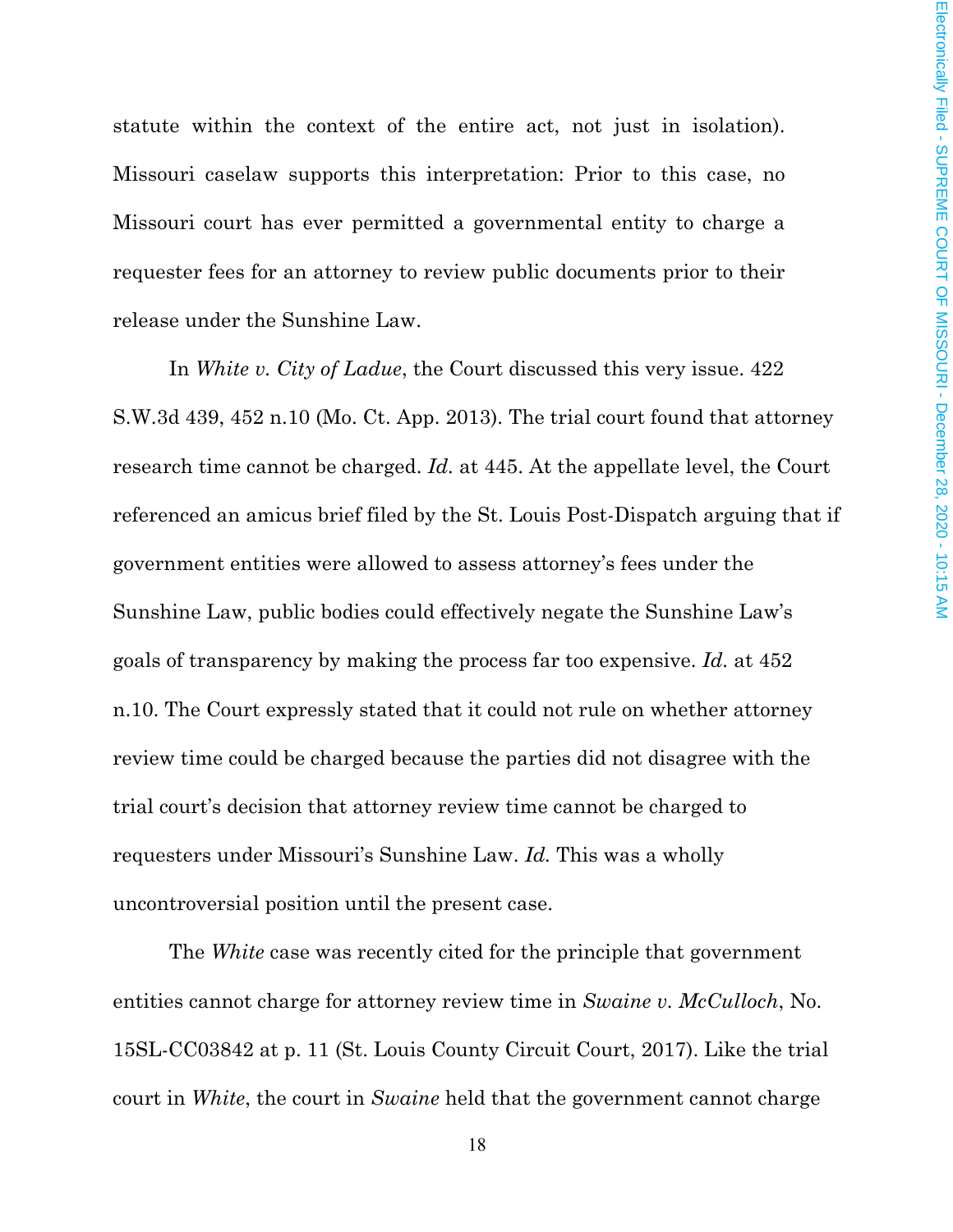members of the public attorney's fees to review public records. *Id.* The *Swaine* court also cited RSMo. § 610.024.1, which states:

If a public record contains material which is not exempt from disclosure as well as material which is exempt from disclosure, the public governmental body shall separate the exempt and nonexempt material and make the nonexempt material available for examination and copying.

The Sunshine Law creates an obligation for the government entity to separate the exempt material. The Court of Appeals upheld that requirement in *State ex rel. Missouri Local Gov't Ret. Sys. v. Bill*, 935 S.W.2d 659, 664 (Mo. Ct. App. 1996). In *Bill*, the Court required the state agency to "cull the requested information from the record and disclose it" when the open information was included on records with closed information. *Id.* The agency has an obligation to separate closed material from open records, an action that is different from "search, research, and duplication," and the agency is nowhere authorized to charge requesters for completing this mandated activity.

In *Bill*, the Court also dealt with which party should bear costs. Although the costs there involved the plaintiff's attorney's fees when the state agency filed a lawsuit to determine if its own position complied with the Sunshine Law, the Court's analysis is directly relevant to the case before the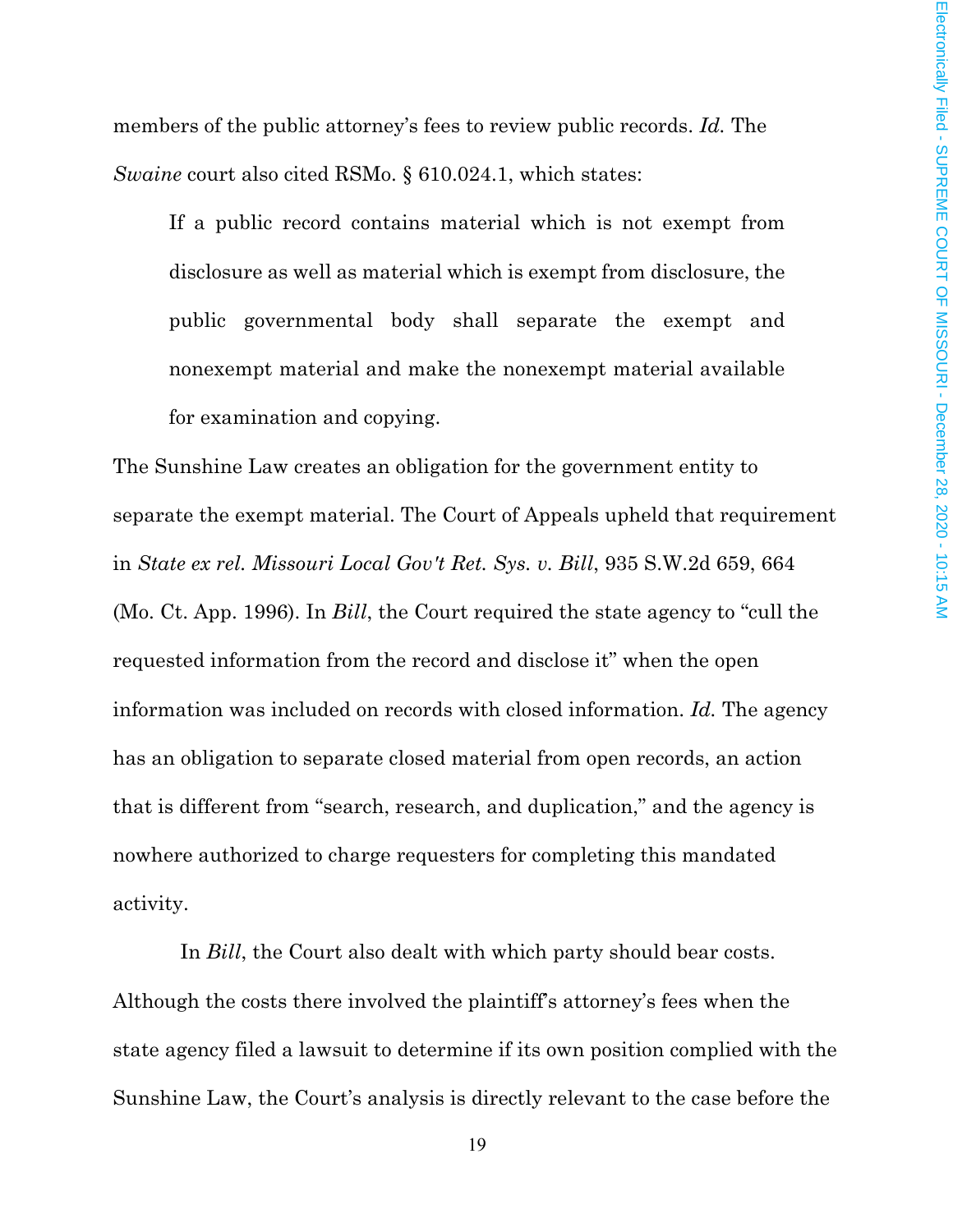Court now:

Second, § 610.011.1 says, "It is the public policy of this state that... records... of public governmental bodies be open to the public unless otherwise provided by law. Sections 610.010 to 610.028 shall be liberally construed... to promote this public policy." Not requiring the public governmental body to bear Bill's expenses would open a means for public governmental bodies to thwart the public policy underlying the open meetings and records law. The agency would be free to "test" the determination of anyone requesting its records by filing a lawsuit, putting that person in the dilemma of not defending his or her request in court or enduring the significant expense of doing so. *Id.* at 666.

Missouri courts have historically protected the public from methods government agencies could potentially use to conceal public records by making the records-request process unduly expensive and burdensome. The same principle and analysis should apply here.

Such an analysis is mandated by the Sunshine Law itself. The Sunshine Law states that it must be interpreted liberally in favor of access to public records and transparency.

It is the public policy of this state that meetings, records, votes, actions, and deliberations of public governmental bodies be open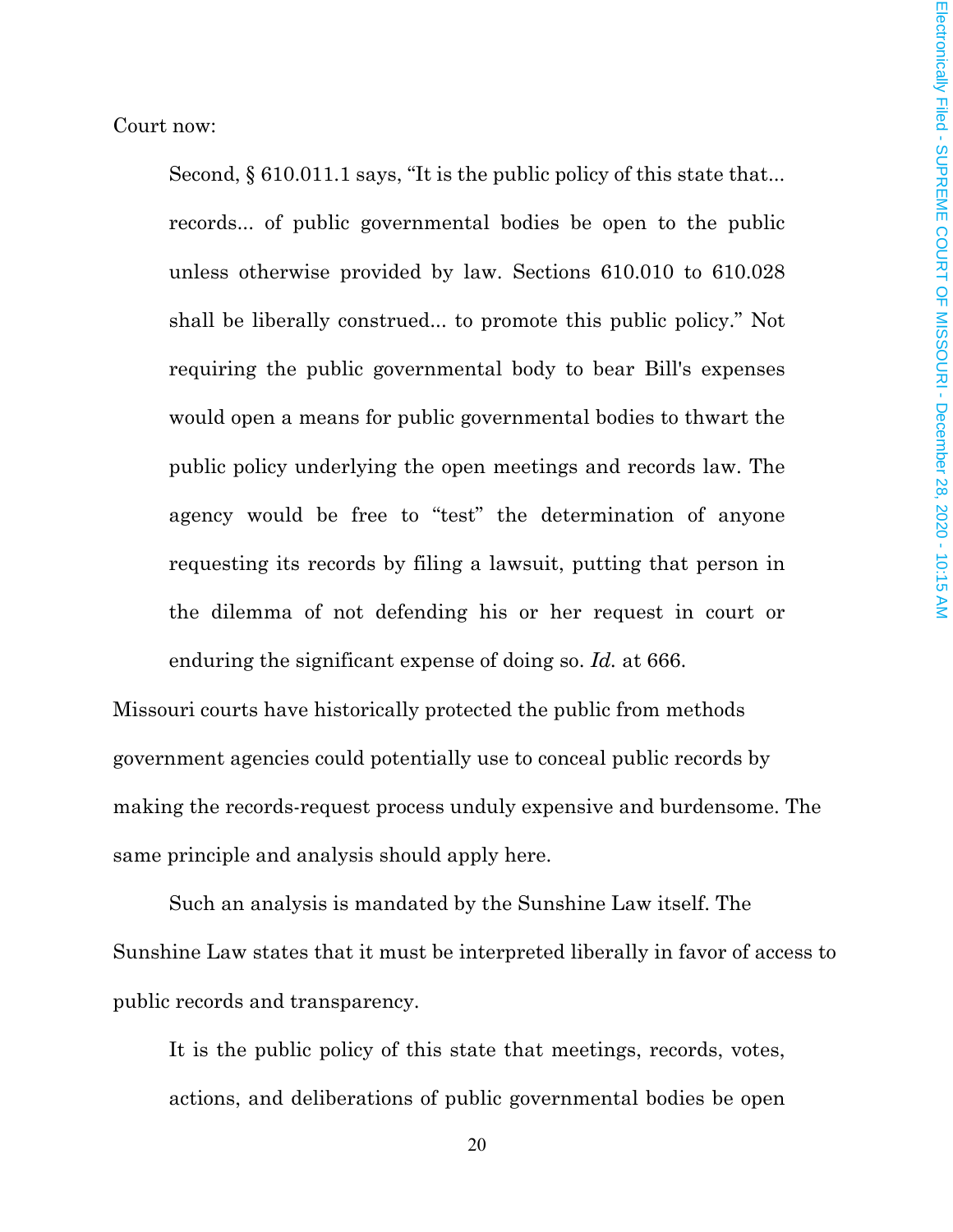to the public unless otherwise provided by law. Sections 610.010 to 610.200 shall be liberally construed and their exceptions strictly construed to promote this public policy. (RSMo. § 610.011.1).

Part of ensuring access includes ensuring affordability of public records. *See Deaton v. Kidd*, 932 S.W.2d 804, 807 (Mo. Ct. App. 1996) (abrogated on other grounds by *Spradlin v. City of Fulton*, Nos. WD 53104 and 53140, 1998 WL 37620 (Mo. Ct. App. Jan. 20, 1998)) (prohibiting limiting access to public records by only permitting their disclosure to the highest bidder). When the statutory language of the Sunshine Law does not explicitly authorize the government to charge fees to the public for attorney review time, the government should not be permitted to charge those fees. The public already stands at a disadvantage to its government in these matters. Adding the additional burden of covering attorney's fees would permit the government to charge exorbitant sums for public records. Nothing would prevent government entities from charging potentially hundreds of dollars per hour of review time, effectively eliminating public access to public records.

Second, the Sunshine Law's language cannot be construed to authorize the government to charge attorney's fees. Because the Sunshine Law does not explicitly authorize Respondents to charge attorney's fees to the public, Respondents attempt to read these fees into the "research" time found in RSMo. § 610.026.1. "Research" is used elsewhere in Chapter 610. In RSMo. §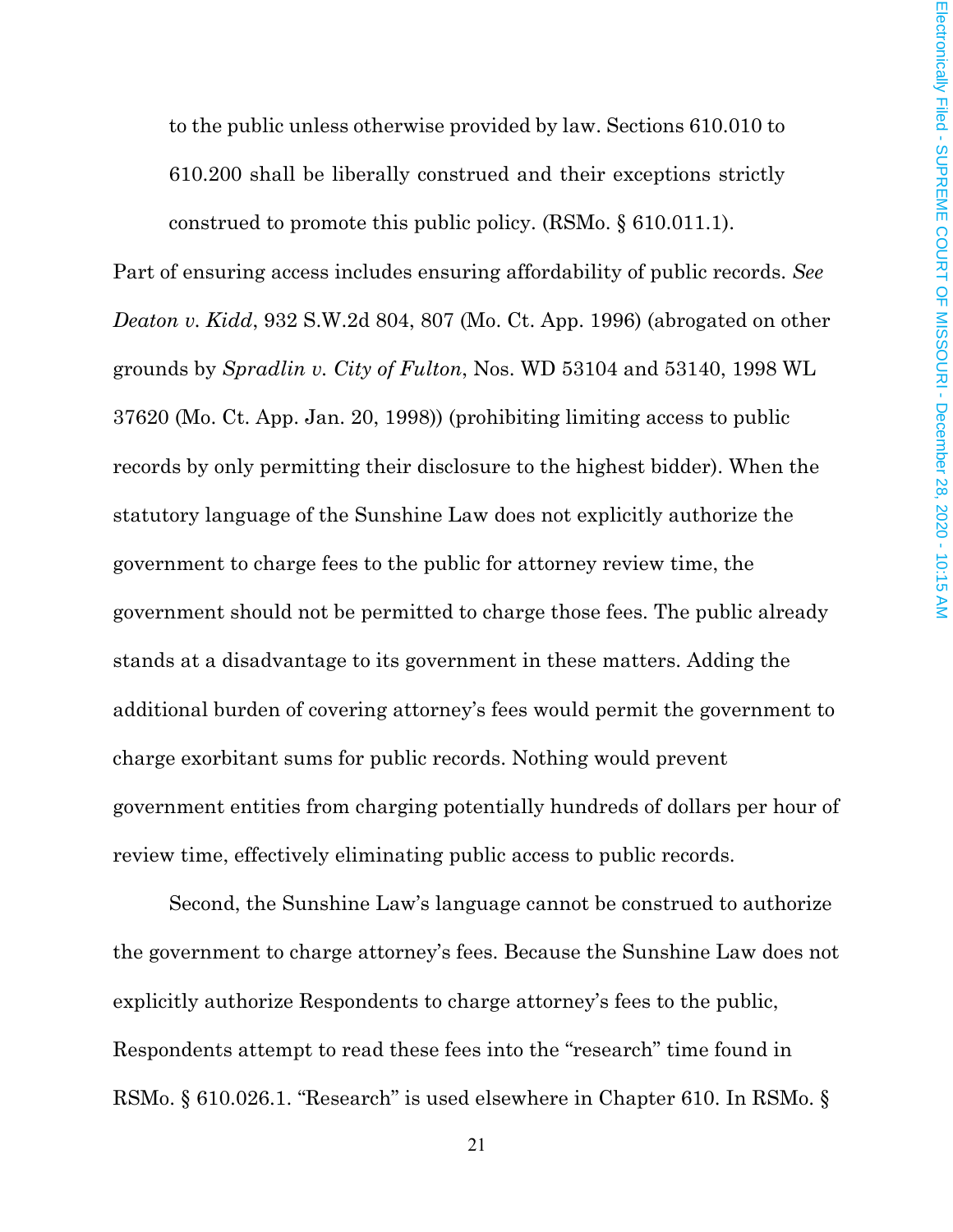610.021.23, "research" is used to label a business-related scientific process. It is used similarly in RSMo. § 610.100.5(3)(f). Although used, "research" is not defined within the Chapter. Outside of the Chapter, "research" appears separate from "legal" in multiple statutes, including RSMo. §§ 21.810.1, 68.035.1, 68.075.4, 68.205(18)(b), 100.255(6), 109.250.2, 109.260.1, 167.910.4, 260.005(3), and 393.1073.4. The use of the term "research" in Missouri statutes does not indicate it must include attorney review time without an explicit authorization to that point in statute. A statutory interpretation of "research" that comports with the Sunshine Law's mandate of liberal construction in favor of transparency does not include attorney review time.

A dictionary definition of "research" does not include attorney review time either. Merriam-Webster defines "research" as:

1. Careful or diligent search

2. Studious inquiry or examination

3. The collection of information about a particular subject Merriam-Webster, "Research", https://www.merriam-

webster.com/dictionary/research, last accessed Dec. 23, 2020.

The definition of "research" does not explicitly include attorney time. In common usage, the term "research" is often modified with the adjective "legal" to clarify the type of research being conducted. This same common usage is present in Missouri law as well, specifically RSMo. § 56.750(5).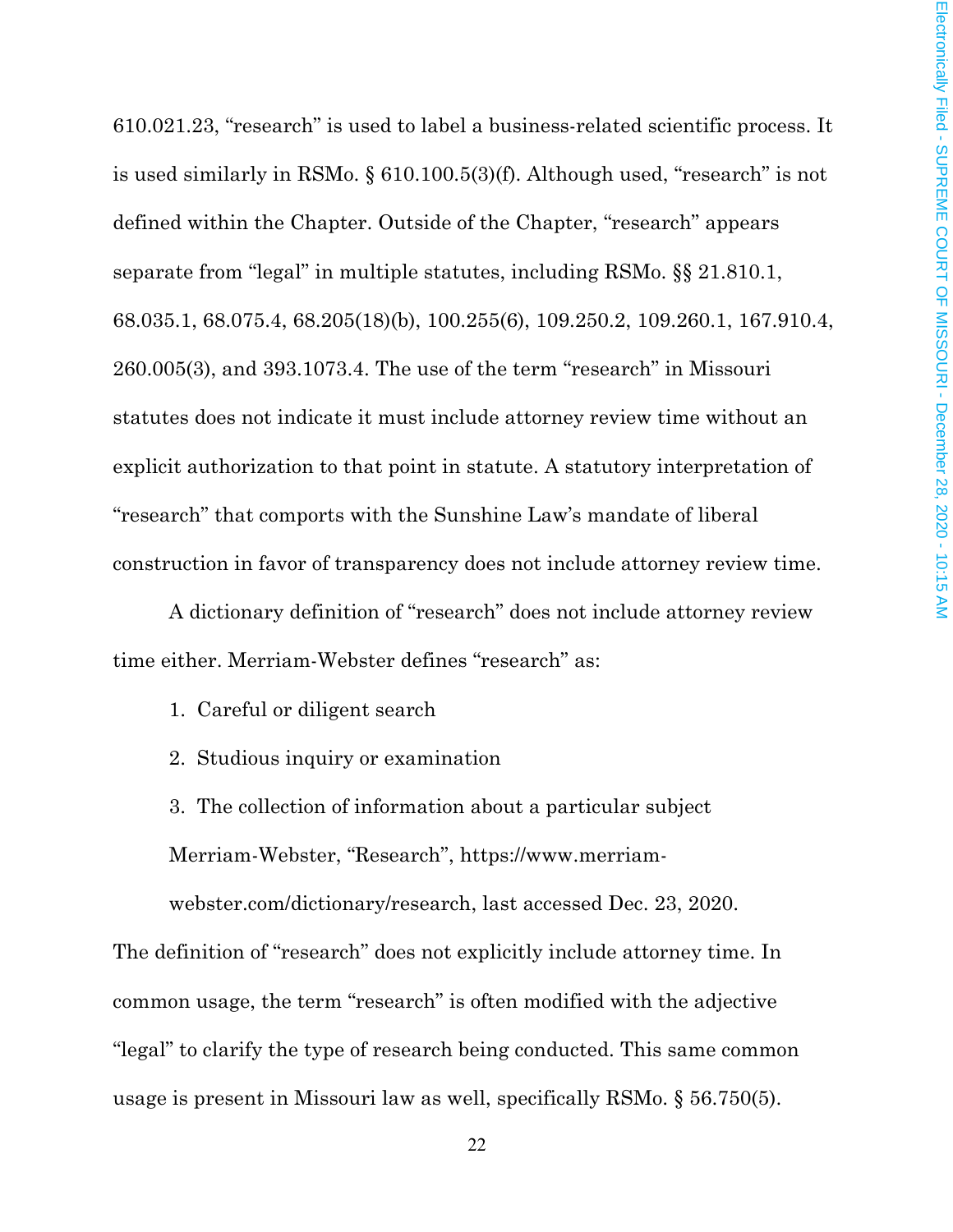Despite its use elsewhere, the term "legal research" is not present in the Sunshine Law when it easily could have been included.

Additionally, the Sunshine Law's specific statutory construction does not require that "research" include attorney review time. In RSMo. § 610.026.1(1), the Sunshine Law authorizes the government entity to charge for "search" and "research" time. These terms can remain distinct without reading the word "legal" before "research." "Search" is the actual seeking of the records in question. "Research" is determining where and how that search should occur to make that search "careful," "diligent," and "studious," such as researching which database or section of a warehouse to search. There is no need to insert attorney's fees into research fees, especially when attorney's fees are explicitly included elsewhere in the statute but not here.

Furthermore, "research" cannot include an attorney deciding which records are open or closed under the Sunshine Law. RSMo. § 610.024.1 requires the government to separate open from closed material and make the open material available to the public. The Sunshine Law does not state that the government must only do so upon receiving a request for public records. This separation should have occurred prior to the request in this case, and the statute does not express any support for those costs to be passed on to members of the public seeking transparency in their government. When interpreted liberally to favor transparency, as it must be, the statute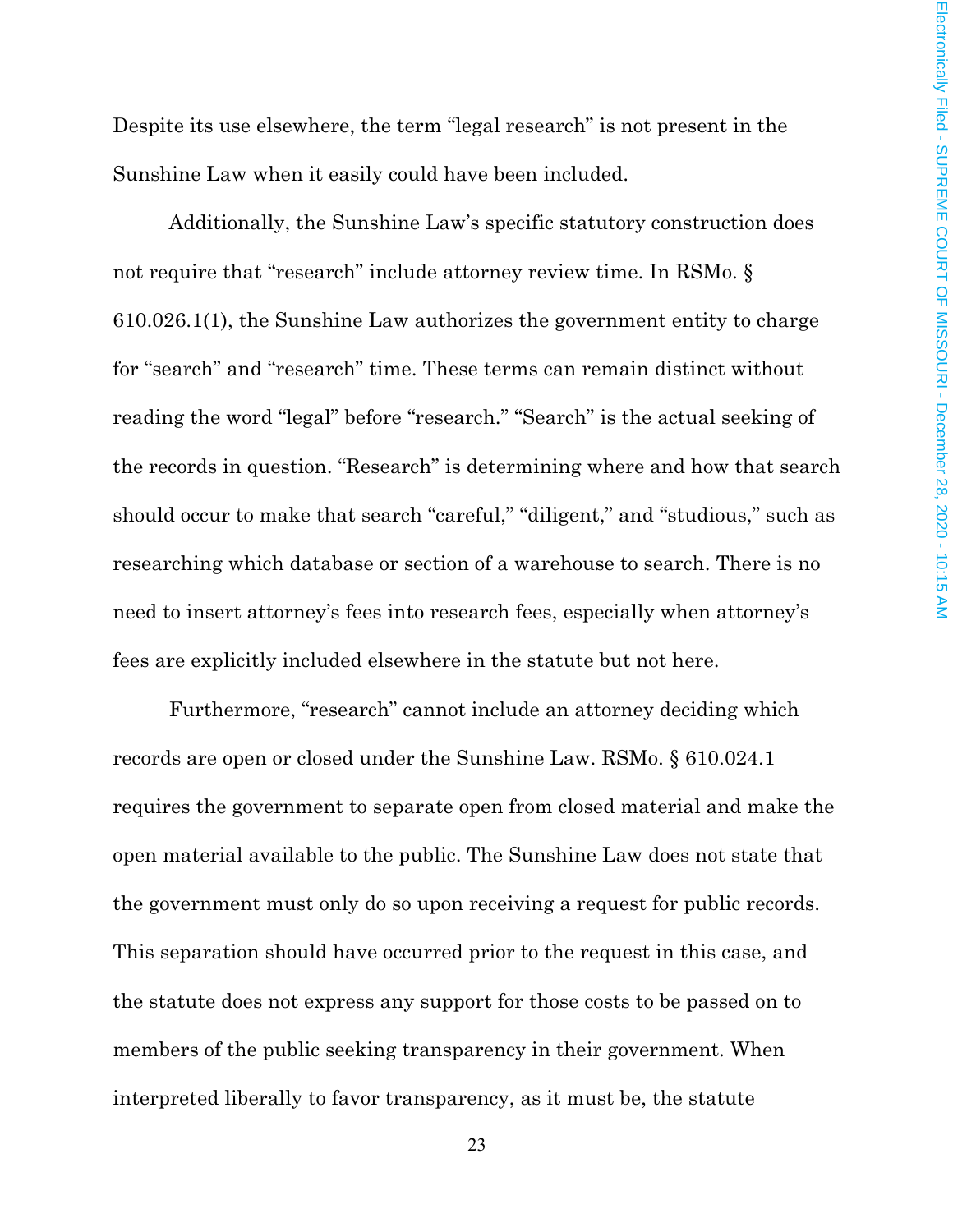supports the opposite: The government, not the public, must bear the costs of fulfilling its duty under the law. Respondents are forbidden from having Courts read in language into the Sunshine Law to favor its position.

There is no legislative authorization for government entities to charge members of the public attorney's fees to access public records, and reading the Sunshine Law liberally in favor of transparency – as it must be read – does not permit the government to charge attorney's fees to members of the public. The legislature has the power to amend the statute at any time to include attorney's fees, and in fact attempted and failed to do so this past legislative session. House Bill 2725, 100th General Assembly (2020), accessible at

https://house.mo.gov/billtracking/bills201/hlrbillspdf/5735H.01I.pdf. The Court cannot insert itself into the legislative process and must leave the statute as it is currently written.

Finally, the Sunshine Law does not authorize the charging of attorney's fees for records stored electronically or maintained in a specialty format. RSMo. § 610.026.2 only authorizes fees for making copies and the staff time needed to make those duplications. "Search" and "research" do not appear in this section. Respondents cannot charge attorneys' fees for any records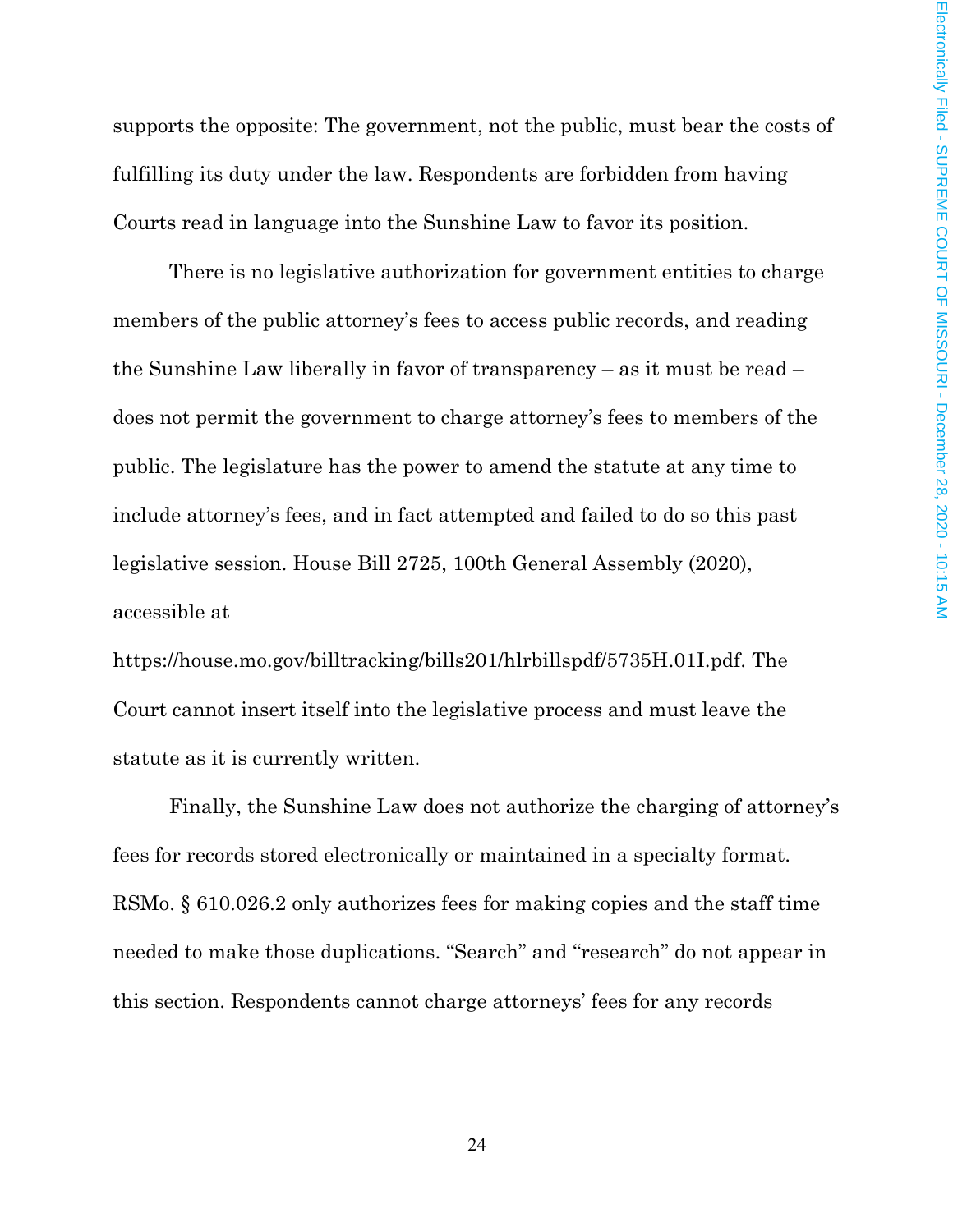requested by Appellant that are stored electronically or in a specialty format.

The trial court and Respondents can point to no case or statutory language that authorizes the charging of attorney's fees to requesters of public records under Missouri's Sunshine Law. Appellant has pled sufficient facts to support his claim that Respondents impermissibly charged him for an attorney to review public records. The trial court erred. Respondents are not entitled to a judgment on the pleadings, and the trial court's dismissal should be reversed.

**II. The trial court erred in dismissing Appellant's case because of RSMo. Chapter 610 and Missouri case law in that Missouri law provides that Respondents violated the law when they failed to provide Appellant with the earliest time the records requested in his first Sunshine Requested would be available.**

The trial court erred in dismissing Appellant's case because Appellant properly pled that Respondents violated the Sunshine Law by not providing a specific date by which records would be available.

The Sunshine Law provides that "[i]f access to the public record is not granted immediately, the custodian shall give a detailed explanation of the cause for further delay and the place and earliest time and date that the record will be available for inspection." RSMo. § 610.023.3. The law requires that the public entity provide a specific time and date. Respondents here did not provide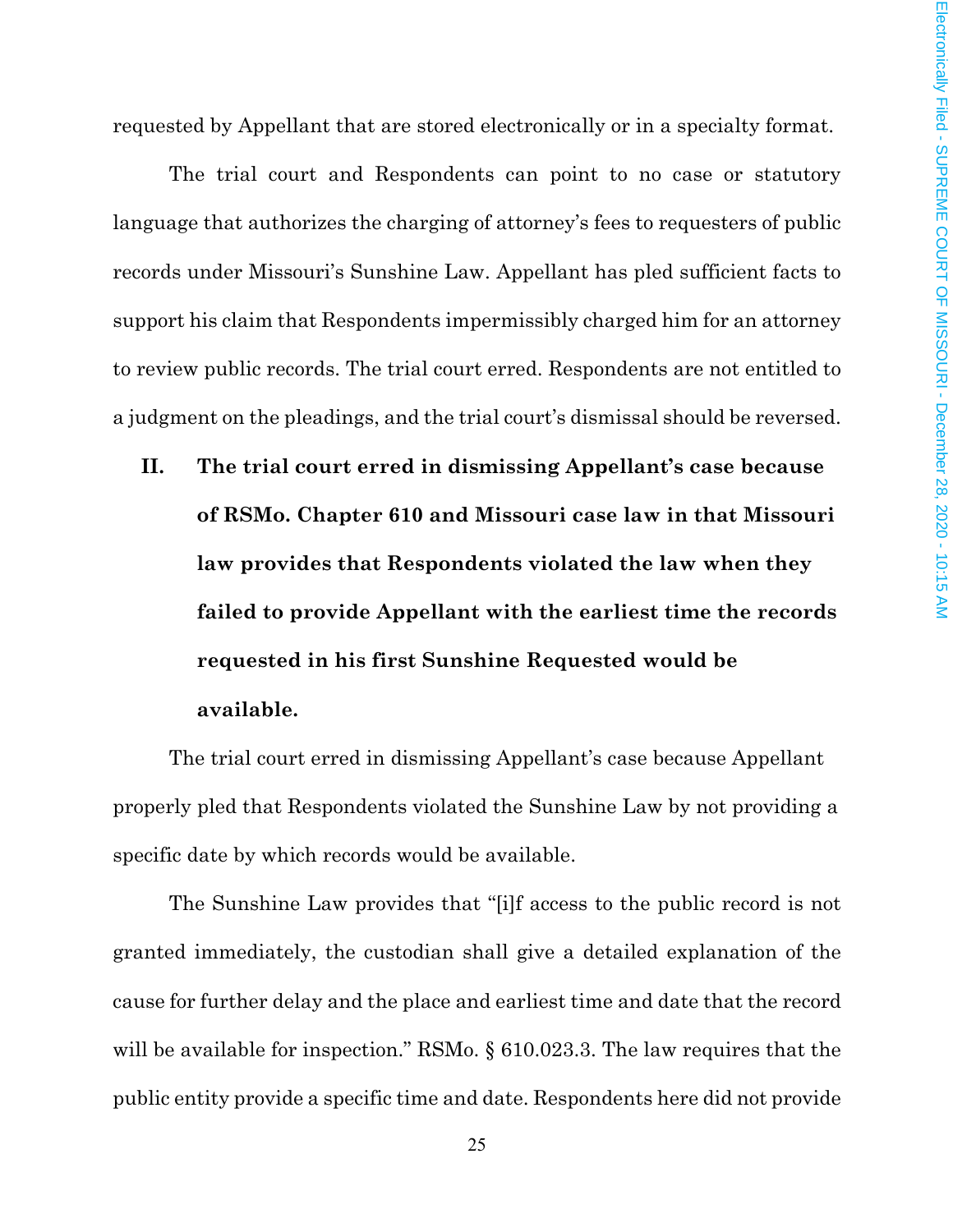a specific date, or even an estimated specific date. (LF 2 at ¶14). Respondents instead stated that production would take at least 120 business days, which includes an infinite number of dates. *Id.* Respondents violated the plain language of the Sunshine Law by not providing a specific date. *See Swaine*, No. 15SL-CC03842 at pp. 4-5 ("In cases wherein access to public records is '*not granted immediately*', the custodian is required to give a detailed explanation of the cause for delay and to identify the place, time, and date the records will be available.") If government entities cannot be held accountable to produce documents under the requirements set by the Sunshine Law, the law will effectively be nullified.

Appellant has pled sufficient facts to support his claim that Respondents violated the Sunshine Law by failing to provide a specific date by which records would be available. The trial court erred. Respondents are not entitled to a judgment on the pleadings, and the trial court's dismissal should be reversed.

**III. The trial court erred in dismissing Appellant's case because of RSMo. Chapter 610 in that Missouri law provides that Respondents violated the law when they failed to provide Appellant with a detailed explanation of why Respondents required at least 120 business days to produce documents requested by Appellant's first Sunshine Request.**

The trial court erred in dismissing Appellant's case because Appellant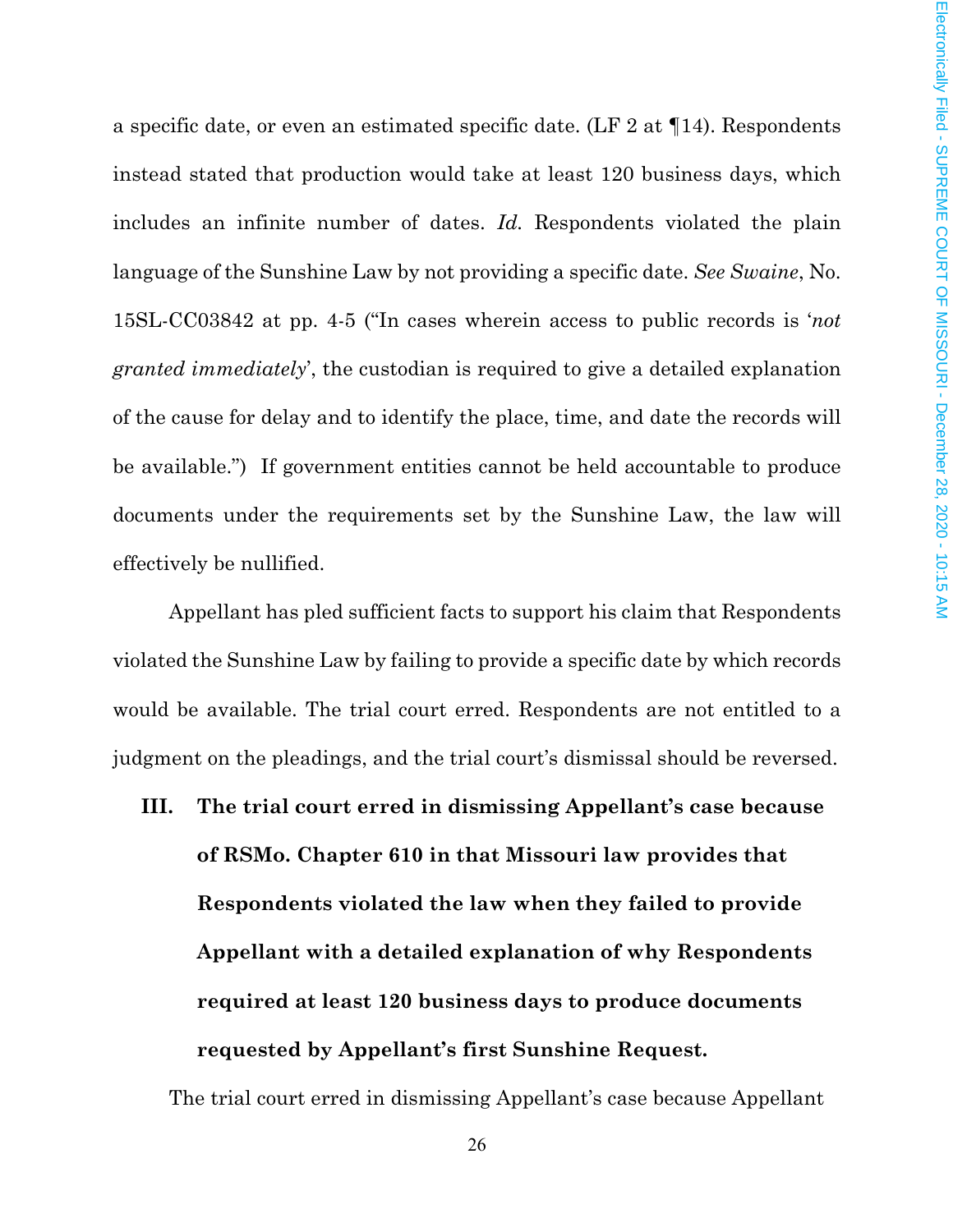properly pled that Respondents violated the law by requiring Appellant to wait at least 120 business days without providing the requisite explanation for such a delay.

The Sunshine Law provides that "[i]f access to the public record is not granted immediately, the custodian shall give a detailed explanation of the cause for further delay and the place and earliest time and date that the record will be available for inspection." RSMo. § 610.023.3. Respondents never provided a detailed explanation of the cause for further delay, therefore violating the plain language of the law. Additionally, Appellant properly alleged that the time required to produce 13,659 public records should not take more than half a year, which is the equivalent of 120 business days. (LF 2 at ¶¶ 22, 69, 71, 72). The search for records was completed in less than five hours according to emails received in Appellant's second Sunshine Request. (LF 2 at ¶¶ 36, 37). None of Respondents' letters to Appellant explained why more of a delay – let alone a wait of at least half a year – was needed. Government agencies cannot be permitted to require requesters to wait excessive amounts of time under Missouri's Sunshine Law because such delays would effectively eliminate the transparency requirements of the law. Furthermore, the law requires government agencies, on their own, to separate material that is closed to public inspection from material that is open to public inspection under the Sunshine Law. RSMo. § 610.024.1.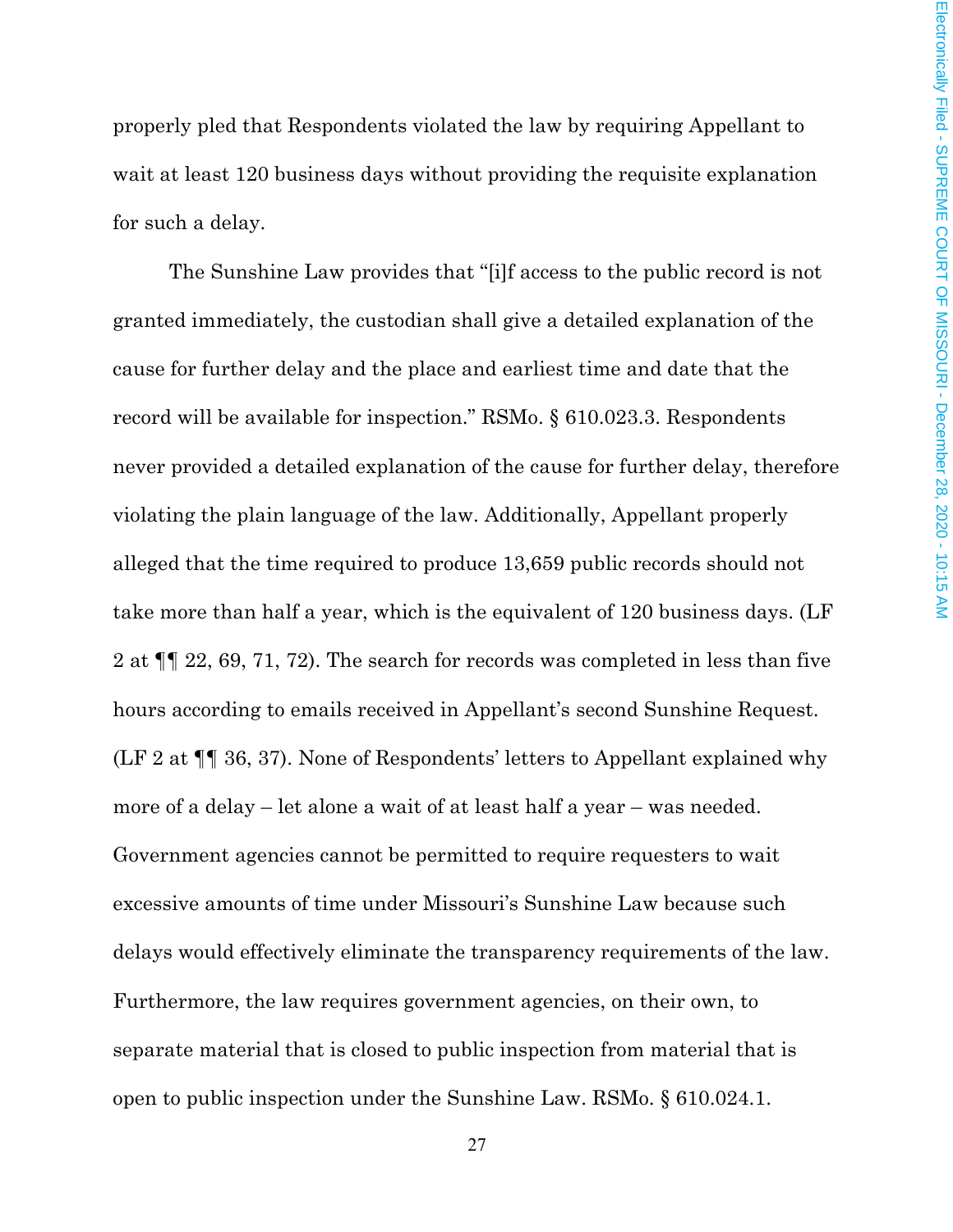Respondents have provided no reason why they have not complied with this requirement and why public records are not readily available for public inspection.

Appellant has pled sufficient facts to support his claim that Respondents violated the Sunshine Law by failing to provide a detailed explanation for why additional time was needed to provide public records. The trial court erred. Respondents are not entitled to a judgment on the pleadings, and the trial court's dismissal should be reversed.

**IV. The trial court erred in dismissing Appellant's case because of RSMo. Chapter 610 in that Missouri law provides that Appellant properly pled that Respondents violated the law when they redacted records requested in Appellant's second Sunshine Request without explanation and without closing any records.**

The trial court erred in dismissing Appellant's case because Appellant properly pled that Respondents – in their response to Appellant's second Sunshine Request – redacted information improperly. Respondents redacted what appear to be portions of emails. (LF 2 at  $\P$  34). The Sunshine Law states "that meetings, records, votes, actions, and deliberations of public governmental bodies be open to the public unless otherwise provided by law." RSMo. § 610.011.1. "Public records shall be presumed to be open unless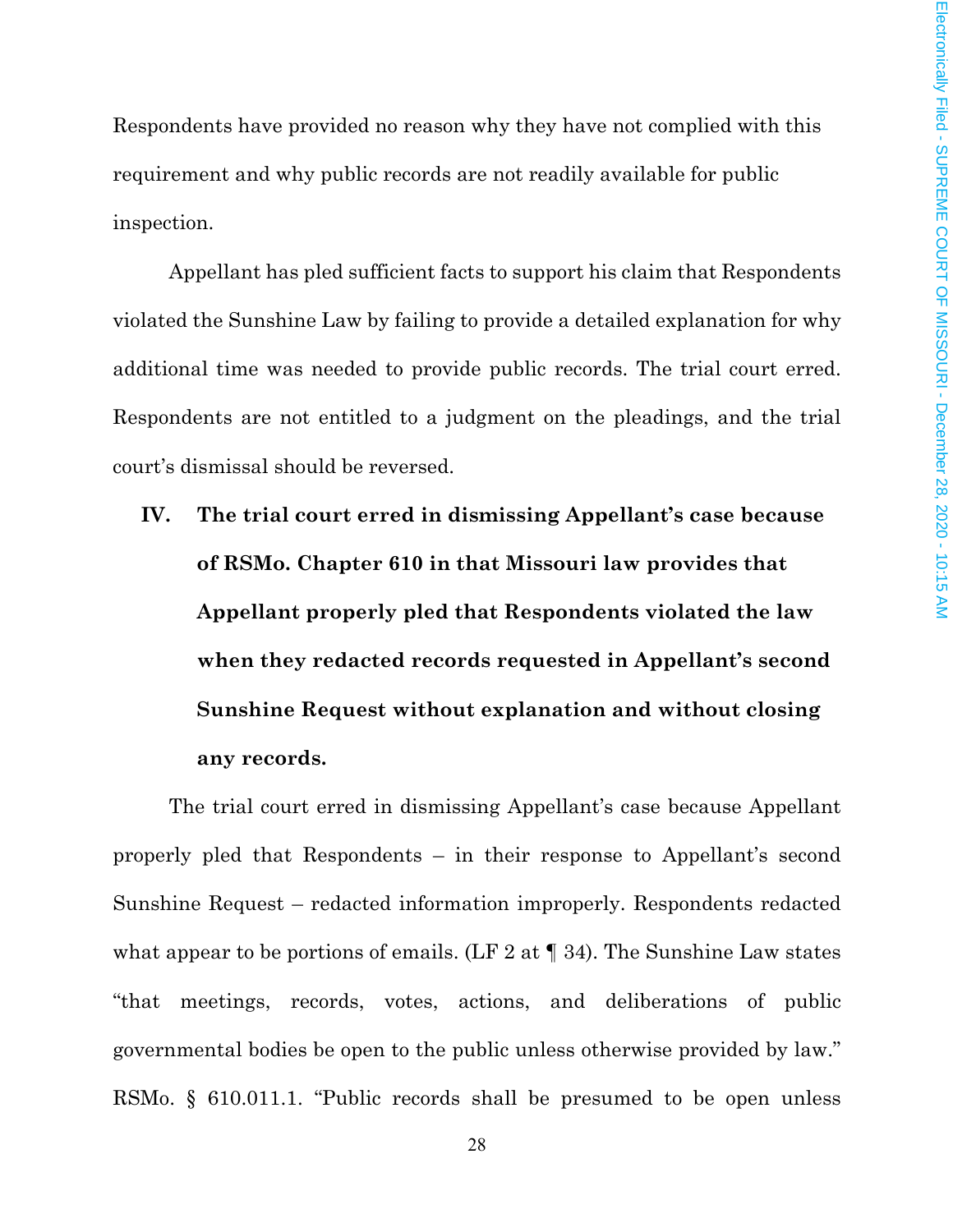otherwise exempt pursuant to the provisions of this chapter." RSMo. § 610.022.5. The Sunshine Law provides a government entity with the authorization to close records under a limited set of particular circumstances. RSMo. § 610.021. "Statutory exceptions allowing records to be closed are to be strictly construed." *Great Rivers Envtl. Law Ctr. v. City of St. Peters*, 290 S.W.3d 732, 735 (Mo. Ct. App. 2009) (citing *Scroggins v. Missouri Dept. of Social Services, Children's Division,* 227 S.W.3d 498, 500 (Mo. Ct. App. 2007)).

Respondents provided no explanation for closing portions of records sent to Appellant. (LF 2 at ¶¶ 34, 35, 106, 107). Respondents may not close public records without cause. *See Tuft v. City of St. Louis*, 936 S.W.2d 113, 118-19 (Mo. Ct. App. 1996) (the governmental entity has the burden to show that the closed records ought to be closed).

Appellant properly pled that Respondents violated Missouri's Sunshine Law by improperly closing records. The trial court erred. Respondents are not entitled to a judgment on the pleadings, and the trial court's dismissal should be reversed.

**V. The trial court erred in dismissing Appellant's case because of RSMo. Chapter 610 in that Missouri law provides that Respondents have the burden to demonstrate compliance with the Sunshine Law when redacting public records**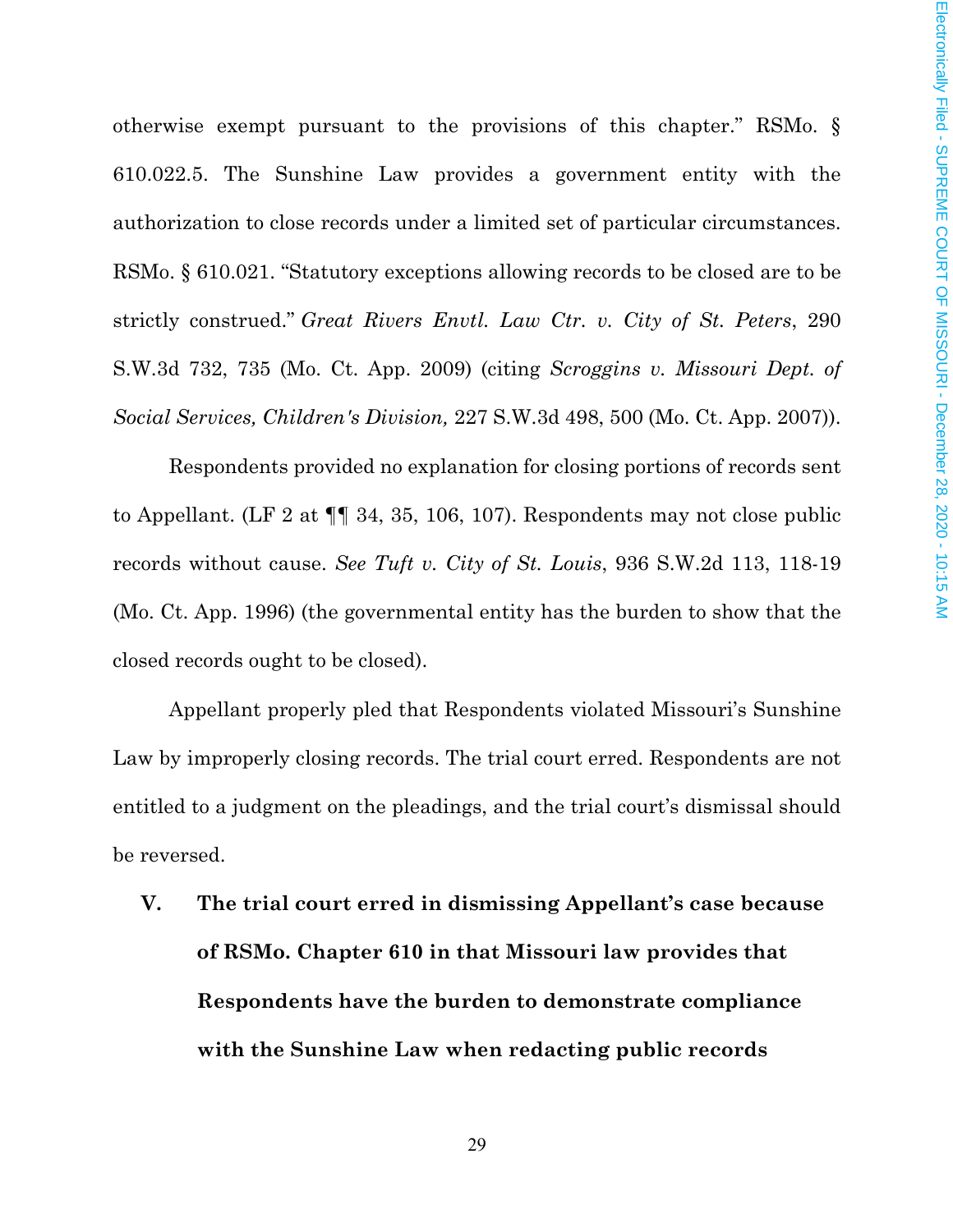#### **requested by Appellant in his second Sunshine Request.**

The trial court erred in dismissing Appellant's case because the trial court improperly left the burden of persuasion on Appellant instead of shifting it to Respondents with respect to Appellant's allegation that Respondents improperly redacted records responsive to his second Sunshine Request. The Sunshine Law provides that:

Once a party seeking judicial enforcement of sections 610.010 to 610.026 demonstrates to the court that the body in question is subject to the requirements of sections 610.010 to 610.026 and has held a closed meeting, record or vote, the burden of persuasion shall be on the body and its members to demonstrate compliance with the requirements of sections 610.010 to 610.026. RSMo.  $\S$ 610.027.2.

Appellant properly pled that Respondents were subject to the Sunshine Law. (LF 2 at ¶¶ 1-6). Appellant also properly pled that Respondents closed records through redaction. (LF 2 at ¶¶ 33, 35). The burden of persuasion should have then shifted to Respondents to provide an appropriate explanation of why the public records needed to be redacted. RSMo. § 610.027.2. Respondents could only successfully defeat Appellant's well-pled claim with an evidentiary hearing, such as one requesting summary judgment, not one requesting a judgment on the pleadings. *See Wyrick v.*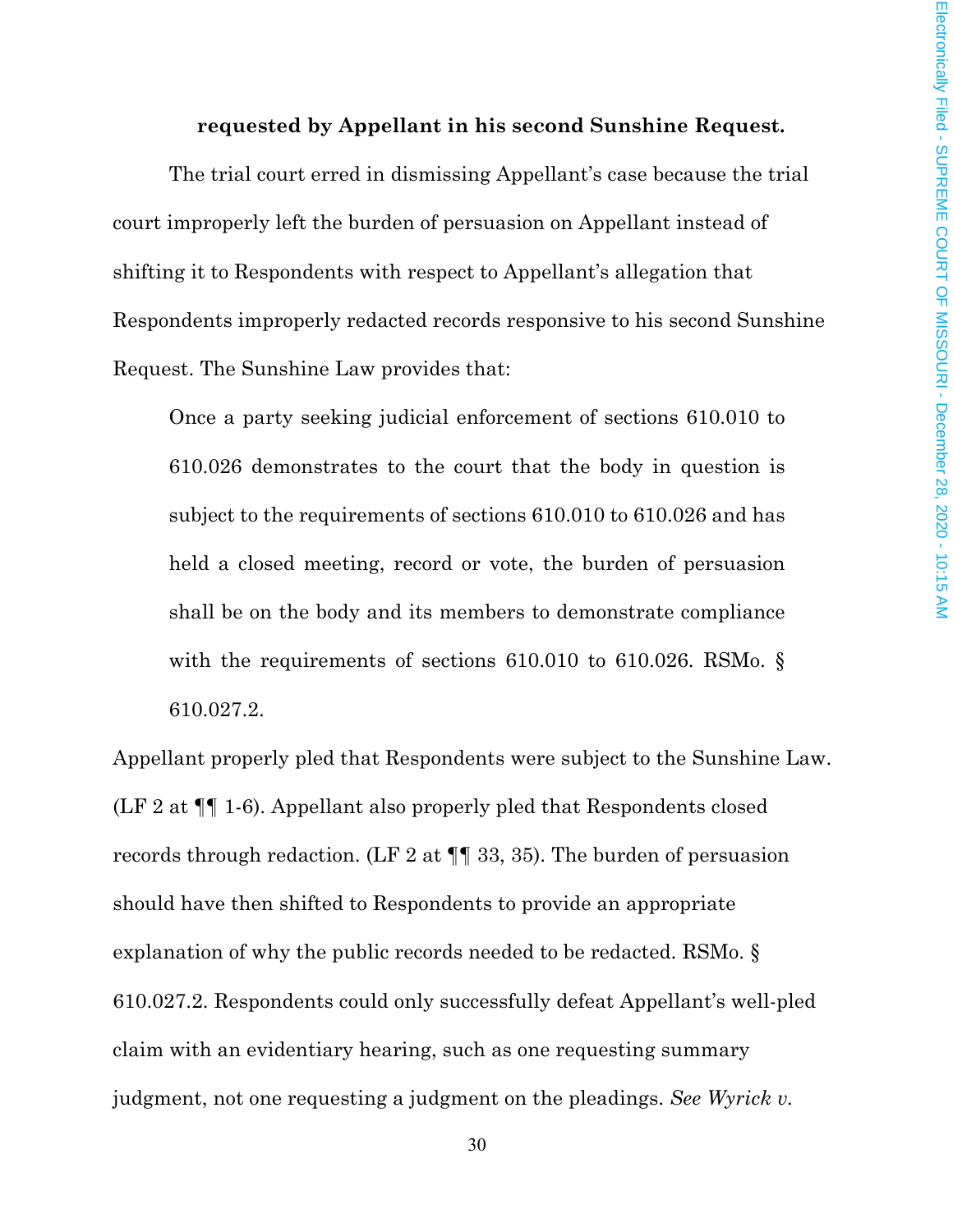*Henry*, 2019 WL 5874668 at \*3 (Mo. Ct. App. Nov. 12, 2019) (the trial court conducted an *in camera* review of the records); *Spradlin v. City of Fulton*, 982 S.W.2d 255, 259-60 (Mo. 1998) (the court reviewed evidence to determine if the government entity had met its burden of persuasion). By failing to maintain the burden-shifting approach, the trial court improperly ignored an essential element furthering Missouri policy favoring transparency. *See Spradlin*, 982 S.W.2d at 259. Respondents must meet their burden.

The trial court erred by improperly requiring Appellant to meet Respondents' burden of persuasion. Respondents are not entitled to a judgment on the pleadings, and the trial court's dismissal should be reversed.

**VI. The trial court erred in dismissing Appellant's case because of RSMo. Chapter 610 in that Missouri law provides that Respondents knowingly violated the law when improperly responding to Appellant's first Sunshine Request because Appellant made Respondents aware of the requirements of the law.**

The trial court erred in dismissing Appellant's case because Appellant properly pled that Respondents knowingly violated the law when improperly responding to his first Sunshine Request. RSMo. § 610.027.3 provides that a government entity can be sanctioned for knowingly violating the Sunshine Law. The meaning of "knowingly" is a question of law, but whether the entity's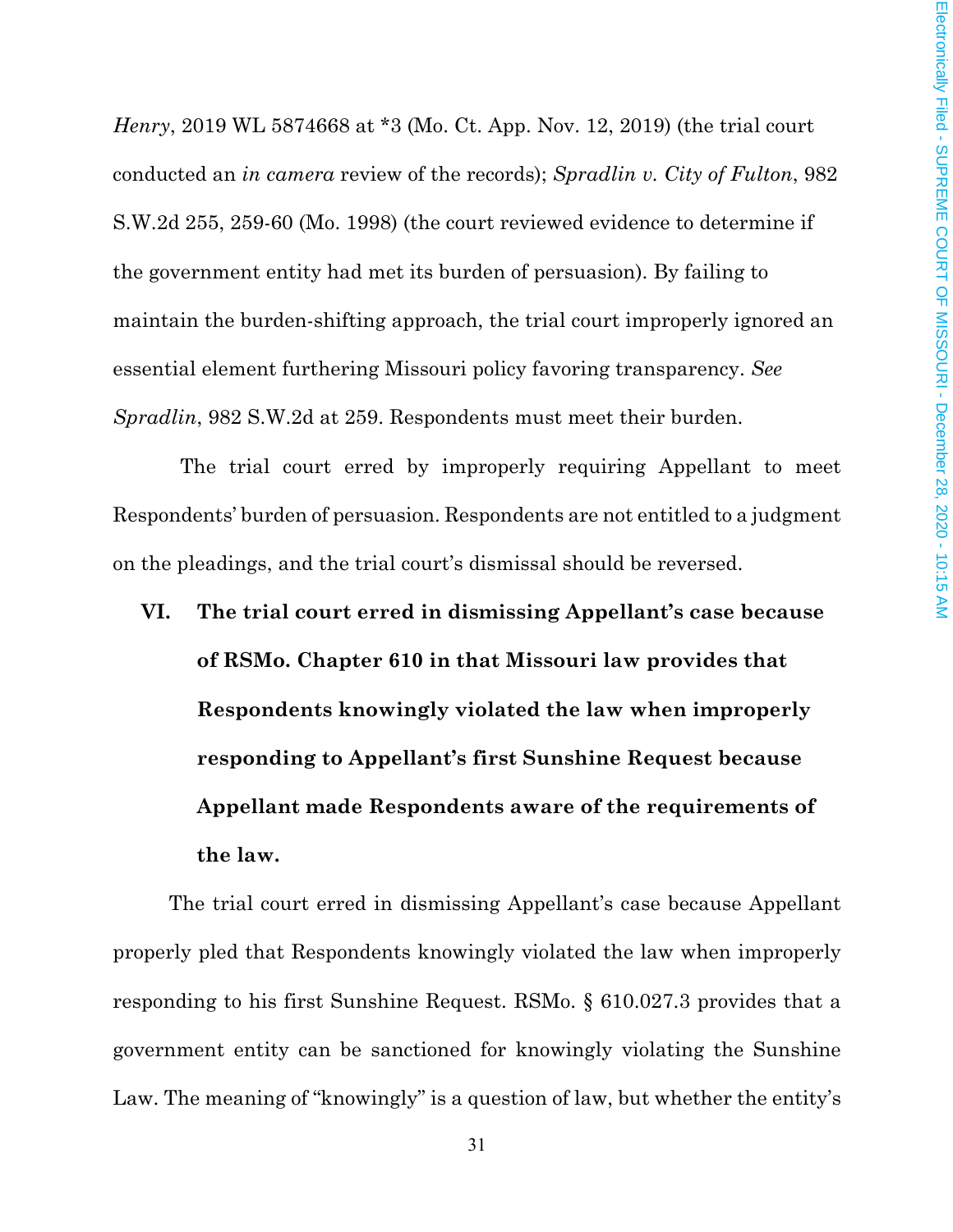conduct brings it within the definition is a question of fact. *Wyrick v. Henry*, 2019 WL 5874668 at \*8 (Mo. Ct. App. Nov. 12, 2019) (citing *Laut v. City of Arnold*, 491 S.W.3d 191, 193, 196 (Mo. 2016)).

Appellant made Respondents aware of the requirements of Missouri's Sunshine Law and requested that Respondents reconsider their actions prior to Appellant filing a lawsuit. (LF 2 at ¶¶ 10-12, 16-31). Appellant placed Respondents on notice that their conduct was violative of Missouri's Sunshine Law. *Id.* With that knowledge, Respondents refused to take advantage of the safe harbor provision included in the Sunshine Law and seek a judgment from a court or an opinion from the Attorney General. RSMo. § 610.027.6. Instead, Respondents chose to violate the law.

Appellant has pled sufficient facts to support his claim that Respondents knowingly violated Missouri's Sunshine Law. The trial court erred. Respondents are not entitled to a judgment on the pleadings, and the trial court's dismissal should be reversed.

**VII. The trial court erred in dismissing Appellant's case because of RSMo. Chapter 610 in that Missouri law provides that Respondents knowingly violated the law when improperly responding to Appellant's second Sunshine Request because Appellant made Respondents aware of the requirements of**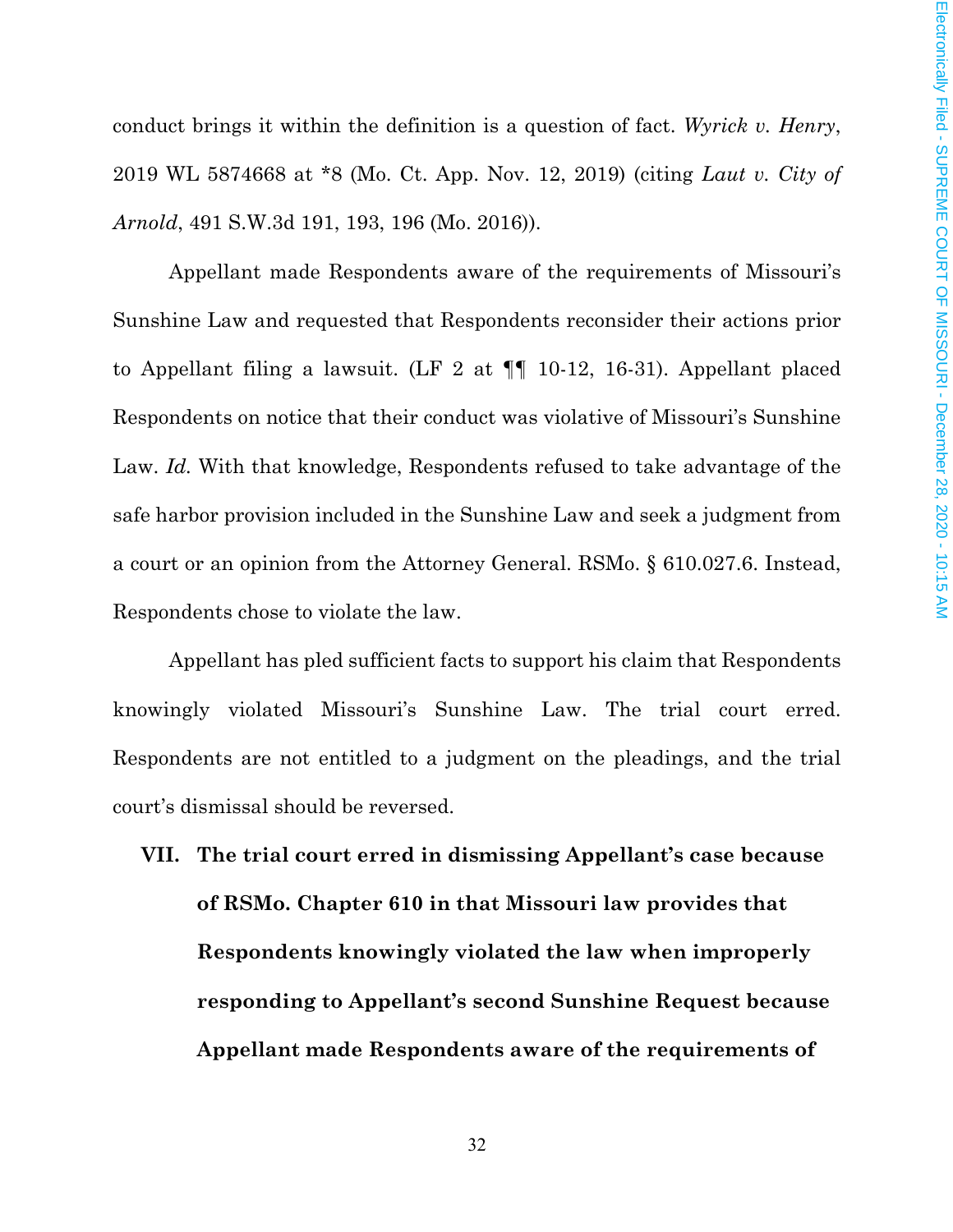#### **the law.**

The trial court erred in dismissing Appellant's case because Appellant properly pled that Respondents knowingly violated the law when improperly responding to his second Sunshine Request. *See* RSMo. § 610.027.3; *Wyrick*, 2019 WL 5874668 at \*8; *Laut*, 491 S.W.3d at 193, 196. As was the case with Appellant's first Sunshine Request, Respondents were aware of the requirements of Missouri's Sunshine Law when responding to his second Sunshine Request. (LF 2 at ¶¶ 27-35). Respondents produced redacted records to Appellant without providing the requisite reasoning. (LF 2 at ¶¶ 33, 35). And Respondents refused to take advantage of the safe harbor provision included in the Sunshine Law. RSMo. § 610.027.6. Respondents again chose to violate the law.

Appellant has pled sufficient facts to support his claim that Respondents knowingly violated Missouri's Sunshine Law. The trial court erred. Respondents are not entitled to a judgment on the pleadings, and the trial court's dismissal should be reversed.

# **VIII. The trial court erred in dismissing Appellant's case because of RSMo. Chapter 610 in that Missouri law provides that Respondents purposely violated the law when improperly responding to Appellant's first Sunshine Request because Appellant made Respondents aware of the requirements of**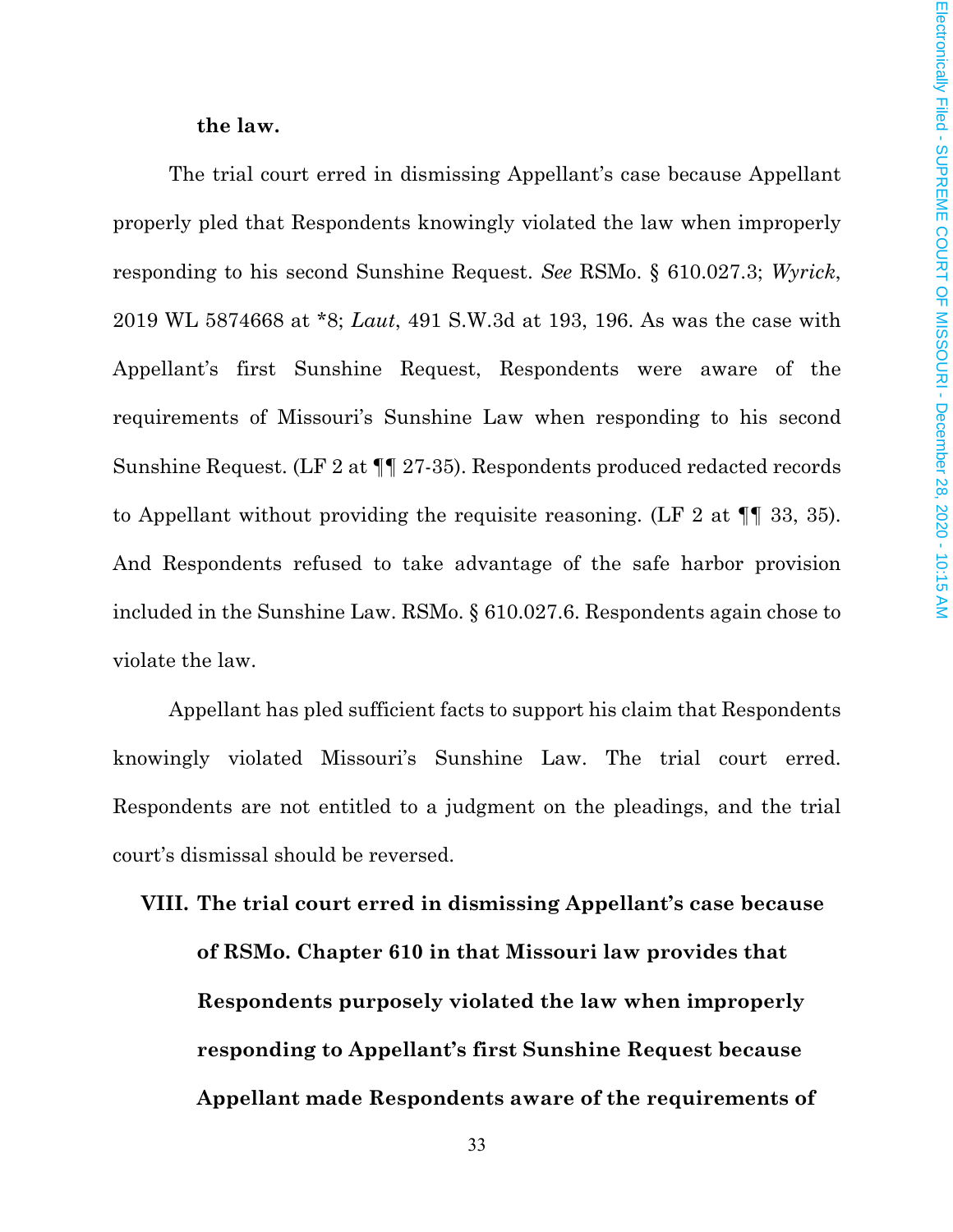# **the law, Respondents treated Appellant differently than previous requesters, and Respondents had a motive to keep the requested records hidden from the public.**

The trial court erred in dismissing Appellant's case because Appellant properly pled that Respondents purposely violated the law when improperly responding to his first Sunshine Request. "What constitutes a… purposeful violation of the Sunshine Law is a question of law." *Laut*, 491 S.W.3d at 193. A purposeful violation is one committed "with 'a conscious design, intent, or plan to violate the law [and] with awareness of the probable consequences.'" *Id.* (quoting *Spradlin*, 982 S.W.2d at 262). Determining whether the public entity's conduct is a purposeful violation of the Sunshine Law is a question of fact. *Id.* at 196.

Appellant made Respondents aware of the requirements of Missouri's Sunshine Law and requested that Respondents reconsider their actions prior to filing a lawsuit. (LF 2 at ¶¶ 10-12, 16-31). Appellant pled that he was treated differently than previous requesters and was charged at a higher rate. (LF 2 at ¶¶ 10-12, 16-31). He also pled that the subject of his first Sunshine Request was a particularly sensitive one for Respondents and that they violated the Sunshine Law to protect individuals from negative political consequences, and Appellant presented campaign finance records and a party opponent admission to support his claim. (LF 2 at ¶¶ 11, 26, 50-52, 87-90, 121-22). Moreover,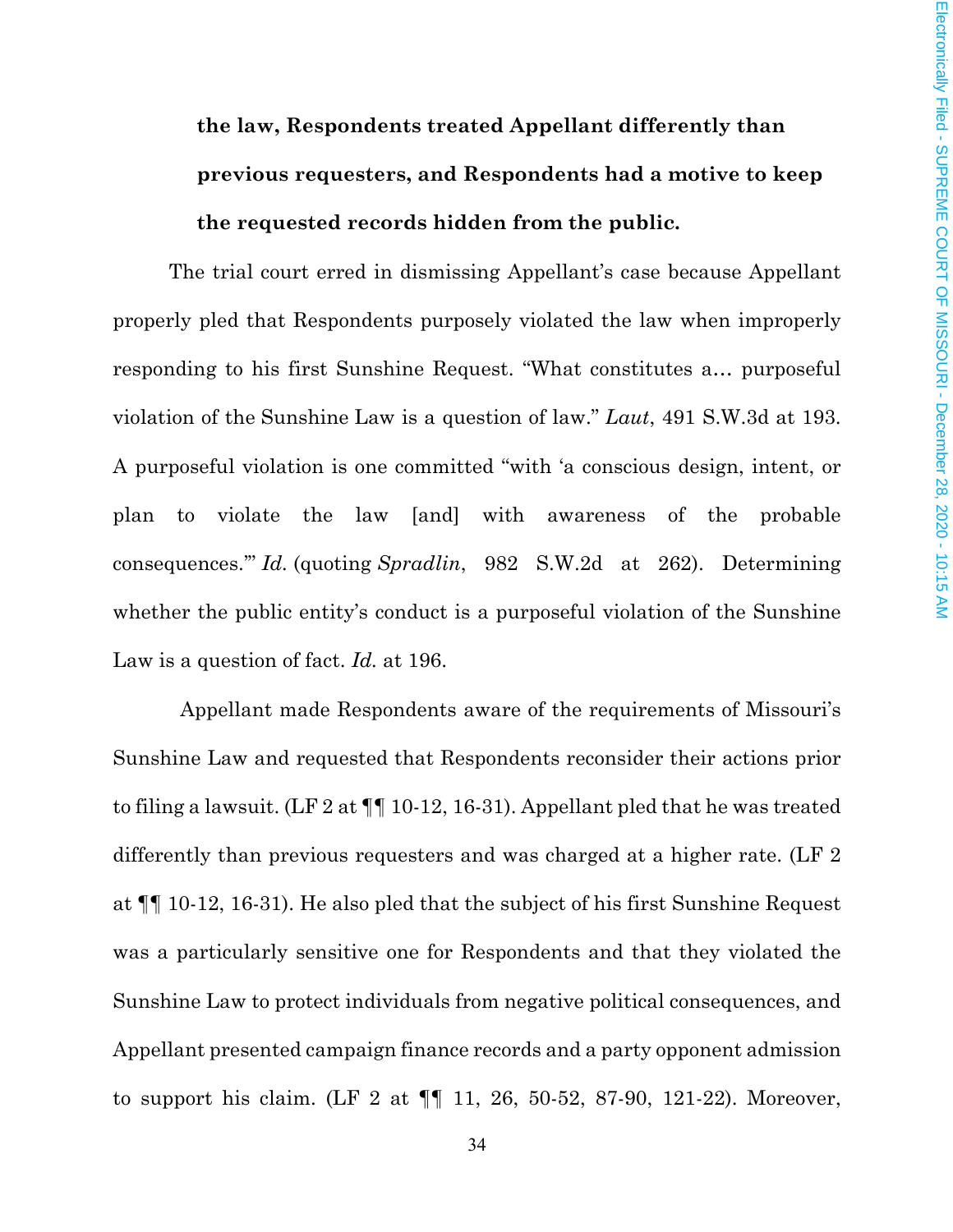Appellant pled that he was treated differently than previous public records requesters and that he was charged more than double the rate previous requesters had been charged. (LF 2 at ¶¶ 15, 47). Appellant properly pled his claim against Respondents. *See Buckner v. Burnett*, 908 S.W.2d 908, 911 (Mo. Ct. App. 1995) (finding that an agency forestalling production of documents until it is sued is a purposeful violation of the Sunshine Law); *Wyrick*, 2019 WL 5874668 at \*8 (implementing a policy to deny public records to requesters with legal disputes involving the government entity was a purposeful violation of the Sunshine Law); *Strake v. Robinwood W. Cmty. Improvement Dist.*, 473 S.W.3d 642, 645-46 (Mo. 2015) (refusing to turn over a settlement agreement requested under the Sunshine Law, even if the settlement included a confidentiality agreement, was a purposeful violation). Any dispute between the parties on this claim is a factual one that is properly addressed during summary judgment or trial, not on a motion for a judgment on the pleadings.

Appellant has pled sufficient facts to support his claim that Respondents purposely violated Missouri's Sunshine Law. The trial court erred. Respondents are not entitled to a judgment on the pleadings, and the trial court's dismissal should be reversed.

**IX. The trial court erred in dismissing Appellant's case because of RSMo. Chapter 610 in that Missouri law provides that Respondents purposely violated the law when improperly**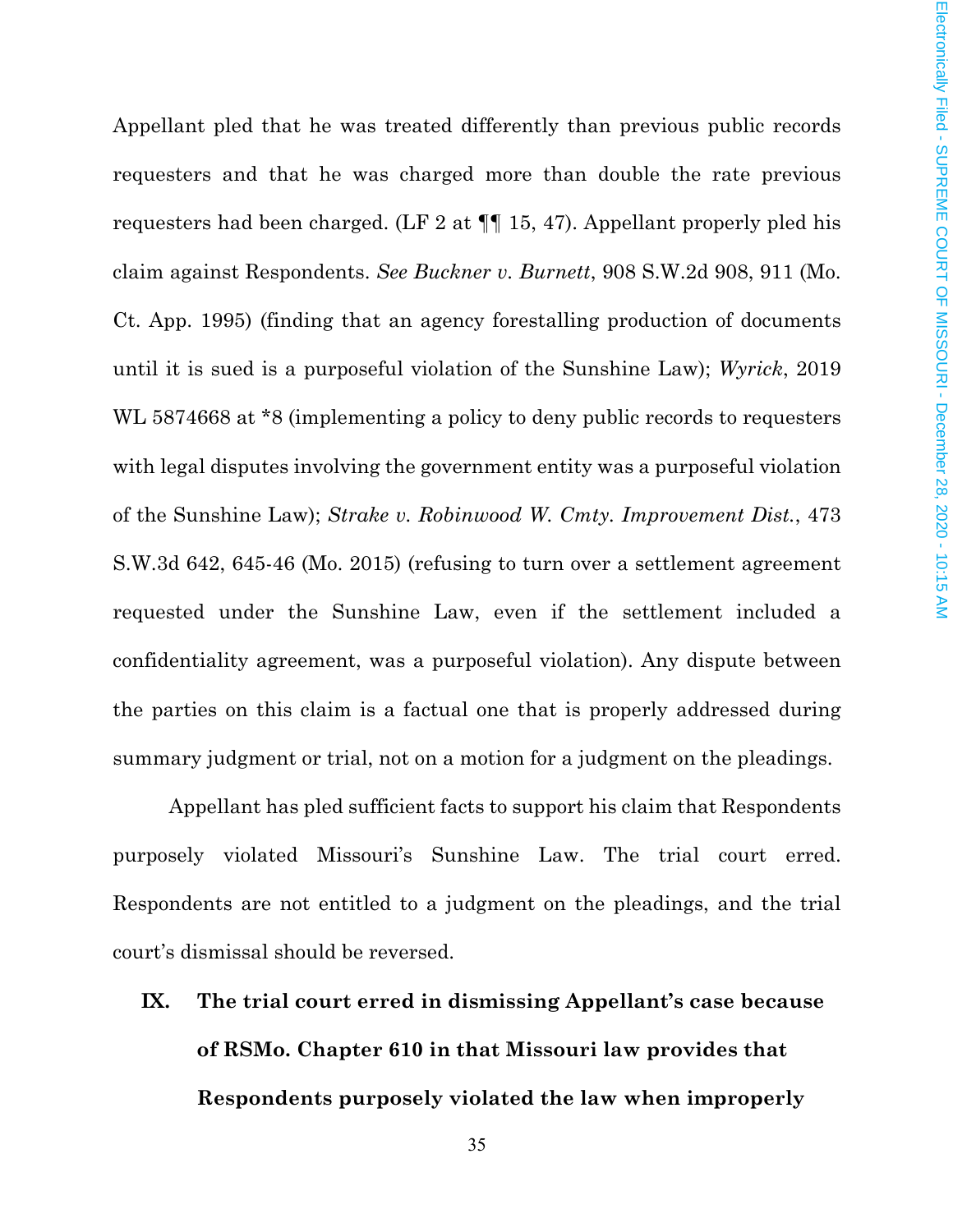**responding to Appellant's second Sunshine Request because Appellant made Respondents aware of the requirements of the law, Respondents treated Appellant differently than previous requesters, and Respondents had a motive to keep the requested records hidden from the public.**

The trial court erred in dismissing Appellant's case because Appellant properly pled that Respondents purposely violated the law when improperly responding to his second Sunshine Request. *See Laut*, 491 S.W.3d at 193, 196; *Spradlin*, 982 S.W.2d at 262.

Appellant made Respondents aware of the requirements of Missouri's Sunshine Law and requested that Respondents reconsider their actions prior to Appellant filing a lawsuit. (LF 2 at ¶¶ 10-12, 16-31). Respondents closed records without reason. (LF 2 at ¶¶ 33, 35). Appellant's second Sunshine Request was part of a larger investigation into dark money corruption in government, a particularly sensitive topic for Respondents that provided them with a motive to violate the Sunshine Law in order to protect individuals from negative political consequences. (LF 2 at  $\P\P$  11, 26, 50-52, 87-90, 121-22). Appellant properly pled his claim against Respondents. *See Buckner*, 908 S.W.2d at 911; *Wyrick*, 2019 WL 5874668 at \*8; *Strake*, 473 S.W.3d at 645-46. Any dispute between the parties on this claim is a factual one that is properly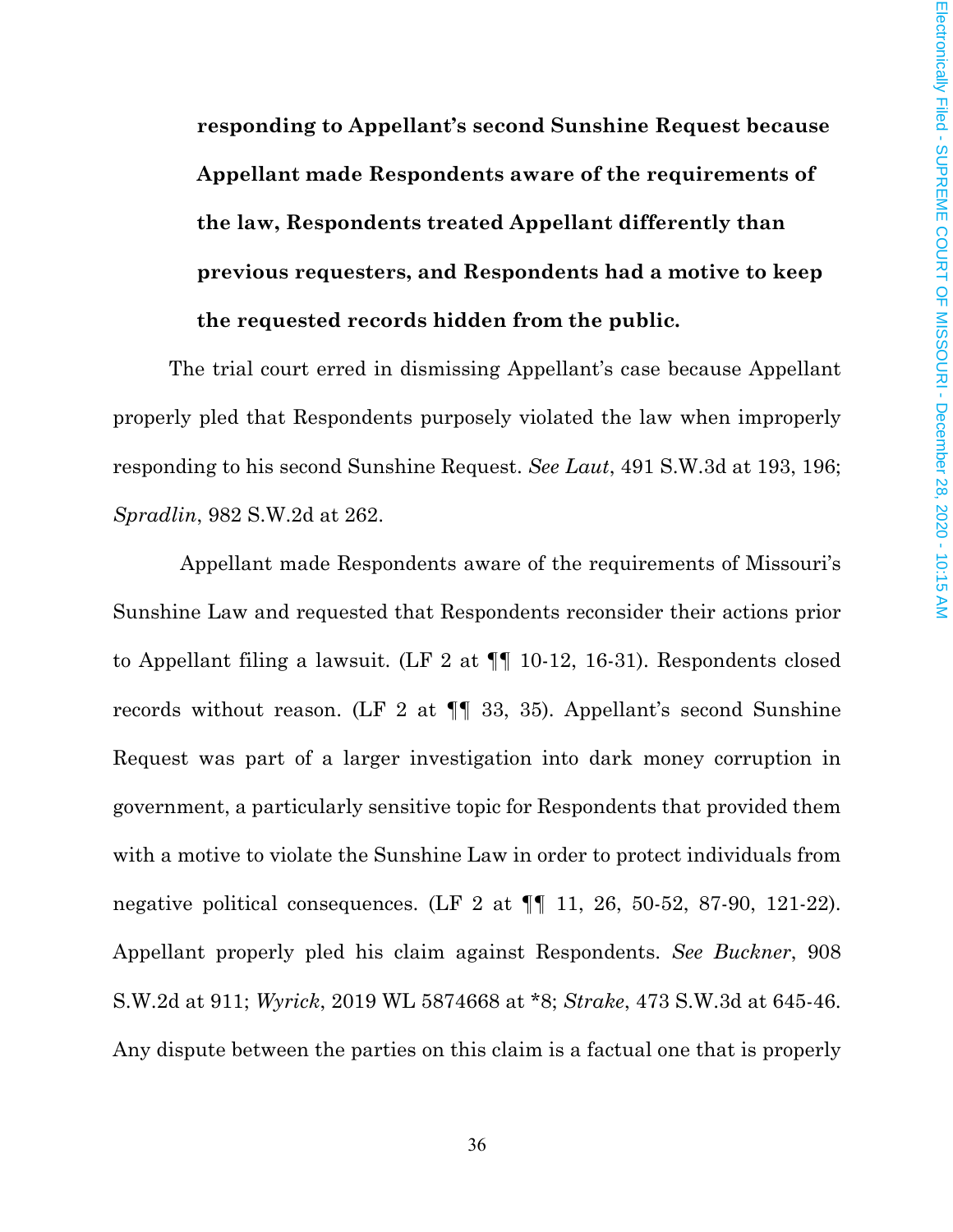addressed during summary judgment or trial, not on a motion for a judgment on the pleadings.

Appellant has pled sufficient facts to support his claim that Respondents purposely violated Missouri's Sunshine Law. The trial court erred. Respondents are not entitled to a judgment on the pleadings, and the trial court's dismissal should be reversed.

**X. The trial court erred in dismissing Appellant's case because of RSMo. Chapter 610 in that Missouri statutory and case law, the Missouri Constitution, and the United States Constitution provide that Respondents abused their discretion by acting arbitrarily and capriciously in denying Appellant's request for Respondents to waive or reduce fees associated with his first Sunshine Request.**

The trial court erred in dismissing Appellant's case because Appellant properly pled that Respondents acted arbitrarily and capriciously and abused their discretion in denying Appellant's request for them to waive or reduce fees.

An agency may not act arbitrarily or capriciously. *See, e.g., Missouri Nat. Educ. Ass'n v. Missouri State Bd. of Educ.*, 34 S.W.3d 266, 281 (Mo. Ct. App. 2000). This prohibition stems from state and federal constitutional protections: the equal protection clauses and the due process clauses. Mo.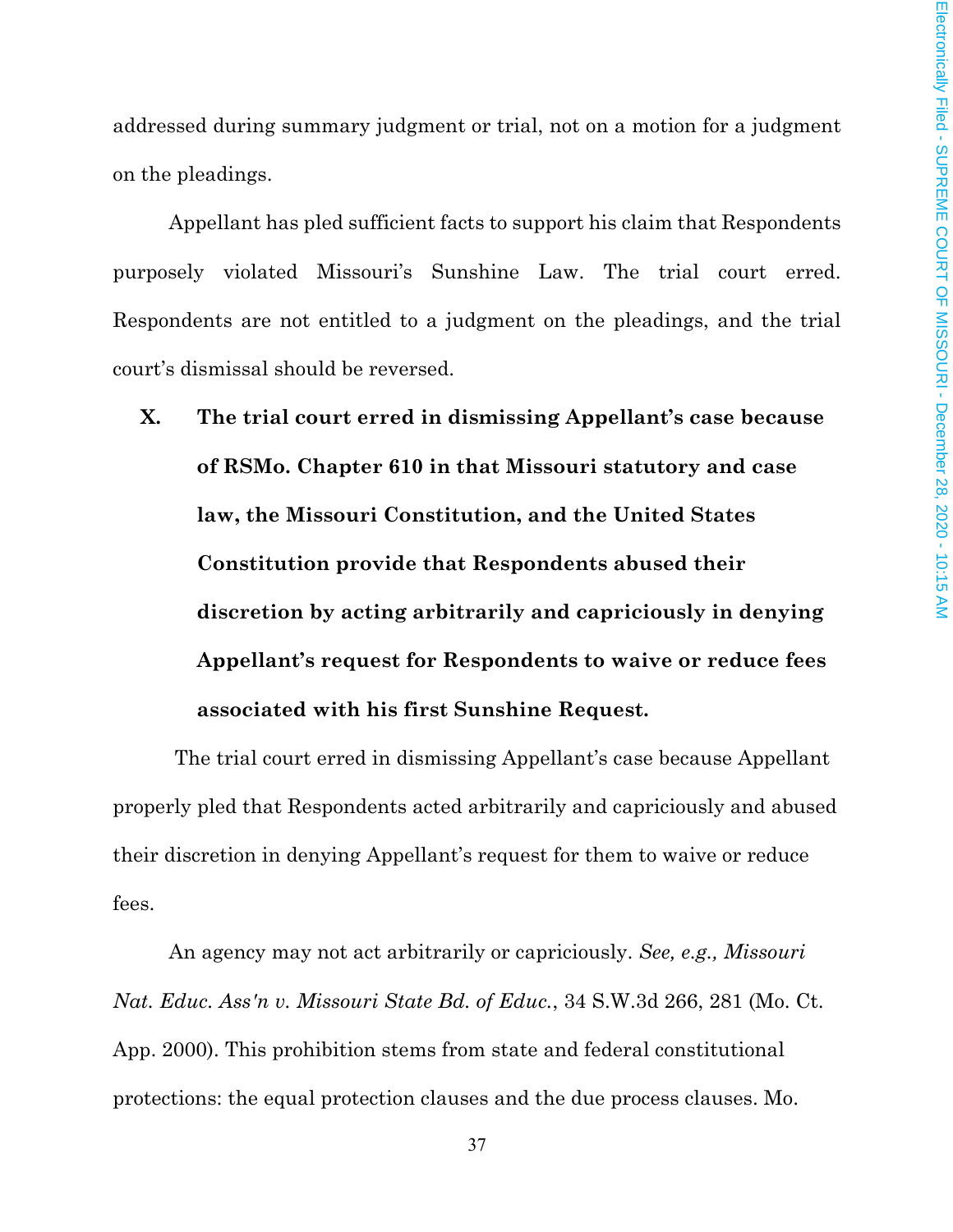Const. Art. I, § 10; U.S. Const. Amd. 14; Mo. Const. Art. I, § 2; U.S. Const. Amd. 5.

"Equal protection mandates that persons similarly situated in relation to a statute be treated the same." *State v. Stokely*, 842 S.W.2d 77, 79 (Mo. 1992) (citing *Rinaldi v. Yeager,* 384 U.S. 305, 309 (1966)). The equal protection clause protects individuals from the state, including when it acts through "its executive or administrative offices." *Tunstill v. Eagle Sheet Metal Works*, 870 S.W.2d 264, 272 (Mo. Ct. App. 1994). Under an equal protection analysis, the Court applies rational basis review when the right in question is not fundamental and a protected class is not implicated. *Kansas City Premier Apartments, Inc. v. Missouri Real Estate Comm'n*, 344 S.W.3d 160, 170 (Mo. 2011); *Elliott v. Carnahan*, 916 S.W.2d 239, 241–42 (Mo. Ct. App. 1995). In those situations, the Court looks to see if the "classification is totally arbitrary or lacks any legitimate rationality." *Elliott*, 916 S.W.2d at 242. Under the due process clauses, "a protected liberty interest may be created by the language used in statutes or regulations." *Id.* at 241.

Missouri's Sunshine Law states:

1. It is the public policy of this state that meetings, records, votes, actions, and deliberations of public governmental bodies be open to the public unless otherwise provided by law. Sections 610.010 to 610.200 shall be liberally construed and their exceptions strictly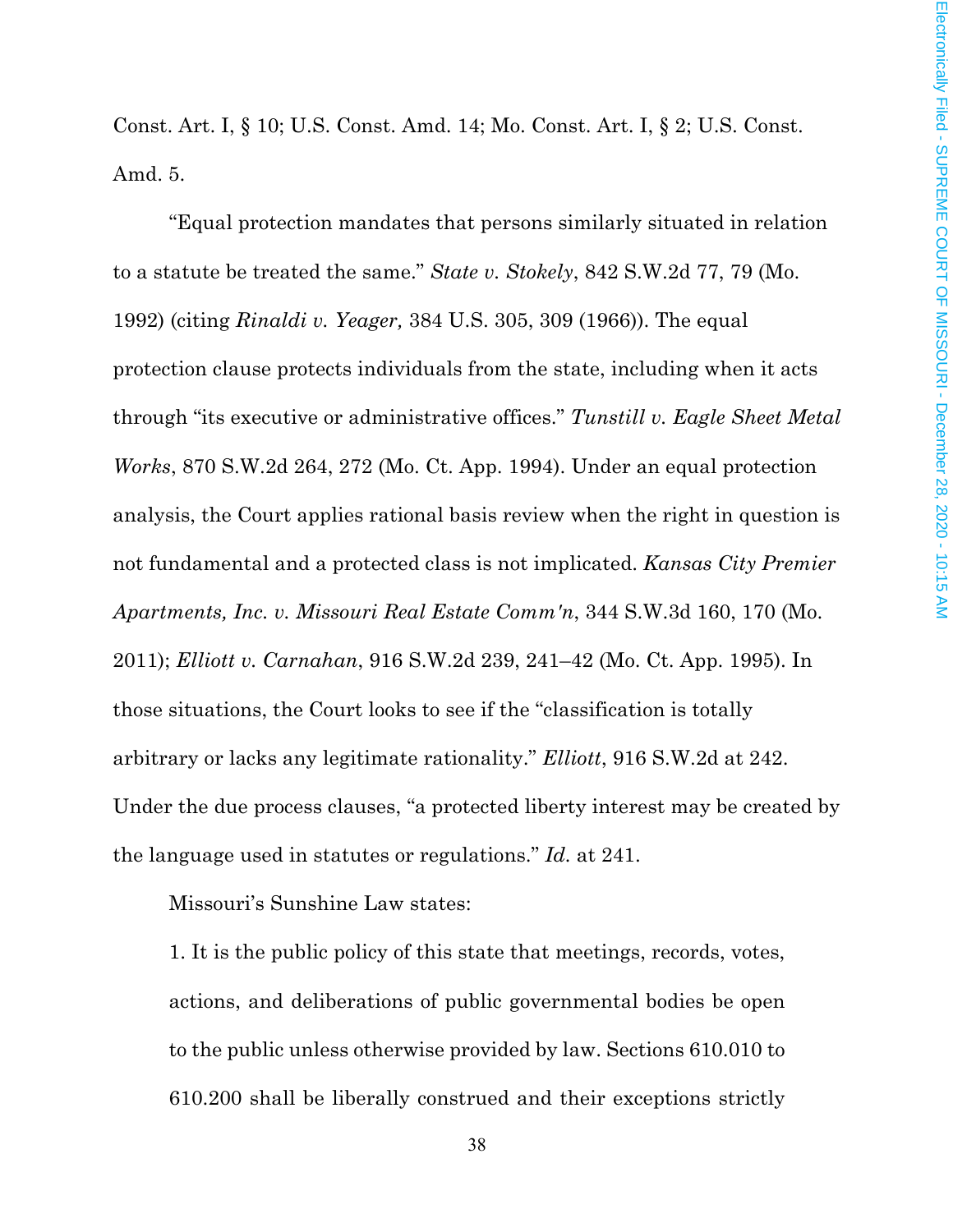construed to promote this public policy.

2. Except as otherwise provided by law, all public meetings of public governmental bodies shall be open to the public as set forth in section 610.020, all public records of public governmental bodies shall be open to the public for inspection and copying as set forth in sections 610.023 to 610.026, and all public votes of public governmental bodies shall be recorded as set forth in section 610.015. (RSMo. § 610.011).

The law creates a liberty interest in accessing public records. Moreover, the government is prohibited from acting arbitrarily or capriciously and may not treat Appellant differently than others seeking public records without a rational basis to do so.

Appellant pled that Respondents charged him a higher rate for records than they charged others, specifically a rate of \$40 per hour instead of \$19 per hour. (LF 2 at ¶¶ 15, 47). This unequal treatment on its own is a sufficient basis to state a claim against Respondents. Appellant further pled that Respondents refused to waive fees for his first Sunshine Request but did waive fees for his second Sunshine Request, despite the request for the fee waivers being based on substantially similar grounds. (LF 2 at  $\P$  12, 18, 19, 28, 32) (first Sunshine Request: law enforcement, consumer protection, campaign finance laws, government transparency, the potential need for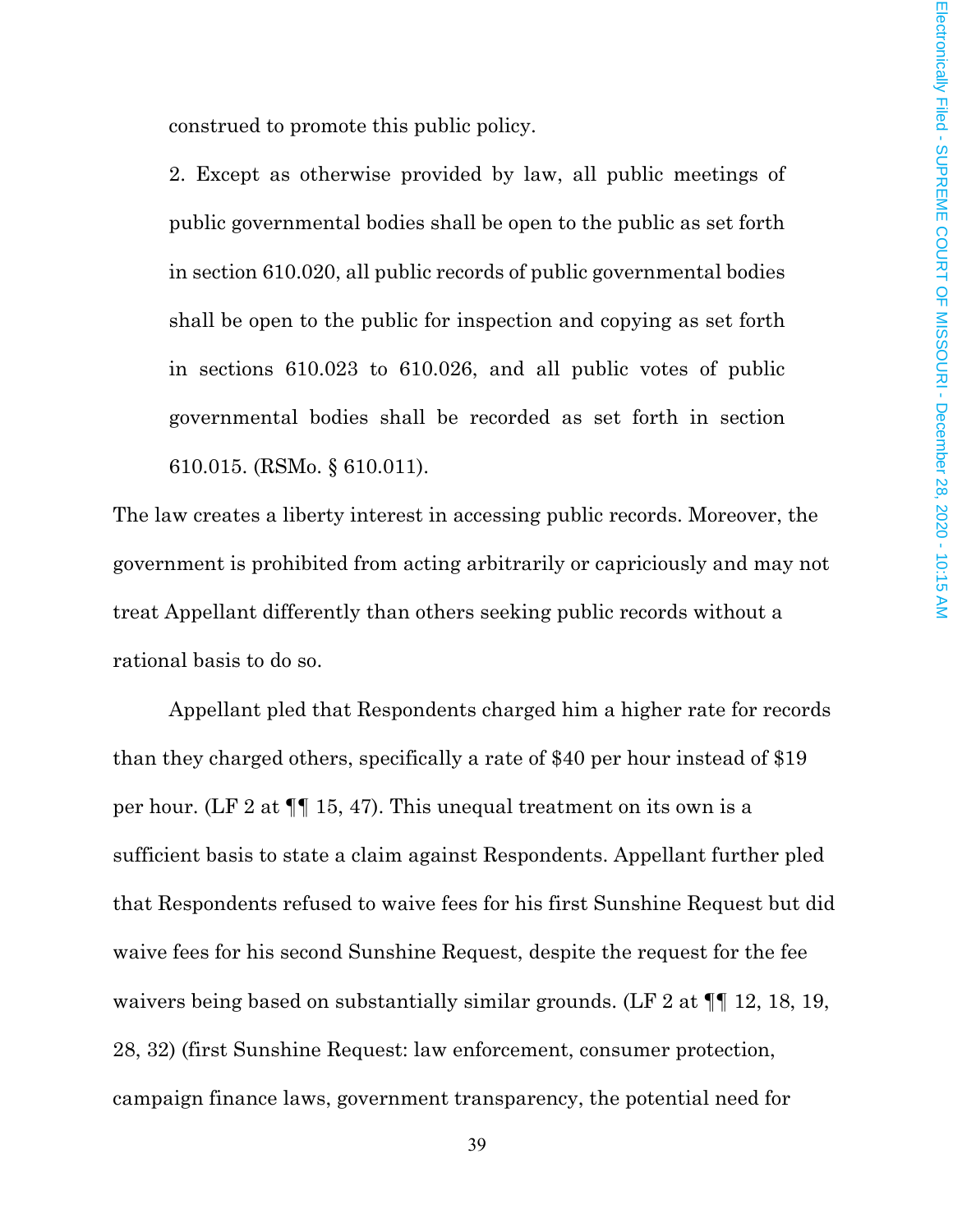legislative reform, and rooting out corruption; second Sunshine Request: campaign finance laws, law enforcement, and transparency in government). Appellant properly pled that Respondents' different reactions to Appellant's two Sunshine Requests at issue here were without reason and therefore arbitrary and capricious. Any factual disputes are appropriately dealt with at an evidentiary hearing, not on a motion for a judgment on the pleadings. *See City of Dardenne Prairie*, 529 S.W.3d at 17. Appellant sufficiently pled that Respondents acted arbitrarily and capriciously and abused their discretion in refusing to waive fees with respect to his first Sunshine Request.

Appellant has pled sufficient facts to support his claim that Respondents acted arbitrarily and capriciously. The trial court erred. Respondents are not entitled to a judgment on the pleadings, and the trial court's dismissal should be reversed.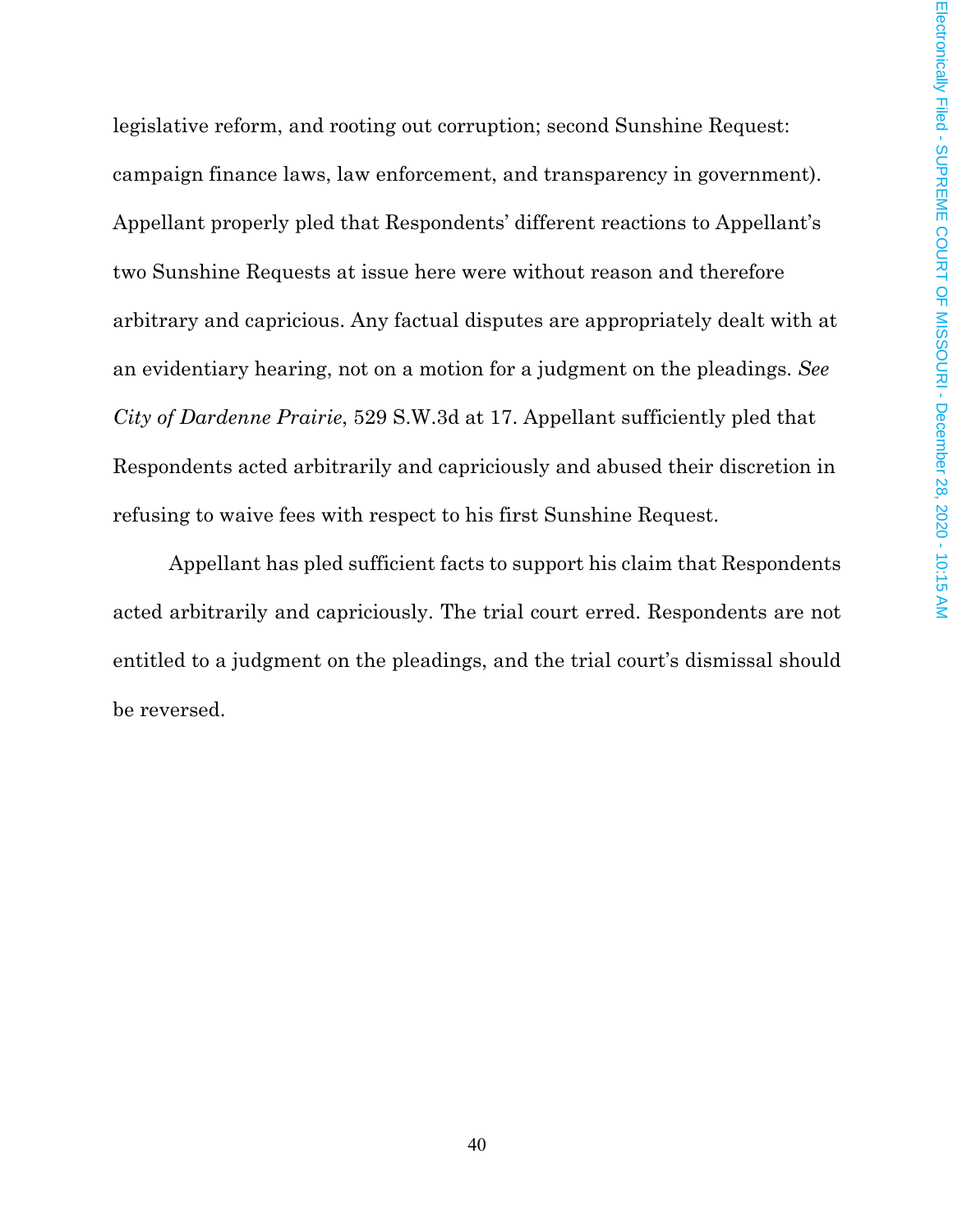## **CONCLUSION**

The trial court erred in dismissing Appellant's case. Appellant properly pled his case that Missouri's Sunshine Law provided Appellant with the right to receive pubic records from Respondents and Respondents violated that law.

For all of the reasons contained in this brief, Appellant requests that the Court reverse the decision of the trial court, find that Respondents violated Missouri's Sunshine Law, and remand for further proceedings.

Respectfully submitted,

/s/ *Elad Gross*  Elad Gross #67125MO Attorney at Law 5653 Southwest Ave. St. Louis, MO 63139 Phone: (314) 753-9033 Email: Elad.J.Gross@gmail.com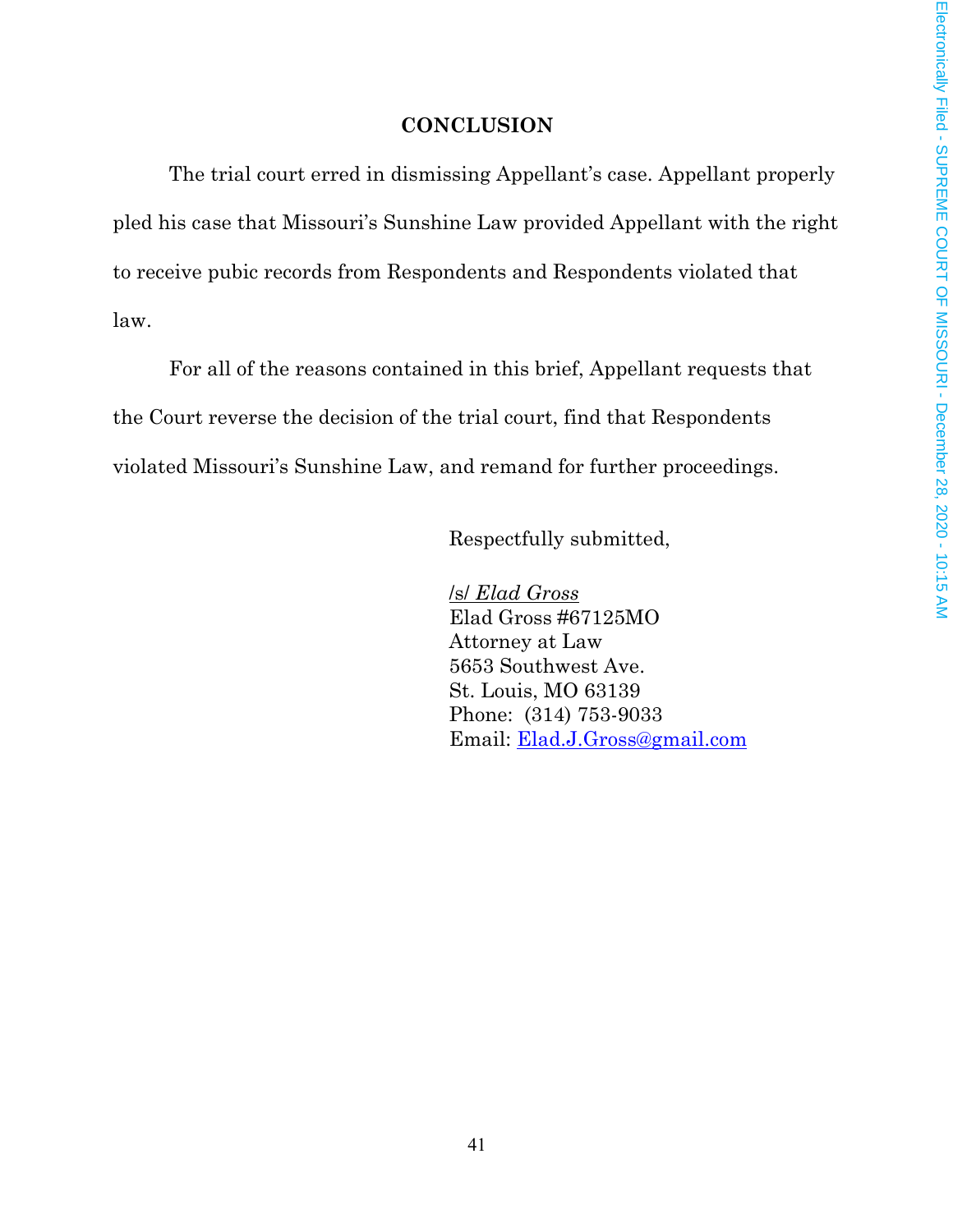# **CERTIFICATE OF COMPLIANCE AND SERVICE**

I hereby certify that on the 28th day of December, 2020, the foregoing **Appellant's Substitute Brief** was filed and served electronically via Missouri's Case.net system on all counsel of record.

I further certify that the foregoing complies with the requirements contained in Rule 84.06(b) and the limitations contained in Special Rule 360 in that the brief contains 9,246 words.

> */s/Elad Gross*  Elad Gross Attorney at Law